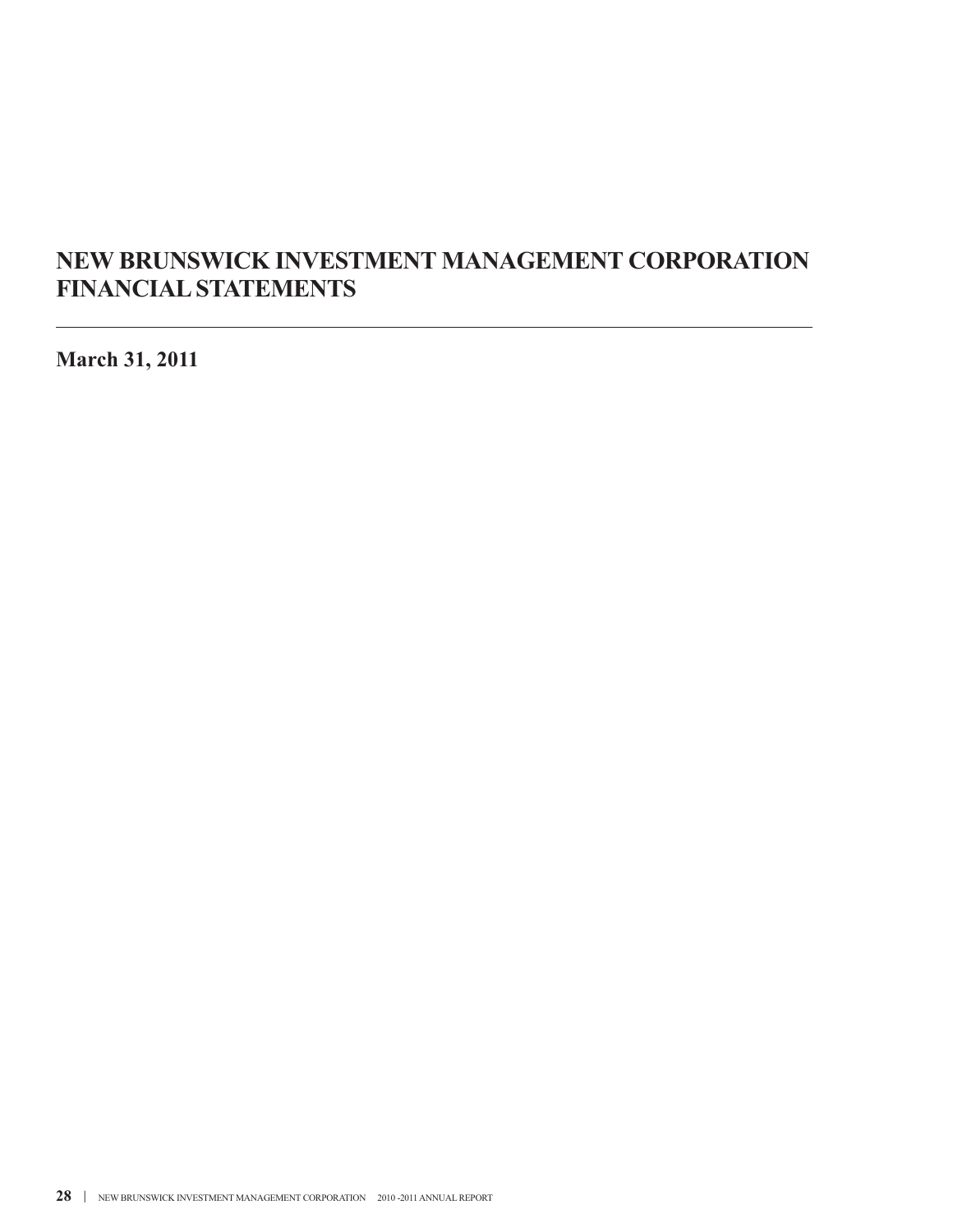# **MANAGEMENT'S RESPONSIBILITY FOR FINANCIAL STATEMENTS**

The financial statements of New Brunswick Investment Management Corporation are the responsibility of management. They have been approved by the Board of Directors.

Management prepared the financial statements in accordance with generally accepted accounting principles.

The New Brunswick Investment Management Corporation maintains books of account, systems of information and systems of financial and management control which provide reasonable assurance that accurate financial information is available, that assets are protected and that resources are managed efficiently.

The Board of Directors oversees financial reporting through its Audit Committee. The committee reviews matters related to accounting, auditing, internal control systems, the financial statements and report of the external auditors.

Jan Imeson, CA, Chief Financial Officer John A. Sinclair, President and Chief Executive Officer

# **INDEPENDENT AUDITORS' REPORT**

## **To the Directors of New Brunswick Investment Management Corporation**

We have audited the accompanying financial statements of New Brunswick Investment Management Corporation, which comprise the statement of financial position as at March 31, 2011, the statements of operations and change in net assets for the year then ended, and notes, comprising a summary of significant accounting policies on other explanatory information.

#### *Management's Responsibility for the Financial Statements*

Management is responsible for the preparation and fair presentation of these financial statements in accordance with Canadian generally accepted accounting principles, and for such internal control as management determines is necessary to enable the preparation of financial statements that are free from material misstatement, whether due to fraud or error.

#### *Auditors'Responsibilty*

Our responsibility is to express an opinion on these financial statements based on our audit. We conducted our audit in accordance with Canadian generally accepted auditing standards. Those standards require that we comply with ethical requirements and plan and perform the audit to obtain reasonable assurance about whether the financial statements are free from material misstatement.

An audit involves performing procedures to obtain audit evidence about the amounts and disclosures in the financial statements. The procedures selected depend on our judgment, including the assessment of the risks of material misstatement of the financial statements, whether due to fraud or error. In making those risk assessments, we consider internal control relevant to the entity's preparation and fair presentation of the financial statements in order to design audit procedures that are appropriate in the circumstances, but not for the purpose of expressing an opinion on the effectiveness of the entity's internal control. An audit also includes evaluating the appropriateness of accounting policies used and the reasonableness of accounting estimates made by management, as well as evaluating the overall presentation of the financial statements.

We believe that the audit evidence we have obtained is sufficient and appropriate to provide a basis for our audit opinion.

#### *Opinion*

In our opinion, the financial statements present fairly, in all material respects, the financial position of New Brunswick Investment Management Corporation as at March 31, 2011 and its results of operations and changes in net assets for the year ended in accordance with Canadian generally accepted accounting principles.

KPMG LLP



Chartered Accountants June 7, 2011 Fredericton, Canada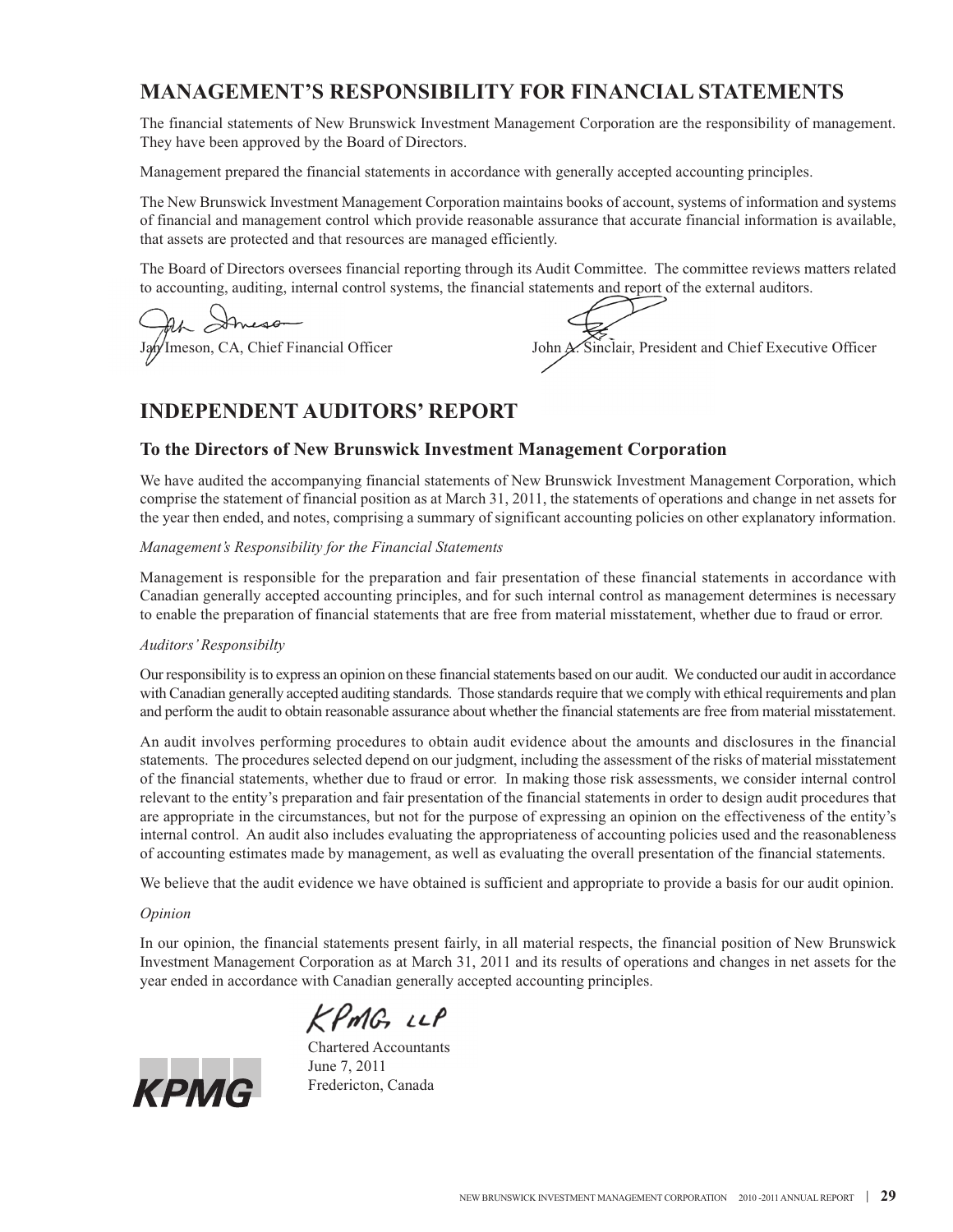# **NEW BRUNSWICK INVESTMENT MANAGEMENT CORPORATION Statement of Financial Position As at March 31**

*(in thousands of Canadian dollars)*

|                                                           | 2011        | 2010  |
|-----------------------------------------------------------|-------------|-------|
|                                                           | $\mathbf S$ | S     |
| <b>ASSETS</b>                                             |             |       |
| Current                                                   |             |       |
| Cash                                                      | 41          | 228   |
| Accounts receivable – Pension Funds                       | 1,561       | 2,556 |
| Other receivables                                         | 10          | 5     |
| Prepaid expenses                                          | 283         | 270   |
| Total current assets                                      | 1,895       | 3,059 |
| Capital assets (note 5)                                   | 299         | 244   |
| <b>TOTAL ASSETS</b>                                       | 2,194       | 3,303 |
|                                                           |             |       |
| <b>LIABILITIES, DEFERRED CONTRIBUTIONS AND NET ASSETS</b> |             |       |
| Current                                                   |             |       |
| Accounts payable and accrued liabilities                  | 1,347       | 2,553 |
| Current portion of supplemental pension (note 6)          | 22.         | 22    |
| Total current liabilities                                 | 1,369       | 2,575 |
| Supplemental pension (note 6)                             | 170         | 192   |
| Employee future benefits (note 7)                         | 356         | 292   |
| Deferred contributions related to capital assets (note 8) | 299         | 244   |
| <b>TOTAL LIABILITIES AND DEFERRED CONTRIBUTIONS</b>       | 2,194       | 3,303 |
| <b>NET ASSETS</b>                                         |             |       |

*See accompanying notes to financial statements*

Chairman of the Board President and Chief Executive Officer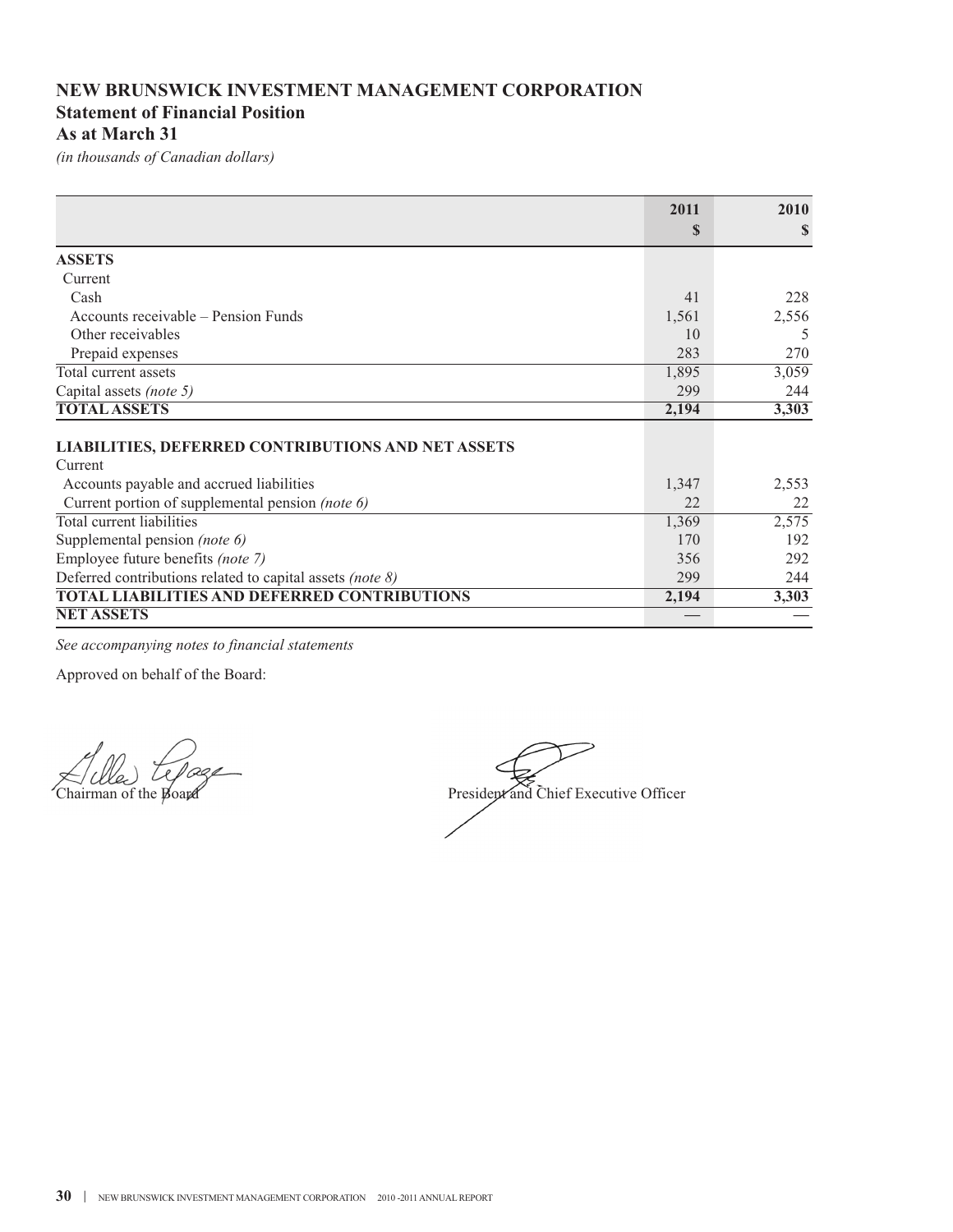# **NEW BRUNSWICK INVESTMENT MANAGEMENT CORPORATION Statement of Operations and Changes in Net Assets For the years ended March 31**

*(in thousands of Canadian dollars)*

|                                                                  | 2011  | 2010  |
|------------------------------------------------------------------|-------|-------|
|                                                                  | S     | \$    |
| <b>REVENUE</b>                                                   |       |       |
|                                                                  |       |       |
| Fees:                                                            |       |       |
| Public Service Superannuation Fund                               | 4,443 | 4,363 |
| Teachers' Pension Fund                                           | 3,480 | 3,446 |
| Judges' Superannuation Fund                                      | 26    | 26    |
| Amortization of deferred contributions related to capital assets | 134   | 84    |
| Other                                                            |       | 2     |
| <b>Total revenue</b>                                             | 8,084 | 7,921 |
| <b>EXPENSES</b>                                                  |       |       |
| Salaries and benefits                                            | 5,598 | 5,390 |
| Information systems                                              | 1,319 | 1,282 |
| Office and business                                              | 439   | 399   |
| Professional services                                            | 304   | 480   |
| Office rent                                                      | 290   | 286   |
| Amortization                                                     | 134   | 84    |
| <b>Total expenses</b>                                            | 8,084 | 7,921 |
| <b>CHANGE IN NET ASSETS</b>                                      |       |       |

*See accompanying notes to financial statements*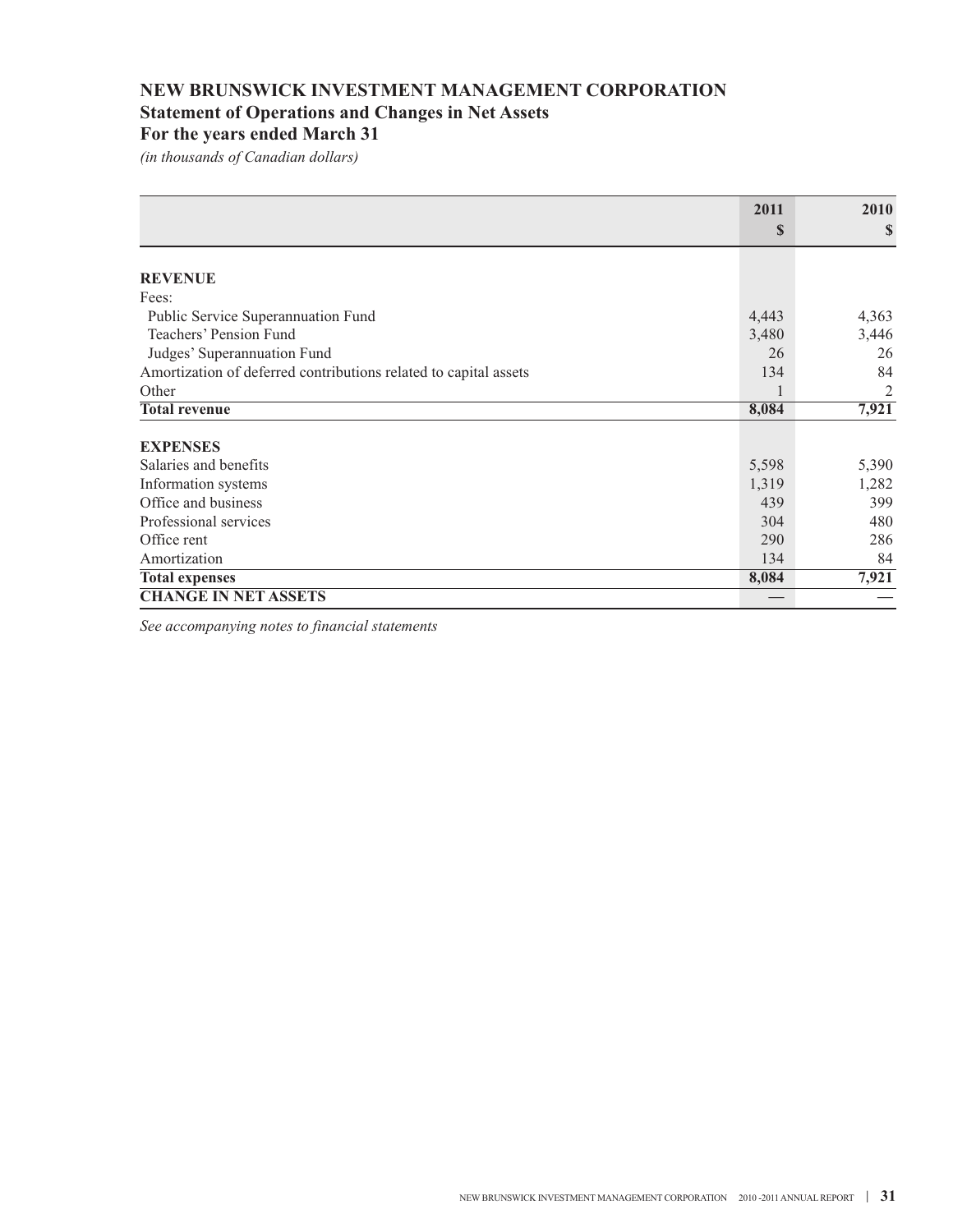## **NOTES TO THE NBIMC FINANCIAL STATEMENTS Year ended March 31, 2011**

*(in thousands of Canadian dollars)*

## **1. Nature of Operations**

New Brunswick Investment Management Corporation ("NBIMC") was established pursuant to the *New Brunswick Investment Management Corporation Act* which was proclaimed on March 11, 1996.

NBIMC is a non-share capital corporation. NBIMC recovers all operating expenses and capital expenditures on a cost recovery basis. As a crown corporation, NBIMC is exempt from federal and provincial income taxes.

NBIMC's legislated mandate is to:

- Act as trustee for the Public Service Superannuation Fund, the Teachers' Pension Fund and the Judges' Superannuation Fund ("the Funds");
- Provide investment counseling services and other services for certain trust funds;
- Promote the development of the financial services industry and capital markets in the Province;
- Have regard to investment opportunities in the Province in developing its investment policies; and
- Carry out such other activities or duties as may be authorized or required by the Act or as the Lieutenant-Governor in Council may direct.

At March 31, 2011, the estimated market value of assets managed by NBIMC was \$9.1 billion (March 31, 2010 - \$8.3 billion). These assets are held in separate pooled fund unit trust entities, managed by NBIMC. NBIMC does not consolidate the financial results of the Funds or the pooled funds with these corporate financial statements.

## **2. Significant Accounting Policies**

These financial statements have been prepared in accordance with Canadian generally accepted accounting principles.

#### **(a) Revenue recognition**

Fees for services are recognized in revenue as services are performed and collection is probable. NBIMC follows the deferral method of accounting for contributions. Contributions restricted for the purchase of capital assets are deferred and amortized into revenue on a straight-line basis at rates corresponding with amortization rates for the related capital assets.

#### **(b) Capital assets**

Capital assets are recorded at acquisition cost less accumulated amortization. Capital assets are amortized over their estimated useful lives, calculated on a straight-line basis, using the following rates:

Computer equipment - 3 years Furniture and equipment - 12.5 years Leasehold improvements - over the remaining lease term

Assets under capital lease are amortized over the estimated useful life of the assets.

Capital assets are reviewed for impairment whenever events or changes in circumstances indicate that the carrying amount of an asset may not be recoverable.

#### **(c) Statement of cash flows**

A statement of cash flows has not been prepared as the required cash flow information is readily apparent in the statements of financial position and operations and changes in net assets.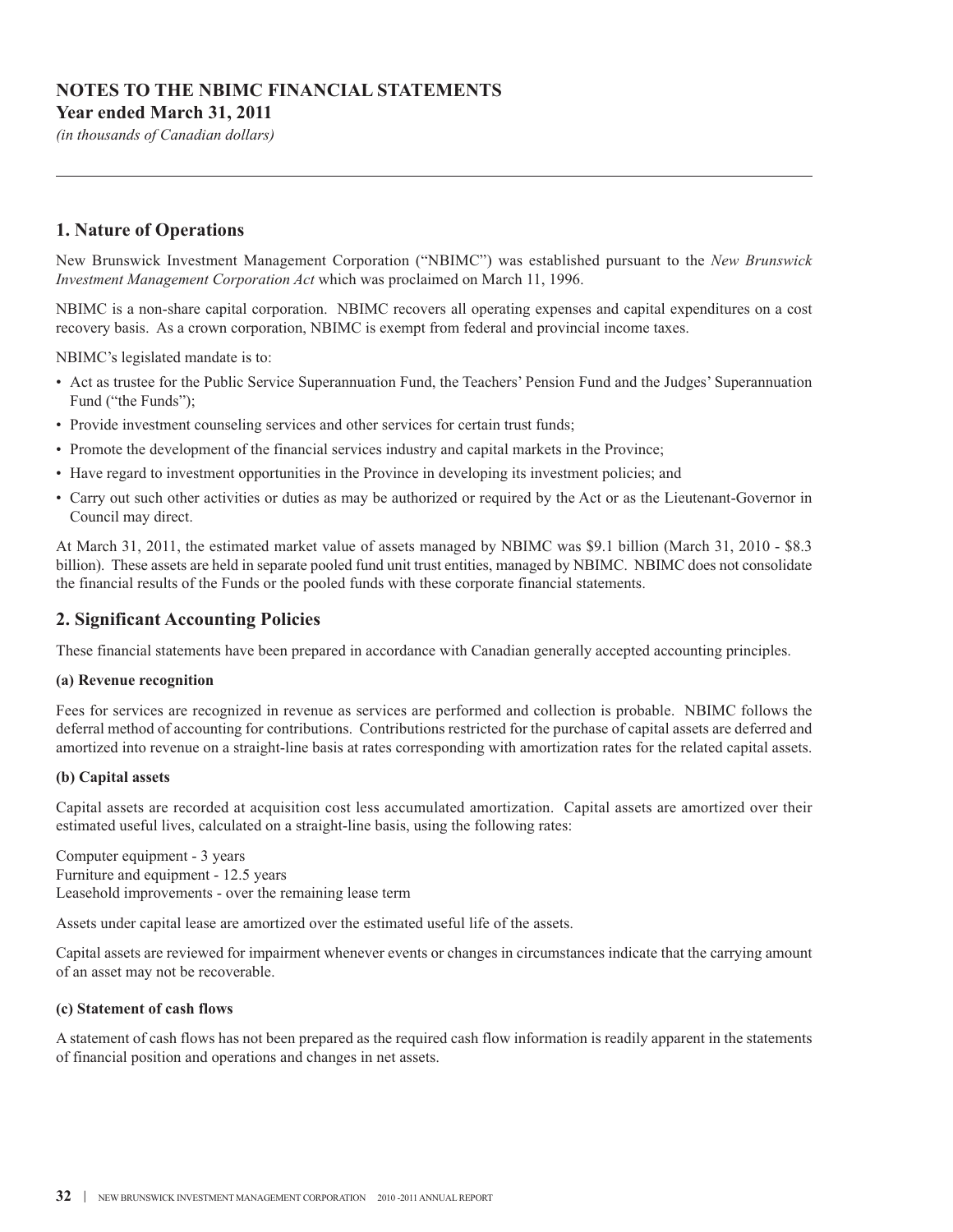## **2. Significant Accounting Policies (cont'd)**

#### **(d) Financial instruments**

Financial assets and liabilities are initially recorded at fair value and are subsequently accounted for based on the classification of these financial instruments. Financial instruments classified as "held-for-trading" are subsequently measured at fair value with changes recognized in the statement of operations.

Cash, accounts receivable – Pension Funds, other receivables, and accounts payable and accrued liabilities have been classified as "held-for-trading".

## **3. Comparative figures**

Certain comparative figures have been reclassified to conform with the financial statement presentation adopted in the current year. Management changed its practice of paying for certain external investment management fees and securities custody fees through NBIMC as trustee in favour of payment of these fees directly in the Funds to which they relate. In prior years, these costs were reflected in the Statement of Operations and Changes in Net Assets as expenses. The charges to the Funds to recover these costs were reflected as fees in the Statement of Operations and Changes in Net Assets. Management believes that this new practice better reflects the source of investment management costs by separating the operational costs of NBIMC as internal investment manager for the Funds from these third party costs. Accordingly, total revenue and total expenses for the comparative period have been reclassified by \$3,490 from \$11,411 to \$7,921.

## **4. Future Accounting Standards**

Effective for years commencing on or after January 1, 2011, Canadian entities using Canadian generally accepted accounting principles (GAAP) for their financial reporting are required to choose an alternative source of accounting standards to use. As a provincial crown corporation, NBIMC is classified as an "other government organization" under public sector accounting principles (PSAP). Other government organizations may choose between adopting Canadian PSAP or International Financial Reporting Standards (IFRS), depending upon the needs of the organization's users and the comparability with entities in either the private or public sectors.

The Province of New Brunswick (the "Province") is the primary user of NBIMC's financial statements. The Province consolidates NBIMC's financial statements in their annual financial reporting (the Public Accounts), which are prepared in accordance with PSAP. Adopting PSAP would facilitate this consolidation. Accordingly, as recommended by the Audit Committee, the Board of Directors has decided to adopt PSAP for NBIMC's financial reporting effective for the fiscal year commencing on April 1, 2011.

|                         | Cost<br>S | Accumulated<br>amortization<br>S | 2011<br>Net book<br>value | 2010<br>Net book<br>value<br><sup>S</sup> |
|-------------------------|-----------|----------------------------------|---------------------------|-------------------------------------------|
| Computer equipment      | 799       | 556                              | 243                       | 159                                       |
| Furniture and equipment | 387       | 338                              | 49                        | 64                                        |
| Leasehold improvements  | 322       | 315                              |                           | 21                                        |
|                         | 1,508     | .209                             | 299                       | 244                                       |

## **5. Capital Assets**

At March 31, 2011 capital assets include \$5 (2010 - \$10) in net book value of assets under capital lease. Amortization relating to these assets for the year was \$6 (2010 - \$5).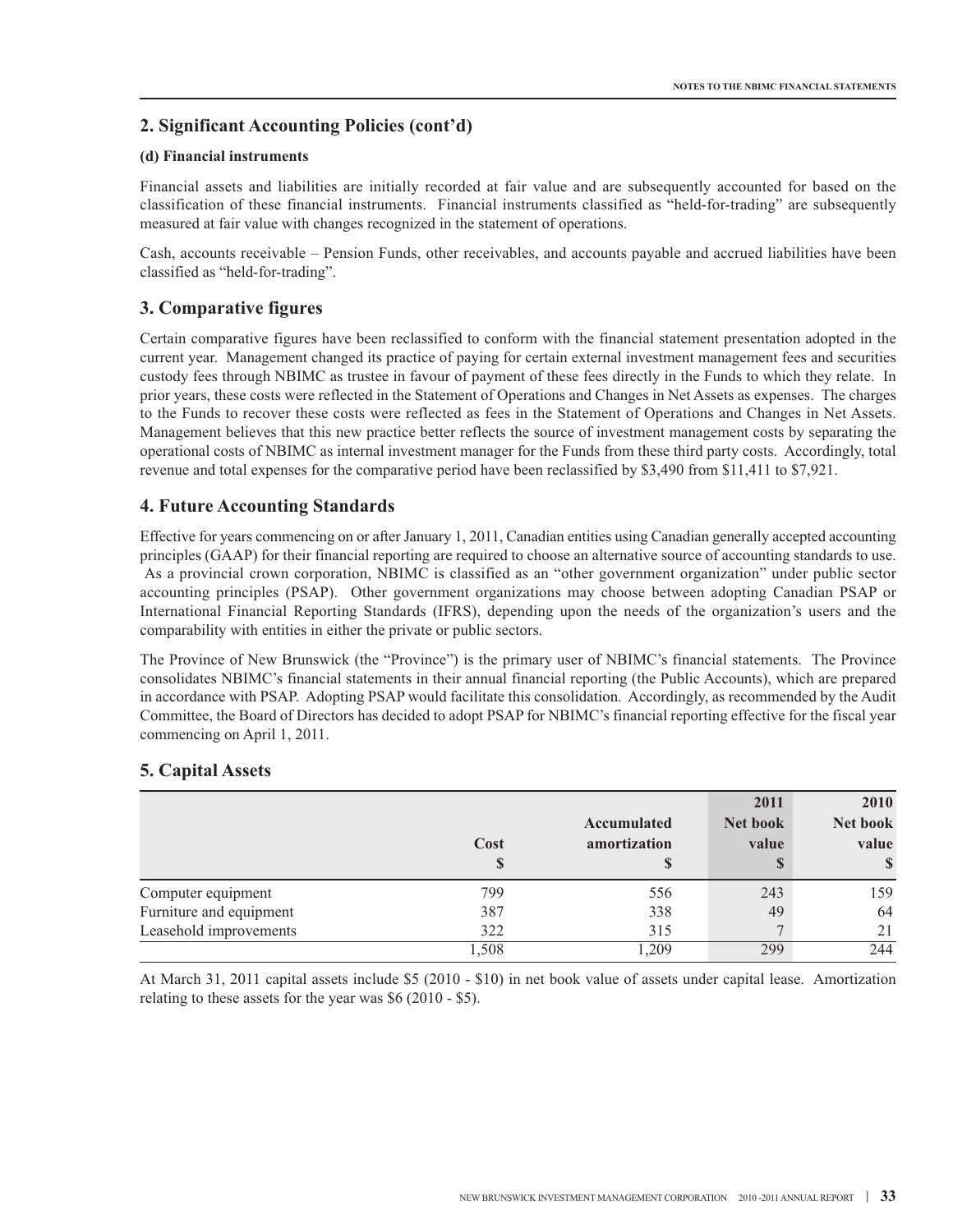### **6. Supplemental Pension**

NBIMC has an estimated liability of \$192 (2010 - \$214) for special supplemental pension relating to past service awarded during 2003-2004. This amount is equivalent to the commuted value of the expected payments. The ultimate cost to NBIMC will vary based on the rise in the consumer price index and demographic factors. Changes in the expected liability are recorded in the period the change occurs. Payments to date and future payments will be received from an increase in the fees charged to the Funds.

## **7. Employee Future Benefits**

#### **(a) Pension**

Full-time employees of NBIMC are covered by the Public Service Superannuation Plan (the "Plan") of the Province of New Brunswick. The Plan is a defined benefit multi-employer plan under which contributions are made by both NBIMC and the employees. For the year ended March 31, 2011, NBIMC expensed contributions of \$326 under the terms of the Plan (2010 - \$344). NBIMC has no direct liability or entitlement to any unfunded liability or surplus in the plan related to its current or former employees.

#### **(b) Retirement allowance**

Full-time employees of NBIMC are entitled to be paid a retirement allowance upon their retirement based upon years of service. Over the service life of its employees, NBIMC accrues the estimated future liability based upon actuarial estimates and assumptions. The accrued liability is reduced by actual payments made. This is an unfunded program with no specific assets segregated to meet the obligations when they come due.

The significant assumptions are as follows:

|                           | <b>Assumptions</b>                            |                  |  |
|---------------------------|-----------------------------------------------|------------------|--|
|                           | 2011                                          | 2010             |  |
| Annual discount rate      | $5.50\%$                                      | $6.00\%$         |  |
| Annual salary increases   | $3.00\%$                                      | $3.00\%$         |  |
| Mortality                 | None                                          | None             |  |
| Termination of employment | Public Service Superannuation Plan Experience |                  |  |
| Retirement age            | 15% at Age 56-58                              | 15% at Age 56-58 |  |
|                           | 60% at Age 59-61                              | 60% at Age 59-61 |  |
|                           | 25% at Age 62-65                              | 25% at Age 62-65 |  |
| Actuarial cost method     | Projected Unit Credit pro-rated on service    |                  |  |

Information on the retirement allowance obligation is as follows:

|                                         | 2011 | 2010 |
|-----------------------------------------|------|------|
|                                         | S    | S    |
| Accrued benefit plan obligation         |      |      |
| Balance, beginning of year              | 360  | 395  |
| Current service cost                    | 35   | 25   |
| Benefit payments                        |      |      |
| Interest cost                           | 23   | 20   |
| Actuarial loss (gain)                   | 25   | (80) |
| Balance, end of year (unfunded)         | 443  | 360  |
| Unamortized net actuarial loss / (gain) | (18) |      |
| Unamortized transitional obligation     | (69) | (75) |
| Accrued benefit liability               | 356  | 292  |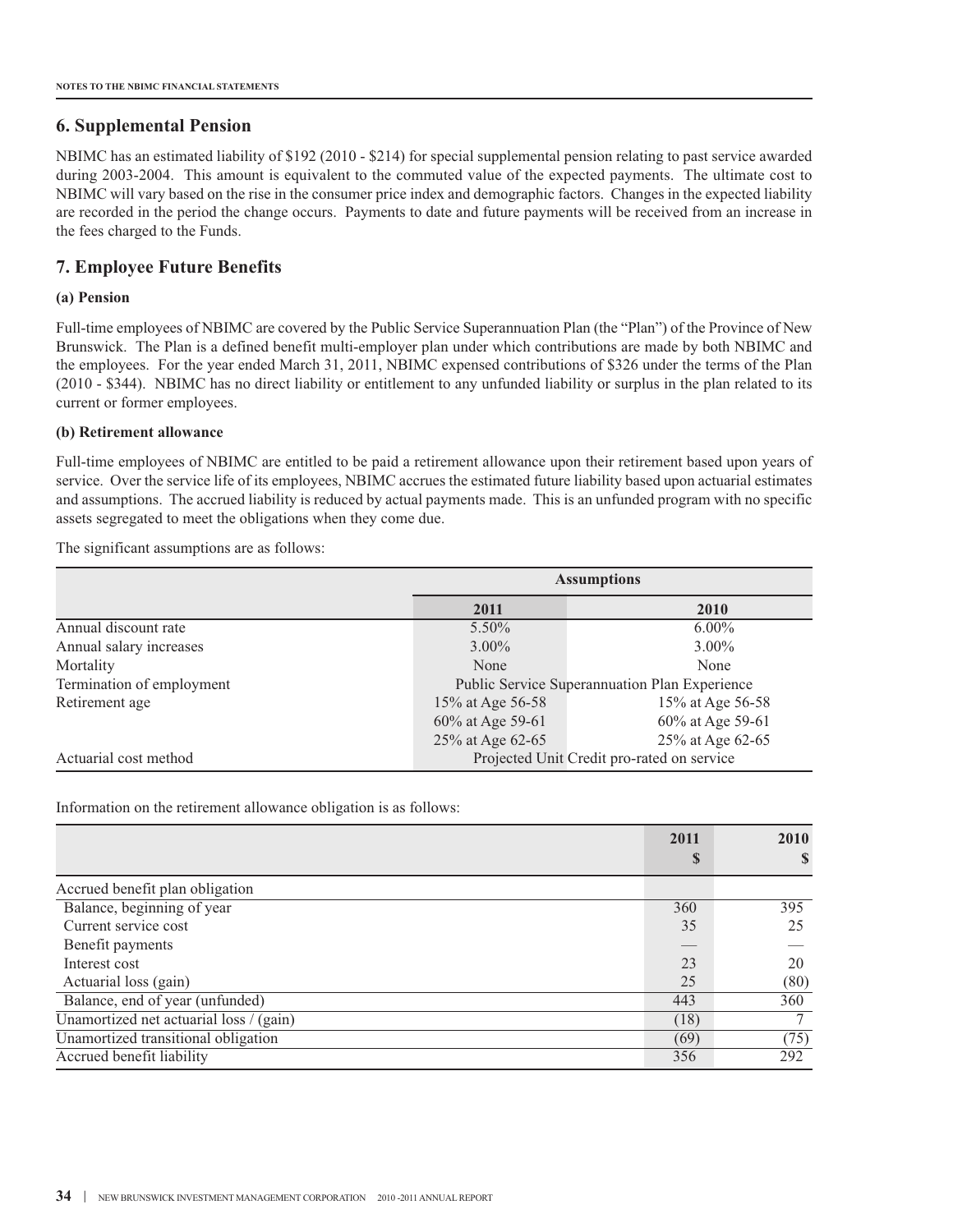## **7. Employee Future Benefits (cont'd)**

Benefit cost recognized in the year is as follows:

|                        | 2011  | 2010         |
|------------------------|-------|--------------|
|                        | S     | $\mathbb{S}$ |
| Current service cost   | 35    | 25           |
| Interest cost          | 23    | 20           |
| Amortization:          |       |              |
| Actuarial gains        | $-\,$ | (2)          |
| Transitional liability |       | 6            |
| <b>Pension expense</b> | 63    | 49           |

## **8. Deferred Contributions Related to Capital Assets**

|                                        | 2011  | 2010 |
|----------------------------------------|-------|------|
|                                        | S     |      |
| Balance, beginning of year             | 244   | 219  |
| Additional contributions received, net | 189   | 109  |
| Less amounts amortized to revenue      | (134) | (84) |
| Balance, end of year                   | 299   | 244  |

## **9. Related Party Transactions**

NBIMC is related to all Province of New Brunswick departments, agencies and crown corporations by virtue of common ownership. NBIMC obtains certain services from related parties during its normal course of operations which are recorded at the exchange amount agreed to by the parties.

Related party transactions are included in accounts payable and accrued liabilities in the amount of \$3 (2010 - \$2). NBIMC obtains certain of its telecommunications services from a department of the Province of New Brunswick. Included in operating expenses are fees in the amount of \$621 (2010 - \$655).

#### **10. Fair Value of Financial Assets and Financial Liabilities**

The fair value of NBIMC's cash, accounts receivable – Pension Funds, other receivables, accounts payable and accrued liabilities approximate their carrying amounts.

## **11. Indemnifications**

NBIMC provides indemnifications to its officers and directors pursuant to certain corporate by-laws. NBIMC may be required to compensate these individuals in the event of a claim being made against them. The contingent nature of these indemnification obligations prevents NBIMC from making a reasonable estimate of the maximum potential payments that NBIMC would be required to make. To date, NBIMC has not received any claims nor made any payments pursuant to such indemnifications.

#### **12. Subsequent Events**

Subsequent to the year end, NBIMC has entered into a ten year facilities lease renewal commencing on February 1, 2012 and expiring January 31, 2022. The annual rental payable on this original lease term is \$256. The lease renewal also provides for two early termination options which take effect by changing the net rental rate per square foot per annum since inception of the renewal period. Accordingly, under the five year early renewal option, annual rental payable would be \$259 and under the eight year early termination option, the annual rental payable would be \$270.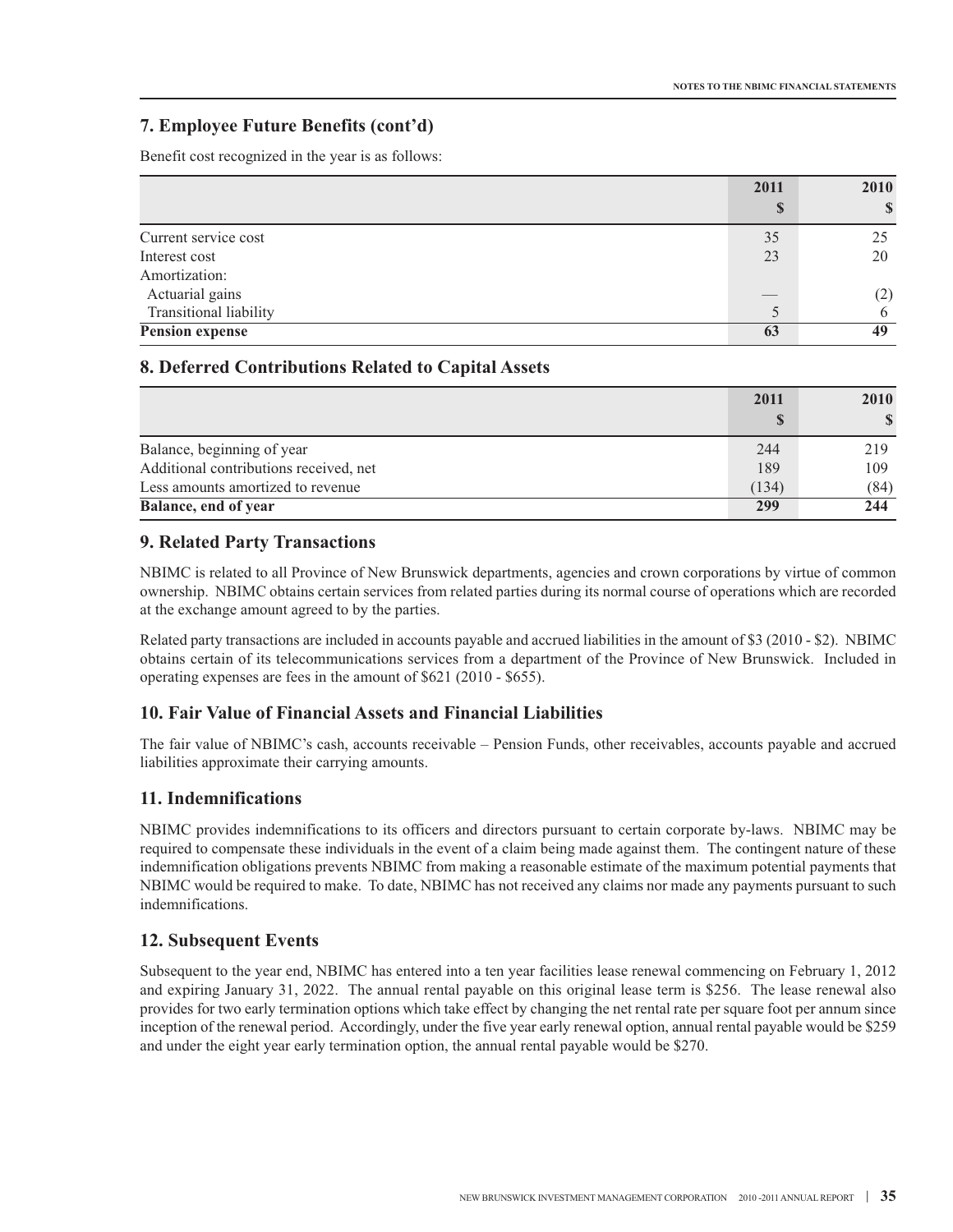# **NETASSETS HELD IN TRUST FINANCIALSTATEMENTS OF**

**• Public Service Superannuation Fund**

- **• Teachers' Pension Fund**
- **• Judges' Superannuation Fund**

**Year ended March 31, 2011**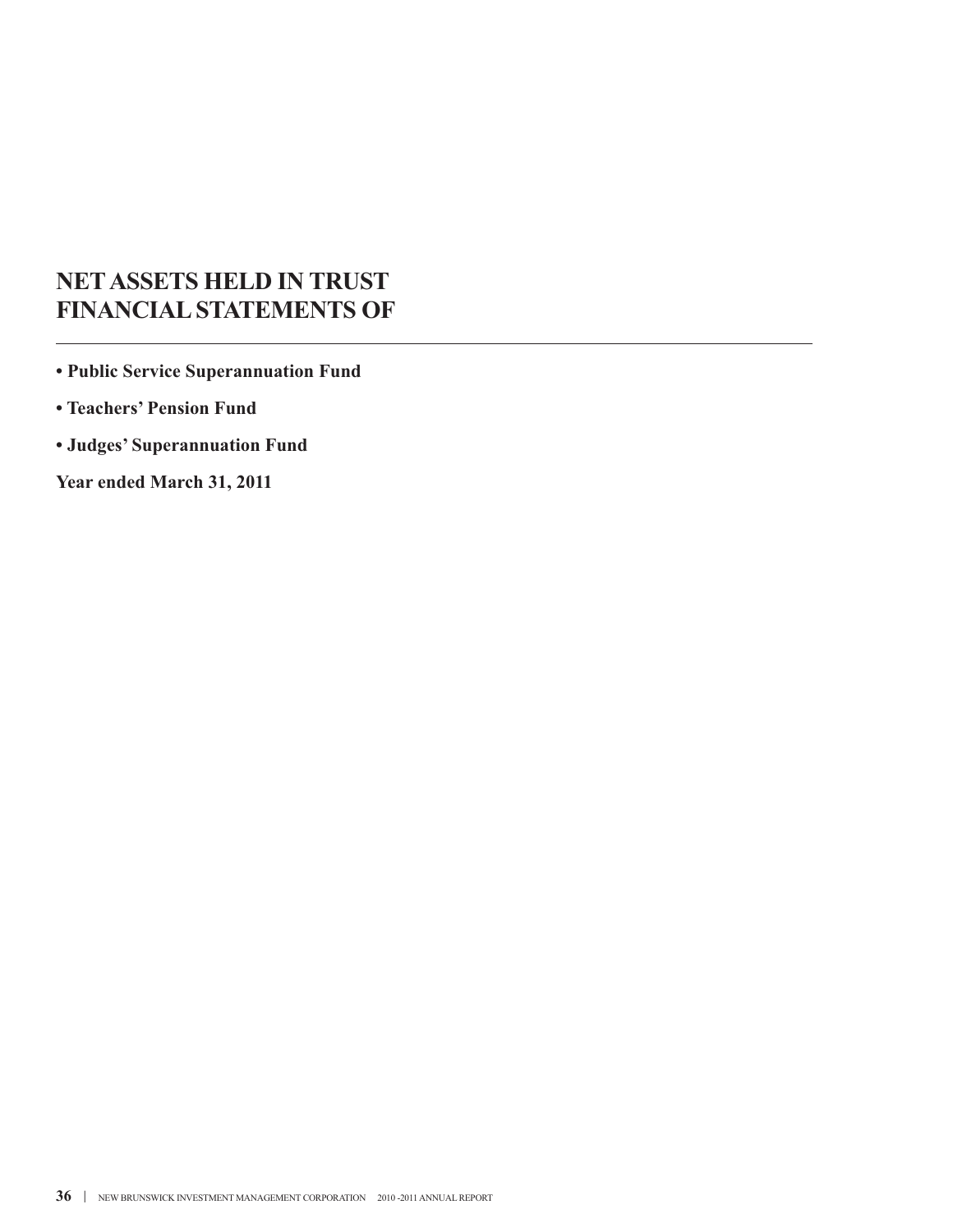# **MANAGEMENT'S RESPONSIBILITY FOR FINANCIAL STATEMENTS**

The financial statements of each of the Public Service Superannuation Fund, Teachers' Pension Fund and Judges' Superannuation Fund are the responsibility of management of New Brunswick Investment Management Corporation, as trustee. They have been approved by the Board of Directors.

Management prepared the financial statements in accordance with Canadian generally accepted accounting principles and with Section 27(1) of the *New Brunswick Investment Management Act*. These financial statements are special purpose financial statements and reflect the net assets held in trust and changes in net assets held in trust in accordance with the basis of accounting as disclosed in note 1 to the financial statements.

The New Brunswick Investment Management Corporation maintains books of account, systems of information and systems of financial and management control which provide reasonable assurance that accurate financial information is available, that assets are protected and that resources are managed efficiently.

The Board of Directors oversees financial reporting through its Audit Committee. The committee reviews matters related to accounting, auditing, internal control systems, the financial statements and the report of the external auditors.

Ah Streson

 $\mathcal{M}$  Imeson, CA, Chief Financial Officer John  $\mathcal{N}$ . Sinclair, President and Chief Executive Officer

# **INDEPENDENT AUDITORS' REPORT**

To the Directors of New Brunswick Investment Management Corporation

We have audited the accompanying financial statements of the Public Service Superannuation Fund, the Teachers' Pension Fund and the Judges' Superannuation Fund held in trust by the New Brunswick Investment Management Corporation, which comprise the statement of net assets held in trust as at March 31, 2011, the statements of changes in net assets held in trust for the year then ended, and notes, comprising a summary of significant accounting policies on other explanatory information. The financial statements have been prepared by management to comply with Section 27(1) of the *New Brunswick Investment Management Corporation Act*.

#### *Management's Responsibility for the Financial Statements*

Management is responsible for the preparation and fair presentation of these financial statements in accordance with Section 27(1) of the *New Brunswick Investment Management Corporation Act*, and for such internal control as management determines is necessary to enable the preparation of financial statements that are free from material misstatement, whether due to fraud or error.

#### *Auditors'Responsibility*

Our responsibility is to express an opinion on these financial statements based on our audit. We conducted our audit in accordance with Canadian generally accepted auditing standards. Those standards require that we comply with ethical requirements and plan and perform the audit to obtain reasonable assurance about whether the financial statements are free from material misstatement.

An audit involves performing procedures to obtain audit evidence about the amounts and disclosures in the financial statements. The procedures selected depend on our judgment, including the assessment of the risks of material misstatement of the financial statements, whether due to fraud or error. In making those risk assessments, we consider internal control relevant to the entity's preparation and fair presentation of the financial statements in order to design audit procedures that are appropriate in the circumstances, but not for the purpose of expressing an opinion on the effectiveness of the entity's internal control. An audit also includes evaluating the appropriateness of accounting policies used and the reasonableness of accounting estimates made by management, as well as evaluating the overall presentation of the financial statements.

We believe that the audit evidence we have obtained is sufficient and appropriate to provide a basis for our audit opinion.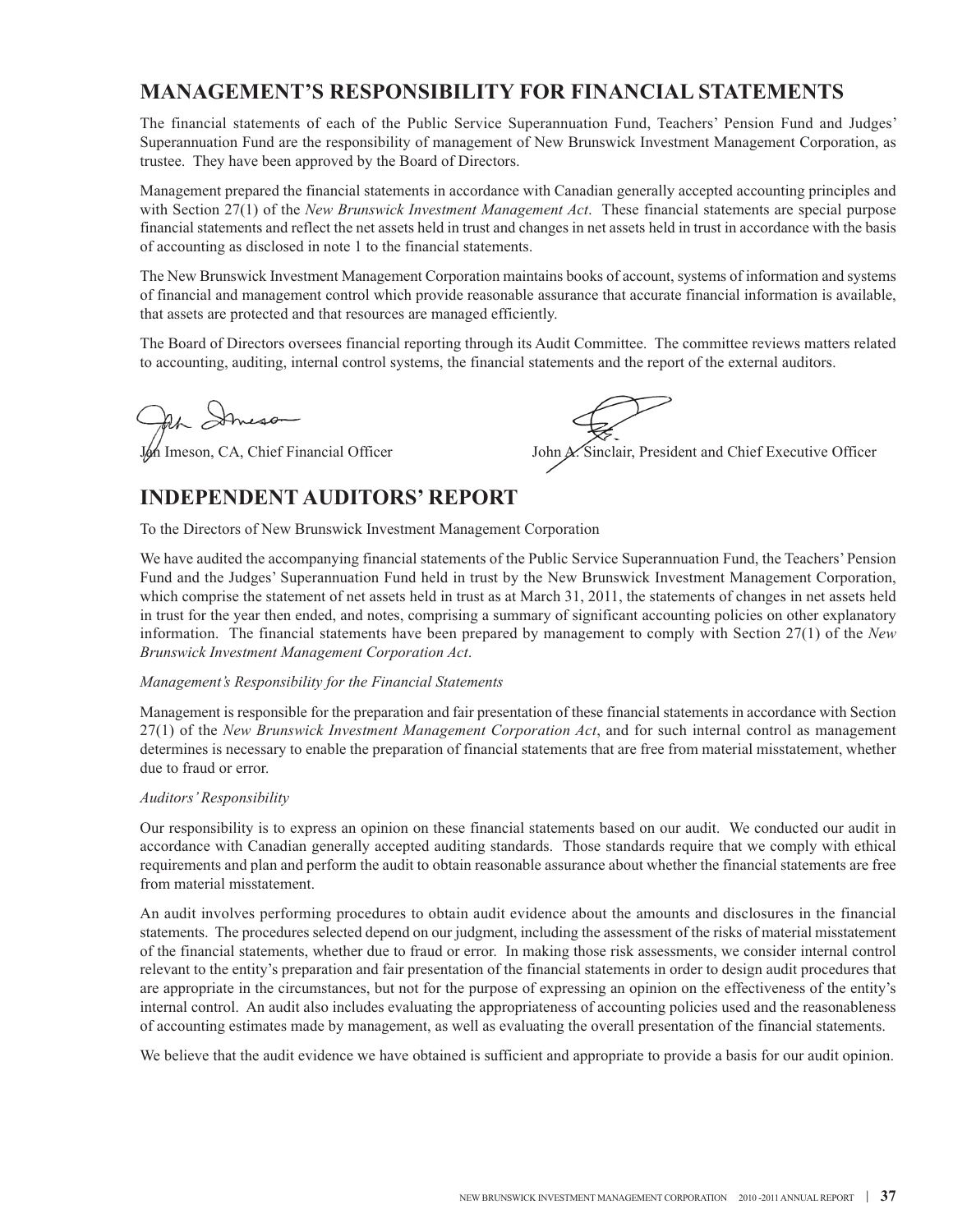#### *Opinion*

In our opinion, the financial statements present fairly, in all material respects, the net assets held in trust by the New Brunswick Investment Management Corporation for the Public Service Superannuation Fund, the Teachers' Pension Fund and the Judges' Superannuation Fund as at March 31, 2011 and the changes in net assets held in trust for the year then ended in accordance with Section 27(1) of the *New Brunswick Investment Management Corporation Act*.

#### *Basis of Accounting and Restriction of Use*

Without modifying our opinion, we draw attention to note 1 (a) to the financial statements, which describe the basis of accounting. The financial statements are prepared to assist the Directors of New Brunswick Investment Management Corporation and the Minister of Finance for the Province of New Brunswick for complying with Section 27(1) of the *New Brunswick Investment Management Corporation Act*. As a result, the financial statements may not be suitable for another purpose. Our report is intended solely for the Directors and the Minister of Finance and should not be used by parties other than the specified users.

 $KPMC$ ,  $LLP$ <br>Chartered Accountants



June 7, 2011 Fredericton, Canada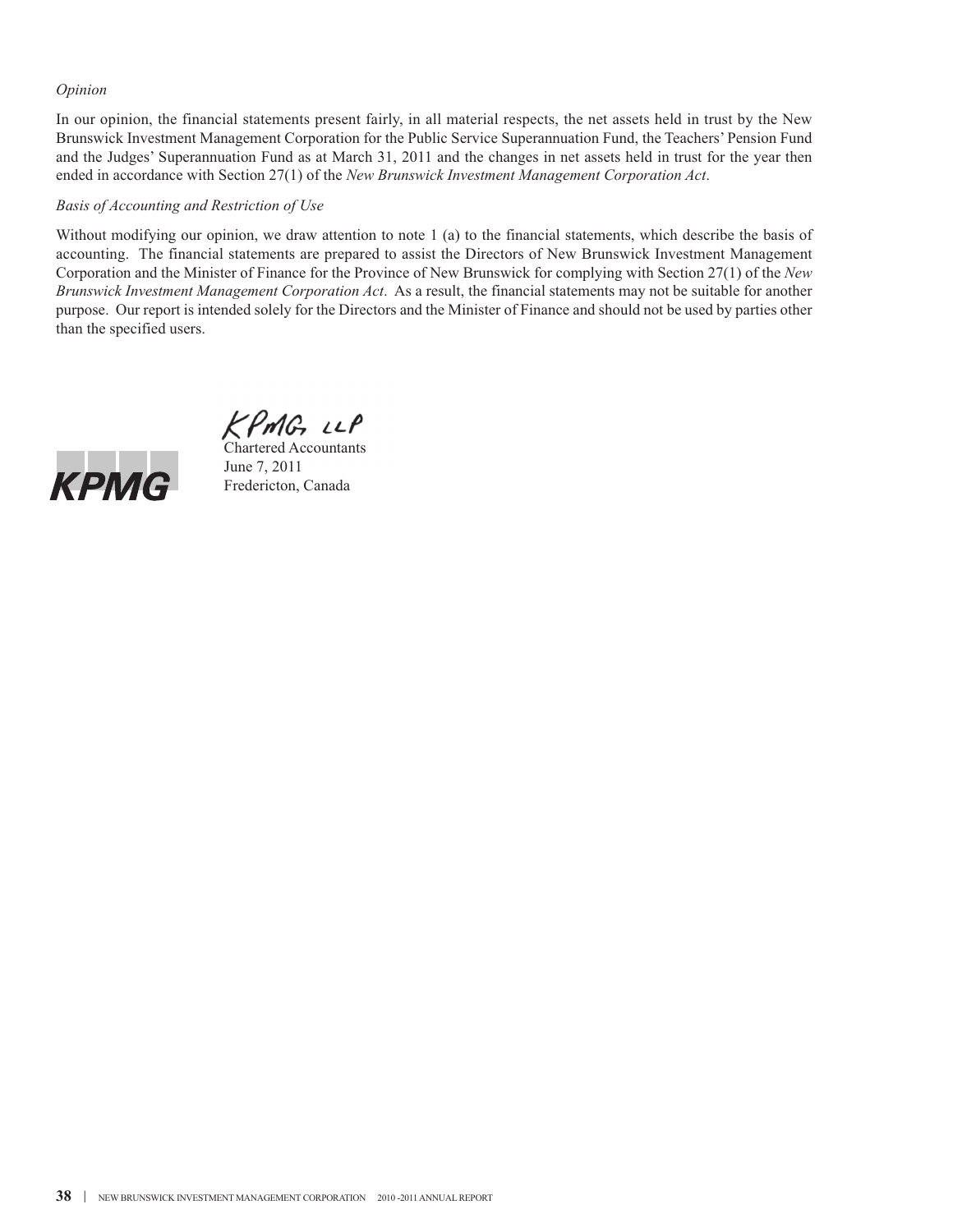## **NEW BRUNSWICK INVESTMENT MANAGEMENT CORPORATION Public Service Superannuation Fund Statement of Net Assets Held in Trust As at March 31**

*(In thousands of Canadian dollars)*

|                                                   | 2011      | 2010      |
|---------------------------------------------------|-----------|-----------|
|                                                   | S         | S         |
| <b>Assets</b>                                     |           |           |
| Investments <i>(note 3)</i>                       | 5,030,406 | 4,587,574 |
| Contributions receivable                          | 12,858    | 15,113    |
| Other receivable                                  | 135       | 126       |
|                                                   | 5,043,399 | 4,602,813 |
| <b>Liabilities</b>                                |           |           |
| Accounts payable and accrued liabilities (note 8) | 2,186     | 1,885     |
| <b>Net assets</b>                                 | 5,041,213 | 4,600,928 |

*See accompanying notes to financial statements.*

# **Public Service Superannuation Fund Statement of Changes in Net Assets Held in Trust Year ended March 31**

*(In thousands of Canadian dollars)*

|                                             | 2011<br>S | 2010<br>S |
|---------------------------------------------|-----------|-----------|
|                                             |           |           |
| Increase in net assets                      |           |           |
| Net investment income <i>(note 6)</i>       | 478,597   | 764,234   |
| Pension contributions from sponsor          | 155,507   | 166,389   |
| Employer amortization contributions         | 63,223    | 60,968    |
|                                             | 697,327   | 991,591   |
| Decrease in net assets                      |           |           |
| Payments to sponsor for benefits            | 247,367   | 231,899   |
| Payments to sponsor for expenses            | 2,421     | 2,436     |
| Fees paid to third party suppliers          | 1,929     | 1,854     |
| Fees paid to NBIMC                          | 4,562     | 4,334     |
| Harmonized sales tax, net of rebates        | 763       | 530       |
|                                             | 257,042   | 241,053   |
| Net increase for the year                   | 440,285   | 750,538   |
| Net assets held in trust, beginning of year | 4,600,928 | 3,850,390 |
| Net assets held in trust, end of year       | 5,041,213 | 4,600,928 |

*See accompanying notes to financial statements.*

Commitments *(note 9)*

Chairman of the Board President and Chief Executive Officer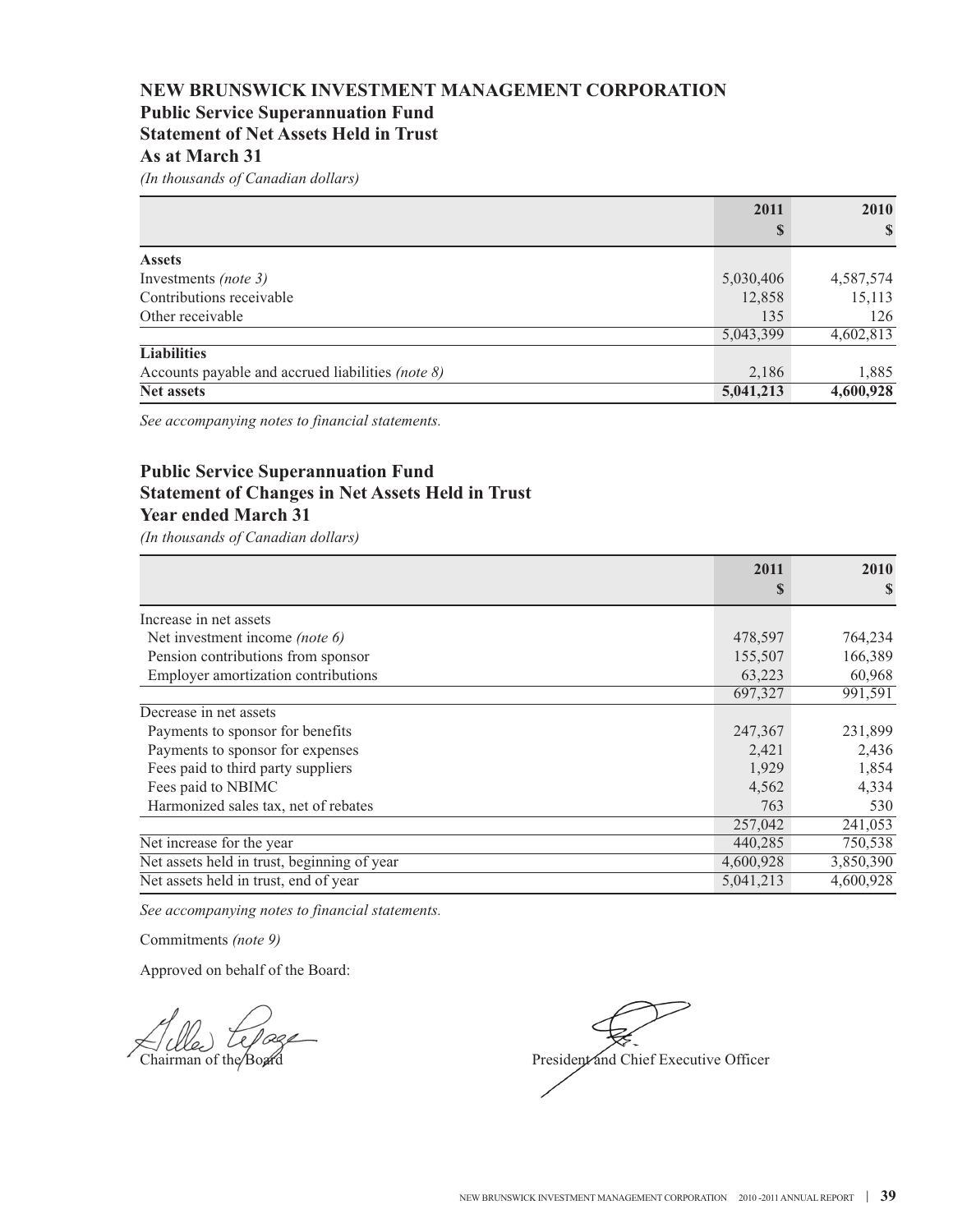# **NEW BRUNSWICK INVESTMENT MANAGEMENT CORPORATION Teachers' Pension Fund Statement of Net Assets Held in Trust As at March 31**

*(In thousands of Canadian dollars)*

|                                                   | 2011      | 2010         |
|---------------------------------------------------|-----------|--------------|
|                                                   | S         | $\mathbf{s}$ |
| <b>Assets</b>                                     |           |              |
| Investments (note 3)                              | 4,022,738 | 3,710,015    |
| Contributions receivable                          | 4,530     | 4,005        |
| Other receivable                                  | 109       | 102          |
|                                                   | 4,027,377 | 3,714,122    |
| <b>Liabilities</b>                                |           |              |
| Accounts payable and accrued liabilities (note 8) | 1,800     | 1,509        |
| <b>Net assets</b>                                 | 4,025,577 | 3,712,613    |

*See accompanying notes to financial statements.*

# **Teachers' Pension Fund Statement of Changes in Net Assets Held in Trust Year ended March 31**

*(In thousands of Canadian dollars)*

|                                             | 2011<br>S | 2010<br>\$ |
|---------------------------------------------|-----------|------------|
|                                             |           |            |
| Increase in net assets:                     |           |            |
| Net investment income (note 6)              | 384,584   | 627,658    |
| Pension contributions from sponsor          | 92,407    | 89,238     |
| Employer amortization contributions         | 91,898    | 88,619     |
|                                             | 568,889   | 805,515    |
| Decrease in net assets:                     |           |            |
| Payments to sponsor for benefits            | 248,678   | 241,762    |
| Payments to sponsor for expenses            | 1,392     | 1,437      |
| Fees paid to third party suppliers          | 1,659     | 1,625      |
| Fees paid to NBIMC                          | 3,576     | 3,422      |
| Harmonized sales tax, net of rebates        | 620       | 431        |
|                                             | 255,925   | 248,677    |
| Net increase for the year                   | 312,964   | 556,838    |
| Net assets held in trust, beginning of year | 3,712,613 | 3,155,775  |
| Net assets held in trust, end of year       | 4,025,577 | 3,712,613  |

*See accompanying notes to financial statements.*

Commitments *(note 9)*

Chairman of the Board President and Chief Executive Officer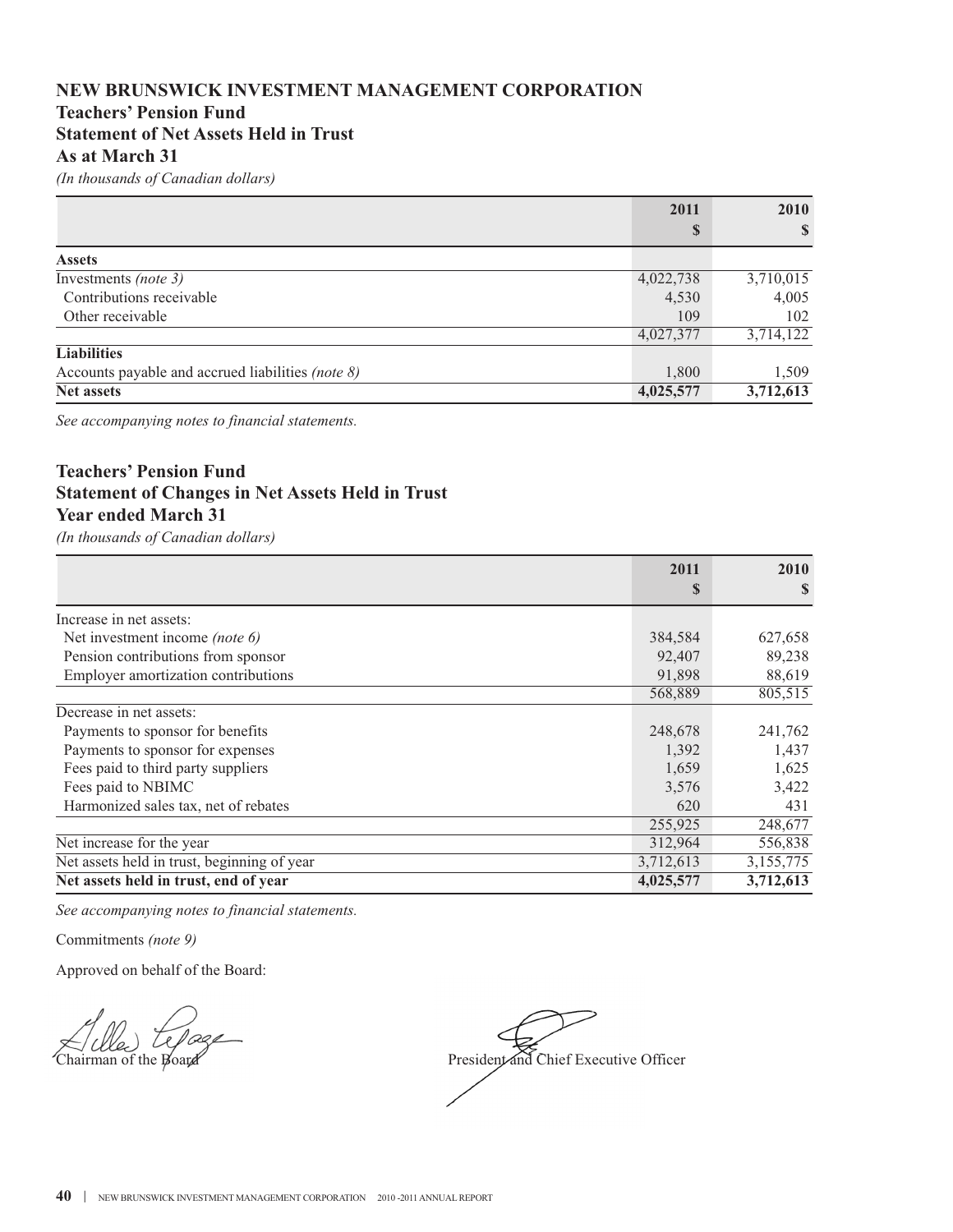# **NEW BRUNSWICK INVESTMENT MANAGEMENT CORPORATION Judges' Superannuation Fund Statement of Net Assets Held in Trust**

## **As at March 31**

*(In thousands of Canadian dollars)*

|                                                   | 2011   | <b>2010</b><br><sup>S</sup> |
|---------------------------------------------------|--------|-----------------------------|
|                                                   | S      |                             |
| <b>Assets</b>                                     |        |                             |
| Investments (note 3)                              | 29,479 | 27,304                      |
| Contributions receivable                          |        | 11                          |
| Other receivable                                  |        |                             |
|                                                   | 29,480 | 27,315                      |
| <b>Liabilities</b>                                |        |                             |
| Accounts payable and accrued liabilities (note 8) | 37     | 45                          |
| <b>Net assets</b>                                 | 29,443 | 27,270                      |

*See accompanying notes to financial statements.*

# **Judges' Superannuation Fund Statement of Changes in Net Assets Held in Trust Year ended March 31**

*(In thousands of Canadian dollars)*

|                                             | 2011   | 2010   |
|---------------------------------------------|--------|--------|
|                                             | S      |        |
| Increase in net assets:                     |        |        |
| Net investment income <i>(note 6)</i>       | 2,823  | 4,615  |
| Pension contributions from sponsor          | 433    | 432    |
|                                             | 3,256  | 5,047  |
| Decrease in net assets:                     |        |        |
| Payments to sponsor for benefits            | 986    | 1,046  |
| Payments to sponsor for expenses            | 54     | 25     |
| Fees paid to third party suppliers          | 12     | 11     |
| Fees paid to NBIMC                          | 27     | 26     |
| Harmonized sales tax, net of rebates        | 4      | 5      |
|                                             | 1,083  | 1,113  |
| Net increase for the year                   | 2,173  | 3,934  |
| Net assets held in trust, beginning of year | 27,270 | 23,336 |
| Net assets held in trust, end of year       | 29,443 | 27,270 |

*See accompanying notes to financial statements.*

Commitments *(note 9)*

Chairman of the Board President and Chief Executive Officer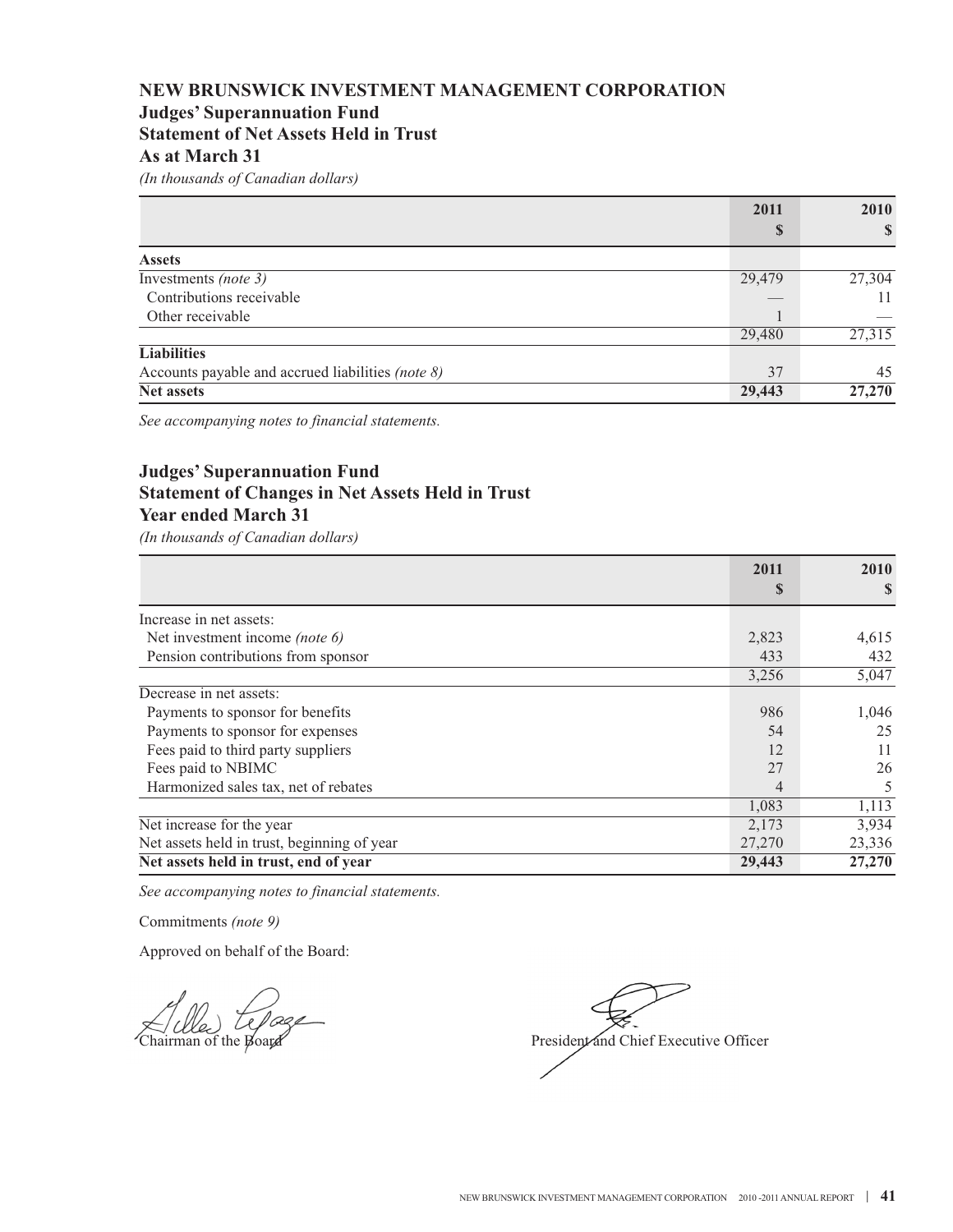# **NOTES TO THE NET ASSETS HELD IN TRUST FINANCIAL STATEMENTS Year ended March 31, 2011**

*(In thousands of Canadian dollars)*

The assets of the Public Service Superannuation Fund ("Public Service"), Teachers'Pension Fund ("Teachers") and Judges' Superannuation Fund ("Judges"), (collectively "the Funds") are held in trust by the New Brunswick Investment Management Corporation ("NBIMC"). NBIMC was appointed as trustee on March 11, 1996, pursuant to the *New Brunswick Investment Management Corporation Act* of the New Brunswick Legislature (the "NBIMC Act") and assumed responsibility for the management of the Funds' assets effective April 1, 1996.

On April 1, 1998, the assets of the Funds were transferred to unit trust funds established by NBIMC. This portfolio structure facilitates the collective investment management and administration of the assets. There were 19 active unit trust funds in place at year-end, each pool with a specific investment mandate. Each of the Funds holds units of the unit trust funds in accordance with the investment policy of the Fund.

## **1. Significant Accounting Policies**

#### **(a) Accounting entity and basis of presentation**

These special purpose financial statements provide information on the net assets of the Funds managed by NBIMC. They do not include the pension liabilities of the N. B. Public Service Superannuation Plan, the N. B. Teachers' Pension Plan or the Provincial Court Judges'Pension Trust Account (collectively "the Plans"). Consequently, these financial statements do not purport to show the adequacy of the Funds' assets to meet the Plans' pension obligations.

The amounts of contributions to and payments from the Funds are determined by the Plan Sponsor, the Province of New Brunswick. The Sponsor is responsible for the administration of collections from and payments to members. NBIMC charges fees to the respective Funds on a cost recovery basis.

These financial statements have not been prepared in accordance with Canadian generally accepted accounting principles because they exclude the actuarial liabilities of the plans. They are prepared solely for the information and use of the Directors of NBIMC and the Minister of Finance for the Province of New Brunswick for complying with Section 27(1) of the *NBIMC Act*.

Certain comparative figures have been reclassified to conform to the financial statement presentation adopted in the current year.

#### **(b) Valuation of investments**

All investments of the Funds are represented by holdings of units of each of the unit trust funds and are designated as held for trading upon initial recognition. The value of each investment in unit trust funds is based on the calculated net asset value per unit multiplied by the number of units held. Investments held in the unit trusts are valued at their fair value as of the date of the financial statements. Fair value is the amount for which an asset could be exchanged, or a liability settled, between knowledgeable, willing parties in an arm's length transaction.

Fair value is determined as follows:

- (i) For publicly-traded fixed income securities such as bonds and floating rate notes, fair value is the most recent quote available from the bond quotation service, DEX.
- (ii) For publicly-traded equities, fair value is the latest quoted bid price for long positions and the latest quoted ask price for short positions.
- (iii) For externally-managed fund investments, fair value is based on the net asset value as reported by the external managers of the funds. External managers use public market prices in calculating the applicable net asset values.
- (iv) For unlisted securities or securities traded in "over-the-counter", fair value is based on a quotation service from a recognized dealer. Residual bonds are valued using a quoted market price for a similarly-termed government bond and adjusted for changes in credit risk spreads based on dealer feedback.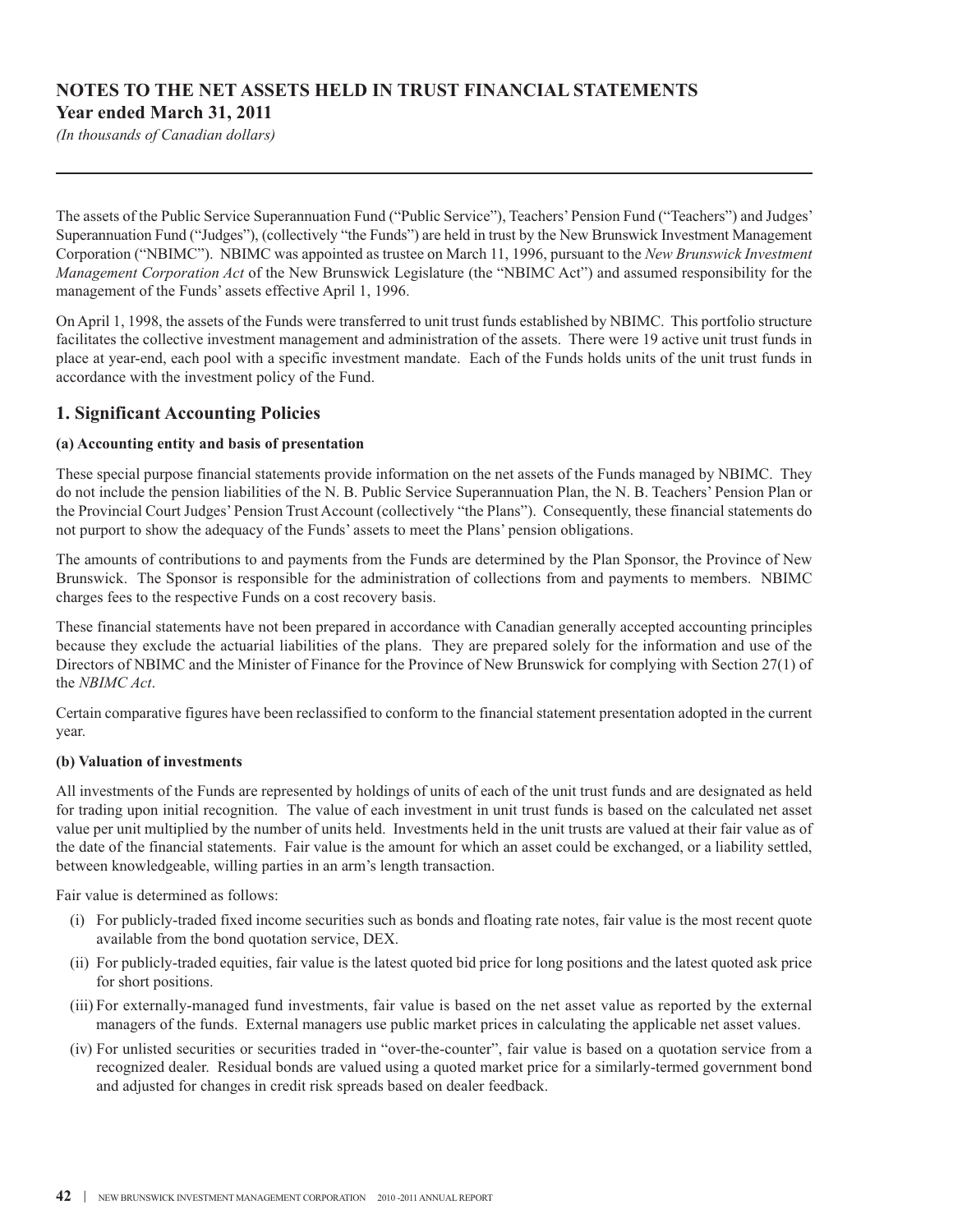# **1. Significant Accounting Policies (cont'd)**

- (v) For private investments, such as non-traded pooled or closed funds, limited partnership interests, private placement bonds or equity investments, fair value is a subjective process. Private investment fund valuations are initially provided by the external fund managers. Fair values for private investments are estimated using one or more methodologies, including discounted cash flows, multiples of earning measures, third party valuation and comparable recent transactions. An internal Valuation Committee, consisting of NBIMC's Chief Executive Officer/Chief Investment Officer, the Chief Financial Officer and the Vice President, Private Markets, review the external valuations quarterly. The Valuation Committee also meets annually to consider the need to adjust the valuation estimates.
- (vi) Investments in money market instruments are reported at cost which, together with accrued interest, approximates fair value.
- (vii) Derivatives are measured at their fair value with changes in fair value recognized in changes in net assets for the year. Total return equity swaps are valued based on quoted market index rates. Forward foreign exchange contracts are valued based on quoted exchange rates. Interest rate and cross currency swaps are valued using quoted market information from Bloomberg.

#### **(c) Contributions**

Contributions from the Plan Sponsor and pension plan members are recorded in the period that payroll deductions are made.

#### **(d) Net investment income**

Investment transactions are recognized by the underlying unit trusts as of their trade date. Net investment income includes realized and unrealized gains and losses in the value of the units held in each of the unit trusts. Interest income is recognized on an accrual basis. Dividend income is recognized on the ex-dividend date. Transaction costs are expensed as incurred.

#### **(e) Foreign currency translation**

Monetary assets and liabilities denominated in foreign currencies are translated at the prevailing rates of exchange at the date of the statement of net assets held in trust. Investment income and expenses are translated at the exchange rates prevailing on the transaction date. Realized and unrealized exchange gains and losses are included in investment income.

#### **(f) Measurement uncertainty**

The preparation of financial statements in conformity with the disclosed basis of accounting requires management to make estimates and assumptions that affect the amounts reported in the financial statements and accompanying notes. Significant estimates and judgments are required in determining the reported estimated fair value of private investments since these determinations may include estimates of expected future cash flows, rates of return and the impact of future events. Actual results could differ from those estimates.

#### **(g) Taxes**

The Funds are Registered Pension Plan Trusts as defined in the Income Tax Act and are not subject to income taxes.

The Funds incur Harmonized Sales Tax ("HST") on their expenses. Prior to September 23, 2009, the Public Service and Teachers' plans were eligible for multi-employer pension rebates of one-third of HST paid. On September 23, 2009, the pension rebate provisions of the Excise Tax Act were amended to also apply to single employer pension plans such as the Judges'.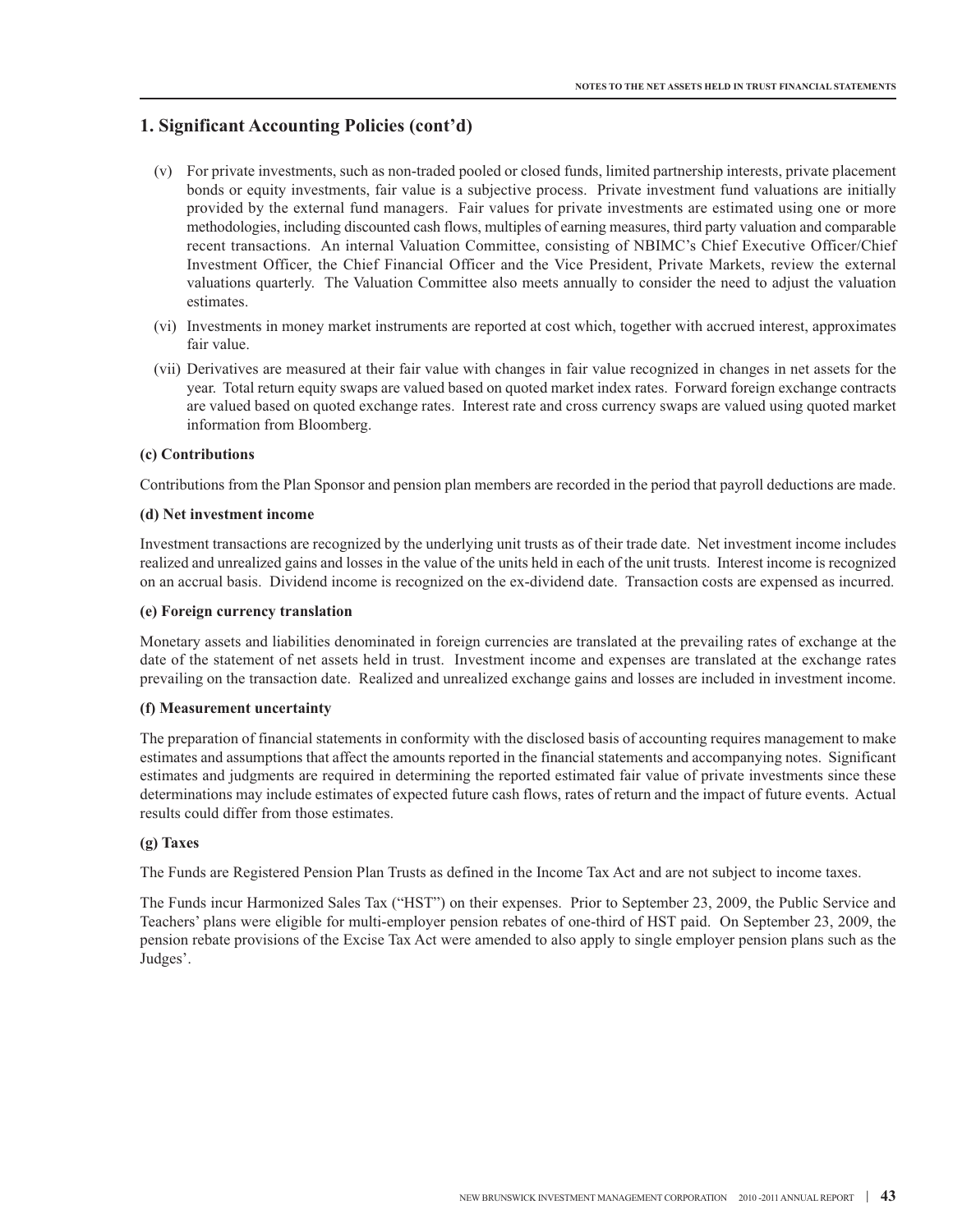## **2. Future Accounting Standards**

#### **International Financial Reporting Standards**

On January 1, 2011 International Financial Reporting Standards ("IFRS") replaced Canadian generally accepted accounting principles for publicly accountable entities. The International Accounting Standards Board ("IASB") is currently completing a project on consolidations that is expected to exempt reporting entities that meet the definition of "investment company" from the requirement to consolidate its controlling interests in other entities. Such controlled entities would instead be accounted for at fair value. Recognizing the importance of this change in IFRS to Canadian reporting entities, the Canadian Accounting Standards Board has deferred the IFRS conversion date for investment companies to annual periods beginning on or after January 1, 2013 in order to permit the IASB sufficient time to finalize this proposed exemption. The Funds meet the definition of investment company and therefore qualify for this deferral.

NBIMC has developed an IFRS conversion plan. Major differences between Canadian GAAP and IFRS to date consist of additional financial disclosures but no financial impact to net assets held in trust has been identified to date. We will continue to monitor developments and changes to IFRS that may impact the planned IFRS conversion on April 1, 2013.

## **3. Investments**

Investment assets of the Funds are held in the unit trust funds for which NBIMC is trustee.

Following is a description of each unit trust fund in existence during the year ended March 31, 2011:

*NBIMC Nominal Bond Fund:* This fund invests primarily in investment grade bonds (a minimum of triple-B rated by a major rating agency) of G-7 countries and Canadian provinces paying a nominal rate of interest. The performance objective is to add 20 basis points to its benchmark, the DEX All Government Bond Index, over a four-year moving average.

*NBIMC New Brunswick Fixed Income Opportunity Fund:* This fund invests primarily in fixed income issues to finance economic activity in New Brunswick. The performance objective is to add 20 basis points to its benchmark, the DEX All Government Bond Index, over a four-year moving average.

*NBIMC Money Market Fund:* This fund invests primarily in fixed income securities having a maturity of less than one year. The performance objective is to add 20 basis points to its benchmark. The benchmark is calculated as 93% of the DEX 91-Day Treasury Bill Index and 7% of the Call Loan Rate.

*NBIMC Student Investment Fund:* This fund is managed by students at the University of New Brunswick who are registered in the Student Investment Fund Program. Its initial base was \$1 million and is to be invested using the same general investment policies and guidelines as are used by NBIMC. The overall benchmark for this fund is composed of 50% S&P/TSX Total Return Composite Index, 45% DEX All Government Bond Index, 4.65% DEX 91-Day Treasury Bill Index and 0.35% Call Loan Rate. NBIMC staff closely monitor the activities of this fund, including executing and processing all transactions on behalf of the students.

*NBIMC Foreign Exchange Hedging Funds:* Each of the Funds has settled a separate grantor trust (the "Hedging Trust"), designed to facilitate hedging policy decisions with respect to exposure to foreign currencies. The Hedging Trusts are currently inactive.

*NBIMC Canadian Equity Index Fund:* This fund invests in physical securities and derivative strategies to gain exposure to various segments of the S&P/TSX Composite Index. Leverage on derivative products is avoided by ensuring each derivative product is supported by an appropriate value of short-term investments. The performance objective is to match the return of the S&P/TSX Total Return Composite Index over four year rolling periods.

*NBIMC External Canadian Equity Fund:* This fund is managed by external managers and invests in publicly traded Canadian equities. The performance objective is to add 150 basis points to its benchmark, the S&P/TSX Total Return Composite Index, over a four-year moving average.

*NBIMC S&P/TSX Completion Index Fund:* Managed by an external manager, this fund invests primarily in the companies of the S&P/TSX Completion Index. The performance objective is to exceed the performance of its benchmark, the S&P/TSX Completion Total Return Index, by 150 basis points (after fees).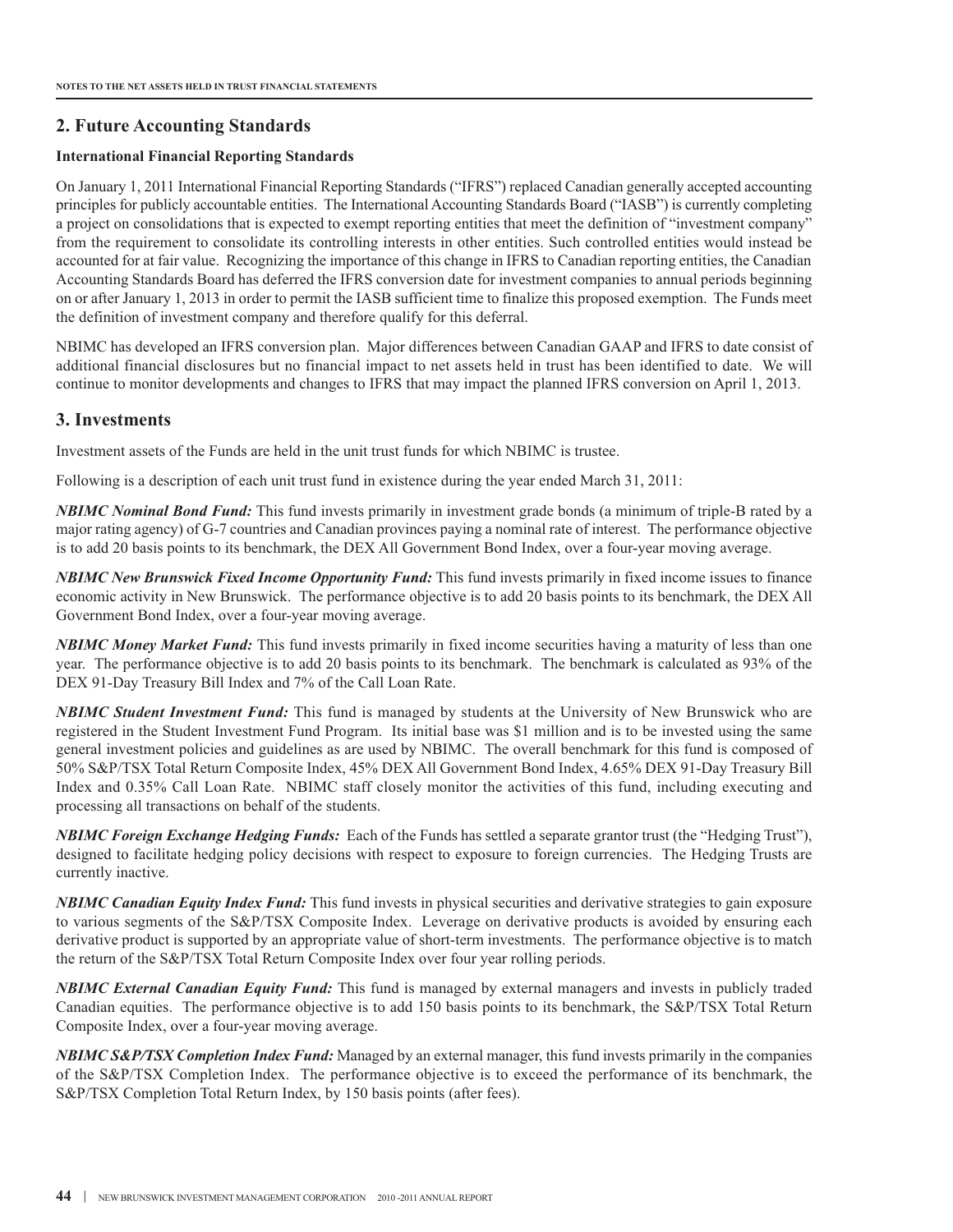*NBIMC ExternalInternational Equity Fund:* Thisfund is managed by external managers and investsin publicly traded equities in markets in Europe, Australasia and the Far East. The performance objective is to exceed the performance of the benchmark, which is a weighting of the respective country or regional indices (CAD\$), by 150 basis points over a four-year moving average.

*NBIMC Canadian Equity Active Long Strategy:* This fund seeks to add value through prudent selection of individual securities and sector allocations through over and under weighting of the index. The performance objective is to add 150 basis points to its benchmark, the S&P /TSX Total Return Composite Index.

*NBIMC EAFE Equity Index Fund:* This fund invests in securities in the MSCI EAFE (Developed Markets) Index (CAD\$). The objective is to achieve a rate of return equivalent to the MSCI EAFE (Developed Markets) Net Dividends.

*NBIMC U.S. Equity Index Fund:* This fund passively invests in physical securities and derivatives to gain exposure to the S&P 500 Index. Leverage on derivative products is avoided by ensuring each derivative product is supported by an appropriate value of short-term investments. The performance objective is to match the return of the S&P 500 Total Return Index (CAD\$).

*NBIMC Inflation Linked Securities Fund:* This fund invests primarily in fixed income instruments that are adjusted for inflation of G-7 countries. The performance objective is to add 10 basis points to its benchmark, the DEX Real Return Bond Index, over a four-year moving average.

*NBIMC Canadian Real Estate Fund:* This fund is managed by an external manager and invests in Canadian real estate investments through limited partnerships or similar investment vehicles. The benchmark is inflation, as measured by the percentage change in the twelve-month CPI-Canada All Items Index, plus 4%.

*NBIMC International Real Estate Fund:* This fund is managed by an external manager that invests primarily in publicly traded securities of International Real Estate Investment Trusts (REITs). The performance objective is to add 150 basis points to the countries' blended REIT Equity Indices (CAD\$), net of fees, over the long-term.

*NBIMC Infrastructure Fund:* This fund was created in March 2011 to provide additional investment diversification through direct investment in infrastructure through co-investment structures. The benchmark is inflation, as measured by the percentage change in the twelve-month CPI-Canada All Items Index, plus 4%.

*NBIMC North American Market Neutral Fund:* This fund focuses on adding value through security selection within its universe of the S&P/TSX Composite Index as well as certain publicly traded US-listed stocks. Favored securities are purchased and offset by a corresponding short position in another security within the same sector. The portfolio is supported by a cash underlay and its performance objective is to add 500 basis points annually over a four-year moving average basis to its benchmark. The benchmark is calculated as 93% of the DEX 91-Day Treasury Bill Index and 7% of the Call Loan Rate.

*NBIMC Quantitative Strategies Fund:* This fund seeks to add value by investing in either long or short positions where announced mergers or dual class share structures present arbitrage potential. Short positions are supported by cash underlay. The objective is to add 500 basis points over its benchmark. The benchmark is calculated as 93% of the DEX 91-Day Treasury Bill Index and 7% of the Call Loan Rate.

*NBIMC New Brunswick and Atlantic Canada Equity Opportunity Fund:* This fund invests in public and private equities or instruments convertible into equities of New Brunswick and Atlantic Canada companies. The performance objective is to achieve a 4% real rate of return over a long-term investment horizon.

*NBIMC Private Equity Fund:* This fund is managed by external managers that invest primarily in non-publicly traded securities of U.S. and European companies. The performance objective is to exceed the performance of its benchmark, a blend of the respective countries' total return indices (CAD\$).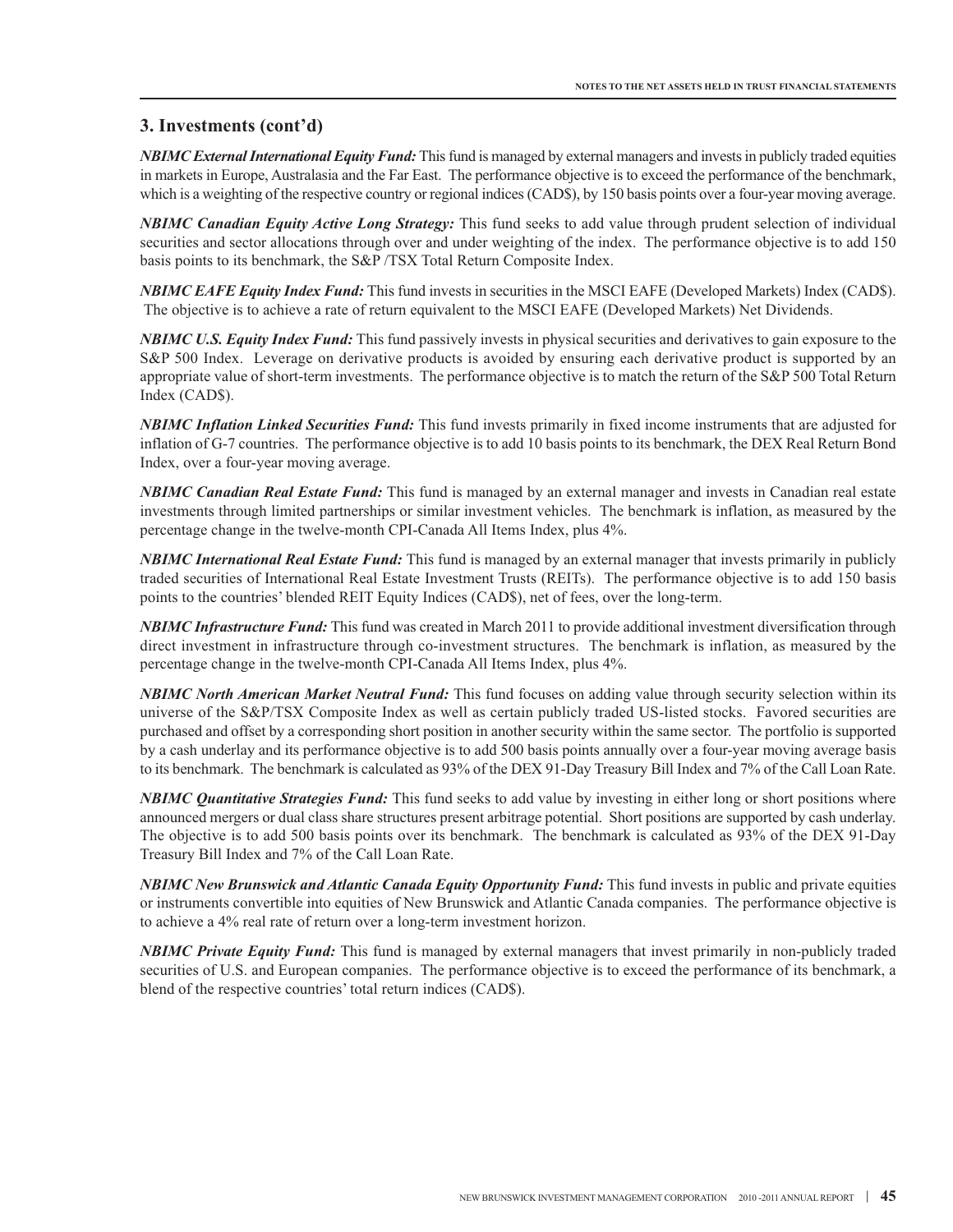Following are details of unit trust holdings by each of the Funds:

## **Public Service**

|                                                            | <b>Units</b><br>(rounded in $#$ ) | <b>Unit Value</b><br>(rounded in<br>dollars) | <b>Fair Value Fair Value</b><br>2011<br>$\mathbf S$ | 2010<br>\$ |
|------------------------------------------------------------|-----------------------------------|----------------------------------------------|-----------------------------------------------------|------------|
| <b>Fixed income:</b>                                       |                                   |                                              |                                                     |            |
| <b>NBIMC</b> Nominal Bond                                  | 688,014                           | 2,029                                        | 1,396,171                                           | 1,245,898  |
| NBIMC New Brunswick Fixed Income Opportunity               | 5,017                             | 2,403                                        | 12,059                                              | 12,299     |
| <b>NBIMC Money Market</b>                                  | 63,515                            | 1,498                                        | 95,153                                              | 75,031     |
| <b>NBIMC</b> Student Investment                            | 485                               | 2,666                                        | 1,294                                               | 1,158      |
|                                                            |                                   |                                              | 1,504,677                                           | 1,334,386  |
| <b>Equities:</b>                                           |                                   |                                              |                                                     |            |
| NBIMC Canadian Equity Index                                | 219,843                           | 2,558                                        | 562,344                                             | 561,360    |
| NBIMC External Canadian Equity                             | 72,428                            | 2,937                                        | 212,749                                             | 177,151    |
| NBIMC S&P/TSX Completion Index                             | 38,268                            | 2,836                                        | 108,528                                             | 83,381     |
| NBIMC External International Equity                        | 89,029                            | 1,164                                        | 103,611                                             | 94,226     |
| NBIMC Canadian Equity Active Long Strategy                 | 161,891                           | 1,114                                        | 180,398                                             | 149,000    |
| NBIMC EAFE Equity Index                                    | 701,841                           | 880                                          | 617,591                                             | 596,494    |
| NBIMC U.S. Equity Index                                    | 542,980                           | 1,006                                        | 546,449                                             | 537,699    |
|                                                            |                                   |                                              | 2,331,670                                           | 2,199,311  |
| <b>Inflation Linked Assets:</b>                            |                                   |                                              |                                                     |            |
| NBIMC Inflation Linked Securities                          | 161,909                           | 2,854                                        | 462,121                                             | 416,662    |
| <b>NBIMC</b> Canadian Real Estate                          | 22,897                            | 2,496                                        | 57,141                                              | 55,546     |
| <b>NBIMC</b> International Real Estate                     | 52,170                            | 3,043                                        | 158,764                                             | 178,456    |
| NBIMC Infrastructure                                       | 45,442                            | 998                                          | 45,361                                              |            |
|                                                            |                                   |                                              | 723,387                                             | 650,664    |
| <b>Alternative Investments:</b>                            |                                   |                                              |                                                     |            |
| <b>NBIMC North American Market Neutral</b>                 | 116,632                           | 1,289                                        | 150,302                                             | 160,592    |
| <b>NBIMC</b> Quantitative Strategies                       | 165,161                           | 1,062                                        | 175,324                                             | 135,651    |
| NBIMC New Brunswick and Atlantic Canada Equity Opportunity | 13,287                            | 1,626                                        | 21,600                                              | 14,672     |
| <b>NBIMC Private Equity</b>                                | 100,435                           | 1,229                                        | 123,446                                             | 92,298     |
|                                                            |                                   |                                              | 470,672                                             | 403,213    |
|                                                            |                                   |                                              | 5,030,406                                           | 4,587,574  |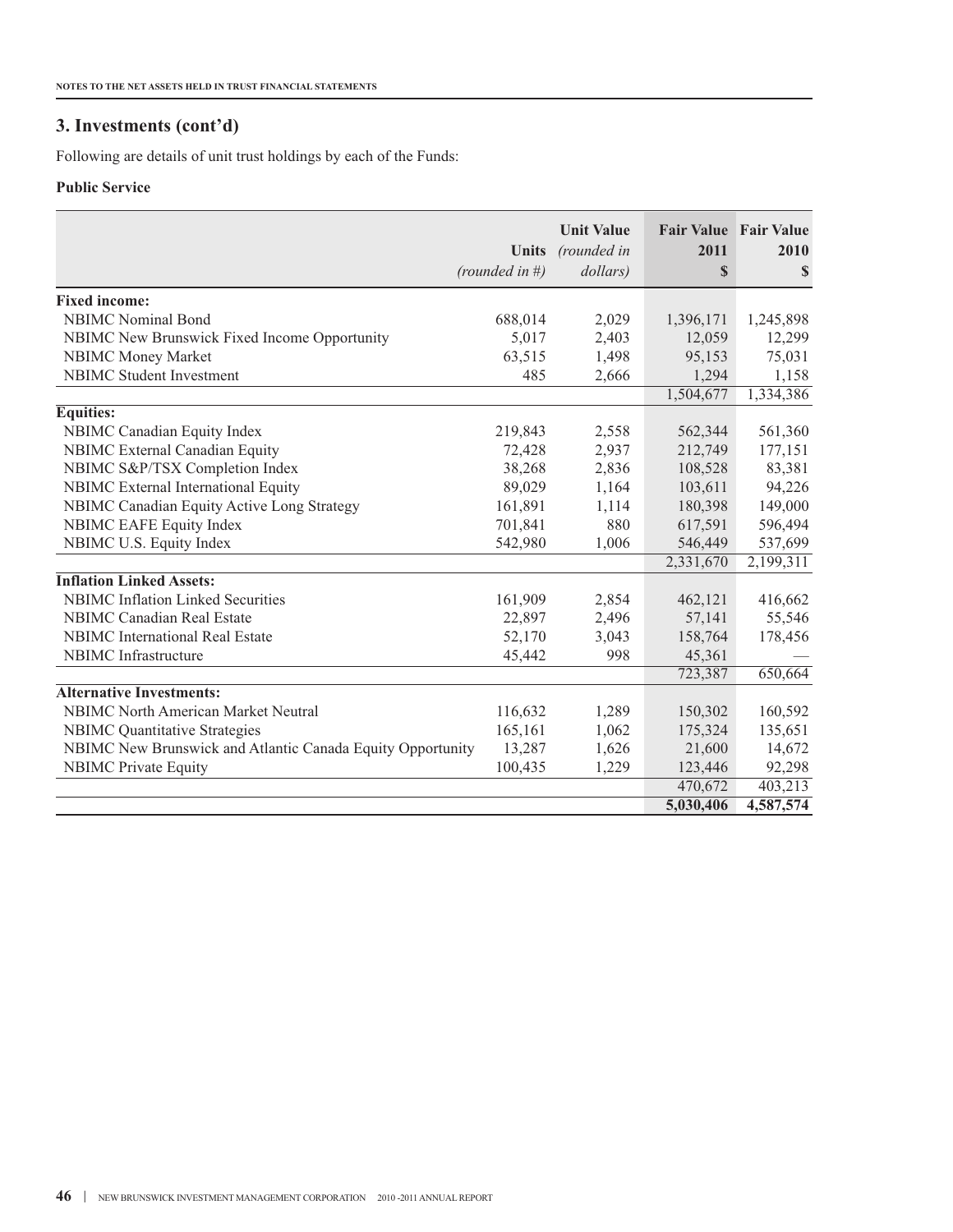**Teachers'**

|                                                            | <b>Units</b><br>(rounded in #) | <b>Unit Value</b><br>(rounded in<br>dollars) | Fair Value Fair Value<br>2011<br>$\mathbf S$ | 2010<br>S |
|------------------------------------------------------------|--------------------------------|----------------------------------------------|----------------------------------------------|-----------|
| <b>Fixed income:</b>                                       |                                |                                              |                                              |           |
| <b>NBIMC</b> Nominal Bond                                  | 560,108                        | 2,029                                        | 1,136,614                                    | 1,026,115 |
| NBIMC New Brunswick Fixed Income Opportunity               | 4,012                          | 2,403                                        | 9,643                                        | 9,947     |
| <b>NBIMC Money Market</b>                                  | 50,543                         | 1,498                                        | 75,718                                       | 60,352    |
| <b>NBIMC</b> Student Investment                            | 528                            | 2,666                                        | 1,409                                        | 1,261     |
|                                                            |                                |                                              | 1,223,384                                    | 1,097,675 |
| Equities:                                                  |                                |                                              |                                              |           |
| <b>NBIMC</b> Canadian Equity Index                         | 159,866                        | 2,558                                        | 408,926                                      | 416,523   |
| <b>NBIMC</b> External Canadian Equity                      | 57,920                         | 2,937                                        | 170,132                                      | 143,260   |
| NBIMC S&P/TSX Completion Index                             | 30,602                         | 2,836                                        | 86,788                                       | 67,429    |
| NBIMC External International Equity                        | 71,195                         | 1,164                                        | 82,856                                       | 76,200    |
| NBIMC Canadian Equity Active Long Strategy                 | 129,462                        | 1,114                                        | 144,261                                      | 120,494   |
| <b>NBIMC EAFE Equity Index</b>                             | 532,361                        | 880                                          | 468,456                                      | 459,222   |
| NBIMC U.S. Equity Index                                    | 417,293                        | 1,006                                        | 419,959                                      | 419,108   |
|                                                            |                                |                                              | 1,781,378                                    | 1,702,236 |
| <b>Inflation Linked Assets:</b>                            |                                |                                              |                                              |           |
| <b>NBIMC</b> Inflation Linked Securities                   | 136,526                        | 2,854                                        | 389,671                                      | 355,519   |
| <b>NBIMC Canadian Real Estate</b>                          | 16,688                         | 2,496                                        | 41,645                                       | 43,739    |
| <b>NBIMC</b> International Real Estate                     | 56,169                         | 3,043                                        | 170,933                                      | 182,627   |
| <b>NBIMC</b> Infrastructure                                | 36,642                         | 998                                          | 36,577                                       |           |
|                                                            |                                |                                              | 638,826                                      | 581,885   |
| <b>Alternative Investments:</b>                            |                                |                                              |                                              |           |
| <b>NBIMC North American Market Neutral</b>                 | 93,269                         | 1,289                                        | 120,194                                      | 129,869   |
| <b>NBIMC</b> Quantitative Strategies                       | 132,076                        | 1,062                                        | 140,203                                      | 109,699   |
| NBIMC New Brunswick and Atlantic Canada Equity Opportunity | 10,961                         | 1,626                                        | 17,819                                       | 12,200    |
| <b>NBIMC</b> Private Equity                                | 82,119                         | 1,229                                        | 100,934                                      | 76,451    |
|                                                            |                                |                                              | 379,150                                      | 328,219   |
|                                                            |                                |                                              | 4,022,738                                    | 3,710,015 |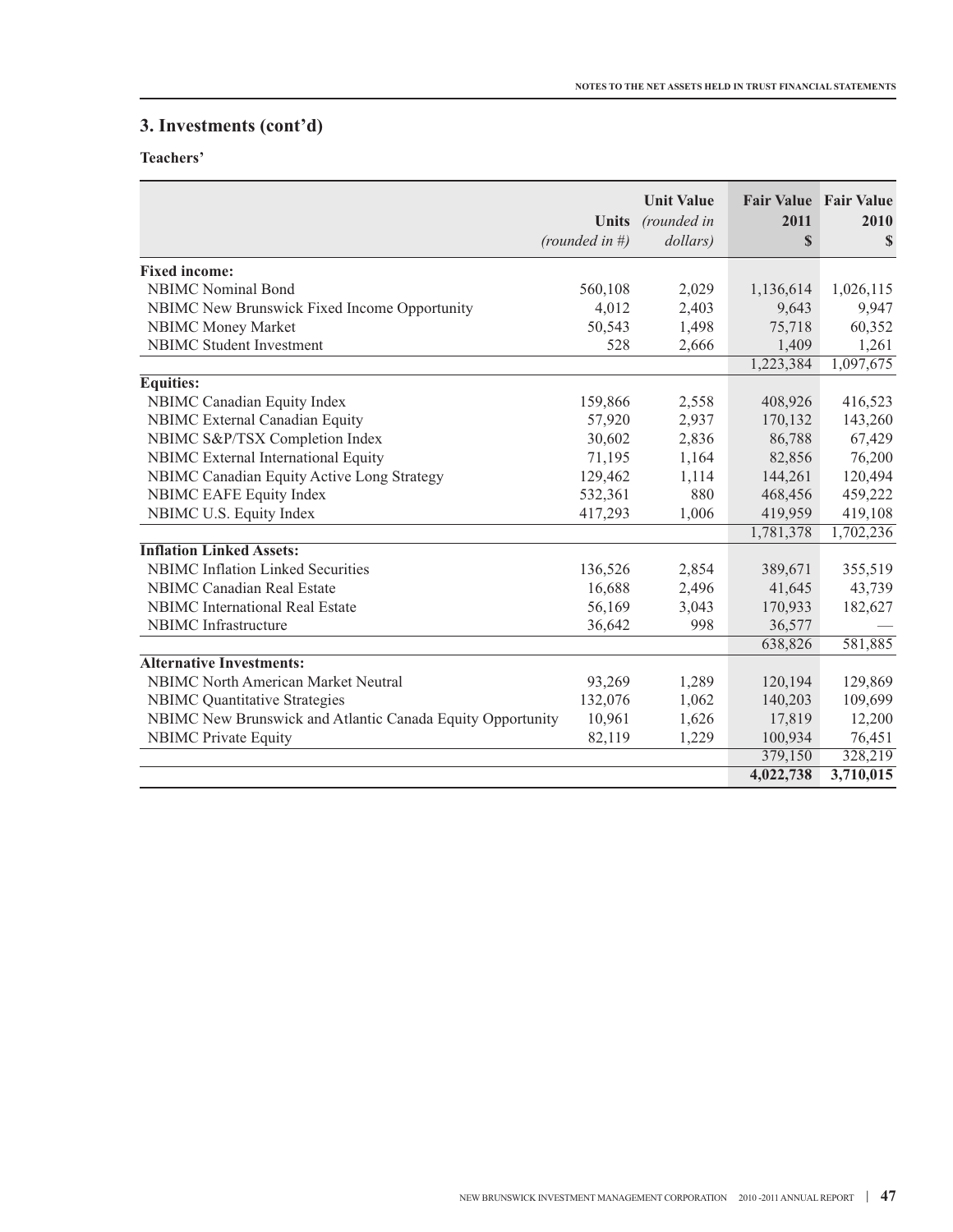# **Judges'**

|                                                            | <b>Units</b><br>(rounded in $#$ ) | <b>Unit Value</b><br>(rounded in<br>dollars) | <b>Fair Value Fair Value</b><br>2011<br>$\mathbf S$ | 2010<br>S |
|------------------------------------------------------------|-----------------------------------|----------------------------------------------|-----------------------------------------------------|-----------|
| <b>Fixed income:</b>                                       |                                   |                                              |                                                     |           |
| <b>NBIMC</b> Nominal Bond                                  | 4,032                             | 2,029                                        | 8,182                                               | 7,415     |
| NBIMC New Brunswick Fixed Income Opportunity               | 29                                | 2,403                                        | 71                                                  | 73        |
| <b>NBIMC Money Market</b>                                  | 371                               | 1,498                                        | 556                                                 | 445       |
| <b>NBIMC</b> Student Investment                            | 4                                 | 2,666                                        | 10                                                  | 9         |
|                                                            |                                   |                                              | 8,819                                               | 7,942     |
| <b>Equities:</b>                                           |                                   |                                              |                                                     |           |
| NBIMC Canadian Equity Index                                | 1,287                             | 2,558                                        | 3,292                                               | 3,340     |
| NBIMC External Canadian Equity                             | 424                               | 2,937                                        | 1,247                                               | 1,054     |
| NBIMC S&P/TSX Completion Index                             | 224                               | 2,836                                        | 636                                                 | 496       |
| NBIMC External International Equity                        | 522                               | 1,164                                        | 607                                                 | 561       |
| NBIMC Canadian Equity Active Long Strategy                 | 949                               | 1,114                                        | 1,057                                               | 887       |
| NBIMC EAFE Equity Index                                    | 4,093                             | 880                                          | 3,602                                               | 3,541     |
| NBIMC U.S. Equity Index                                    | 3,170                             | 1,006                                        | 3,190                                               | 3,192     |
|                                                            |                                   |                                              | 13,631                                              | 13,071    |
| <b>Inflation Linked Assets:</b>                            |                                   |                                              |                                                     |           |
| <b>NBIMC</b> Inflation Linked Securities                   | 949                               | 2,854                                        | 2,708                                               | 2,480     |
| NBIMC Canadian Real Estate                                 | 133                               | 2,496                                        | 332                                                 | 333       |
| <b>NBIMC</b> International Real Estate                     | 307                               | 3,043                                        | 934                                                 | 1,060     |
| NBIMC Infrastructure                                       | 266                               | 998                                          | 265                                                 |           |
|                                                            |                                   |                                              | 4,239                                               | 3,873     |
| <b>Alternative Investments:</b>                            |                                   |                                              |                                                     |           |
| <b>NBIMC North American Market Neutral</b>                 | 684                               | 1,289                                        | 881                                                 | 956       |
| <b>NBIMC</b> Quantitative Strategies                       | 968                               | 1,062                                        | 1,027                                               | 807       |
| NBIMC New Brunswick and Atlantic Canada Equity Opportunity | 79                                | 1,626                                        | 129                                                 | 88        |
| <b>NBIMC</b> Private Equity                                | 613                               | 1,229                                        | 753                                                 | 567       |
|                                                            |                                   |                                              | 2,790                                               | 2,418     |
|                                                            |                                   |                                              | 29,479                                              | 27,304    |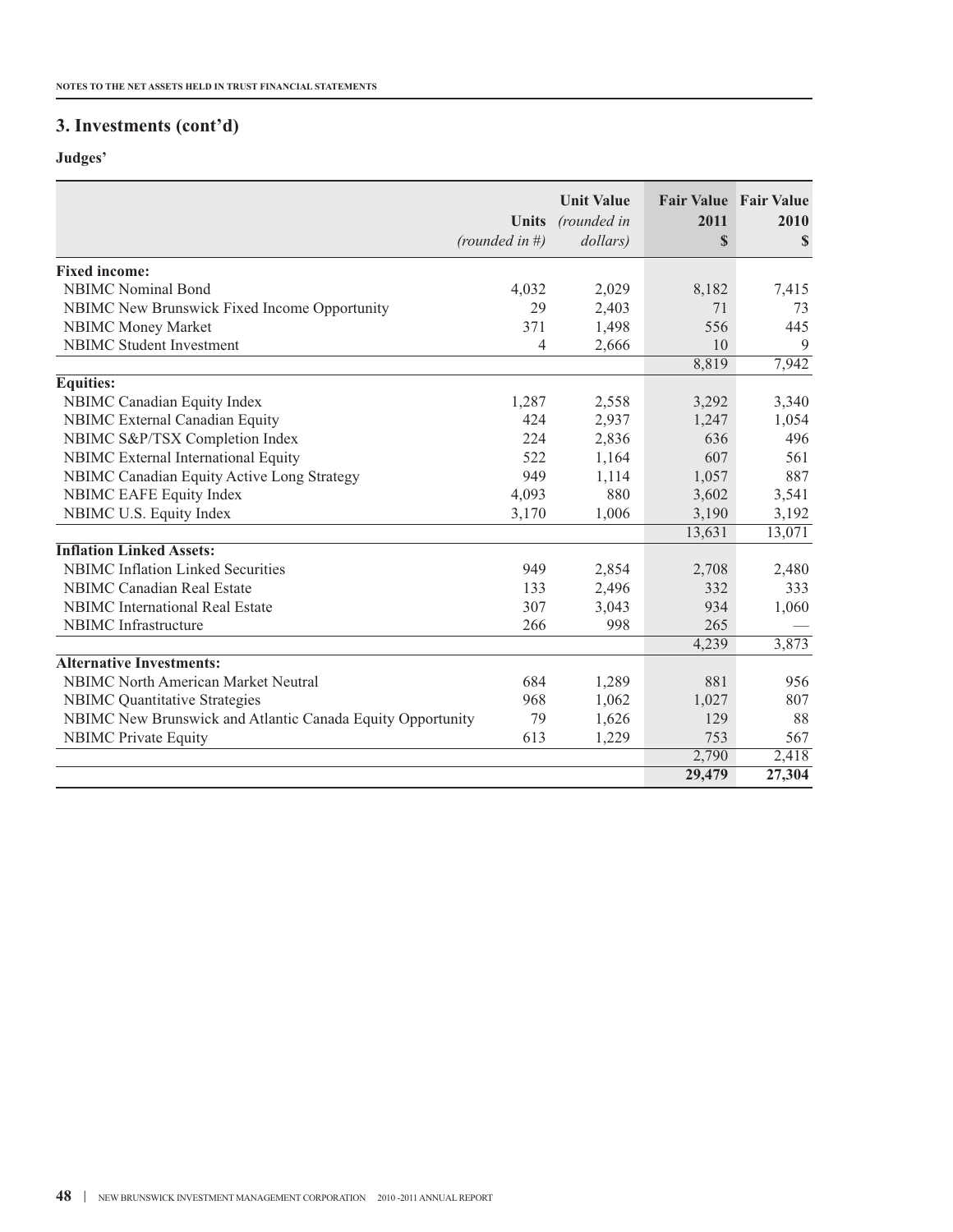#### **Fair Value Hierarchy**

The Funds have designated all of their investments to be held for trading. Accordingly, investments are valued at fair value with changes in fair values over time recognized in net income. The determination of fair value is dependent upon the use of measurement inputs with varying degrees of subjectivity. Quoted market prices are the most reliable input for fair value measurement and are referred to as a Level 1 input. Level 2 inputs include prices of comparable investments where a quoted market price for the specific security is not available. Level 3 inputs are subjective factors not observable in a public market.

The levels of input for valuation of the Funds' investments by asset class are shown in the following tables:

|                         | 2011      | Level 1   | Level 2 | Level 3 |
|-------------------------|-----------|-----------|---------|---------|
|                         | \$        | \$        | S       | S       |
| <b>Public Service</b>   |           |           |         |         |
| Fixed income            | 1,504,677 | 1,099,808 | 392,810 | 12,059  |
| Equities                | 2,331,670 | 1,542,233 | 789,437 |         |
| Inflation linked assets | 723,387   | 180,702   | 440,307 | 102,378 |
| Alternative investments | 470,672   | 323,835   | 2,517   | 144,320 |
| Teachers'               |           |           |         |         |
| Fixed income            | 1,223,384 | 899,151   | 314,590 | 9,643   |
| Equities                | 1,781,378 | 1,191,890 | 589,488 |         |
| Inflation linked assets | 638,826   | 189,432   | 371,272 | 78,122  |
| Alternative investments | 379,150   | 258,978   | 2,013   | 118,159 |
| Judges'                 |           |           |         |         |
| Fixed income            | 8,819     | 6,452     | 2,296   | 71      |
| Equities                | 13,631    | 9,008     | 4,623   |         |
| Inflation linked assets | 4,239     | 1,063     | 2,580   | 596     |
| Alternative investments | 2,790     | 1,897     | 15      | 878     |

|                         | 2010<br>\$ | Level 1<br>\$ | Level 2<br>\$ | Level 3<br>\$ |  |
|-------------------------|------------|---------------|---------------|---------------|--|
|                         |            |               |               |               |  |
| <b>Public Service</b>   |            |               |               |               |  |
| Fixed income            | 1,334,386  | 865,454       | 456,633       | 12,299        |  |
| Equities                | 2,199,311  | 1,844,924     | 354,387       |               |  |
| Inflation linked assets | 650,664    | 245,083       | 350,099       | 55,482        |  |
| Alternative investments | 403,213    | 294,578       | 1,656         | 106,979       |  |
| Teachers'               |            |               |               |               |  |
| Fixed income            | 1,097,675  | 717,978       | 369,749       | 9,948         |  |
| Equities                | 1,702,236  | 1,439,287     | 262,949       |               |  |
| Inflation linked assets | 581,885    | 239,473       | 298,722       | 43,690        |  |
| Alternative investments | 328,219    | 238,222       | 1,339         | 88,658        |  |
| Judges'                 |            |               |               |               |  |
| Fixed income            | 7,942      | 5,160         | 2,710         | 72            |  |
| Equities                | 13,071     | 10,965        | 2,106         |               |  |
| Inflation linked assets | 3,873      | 1,456         | 2,085         | 332           |  |
| Alternative investments | 2,418      | 1,753         | 10            | 655           |  |

*Comparative figures have been reclassified to reflect correction of classification disclosure in the prior year.*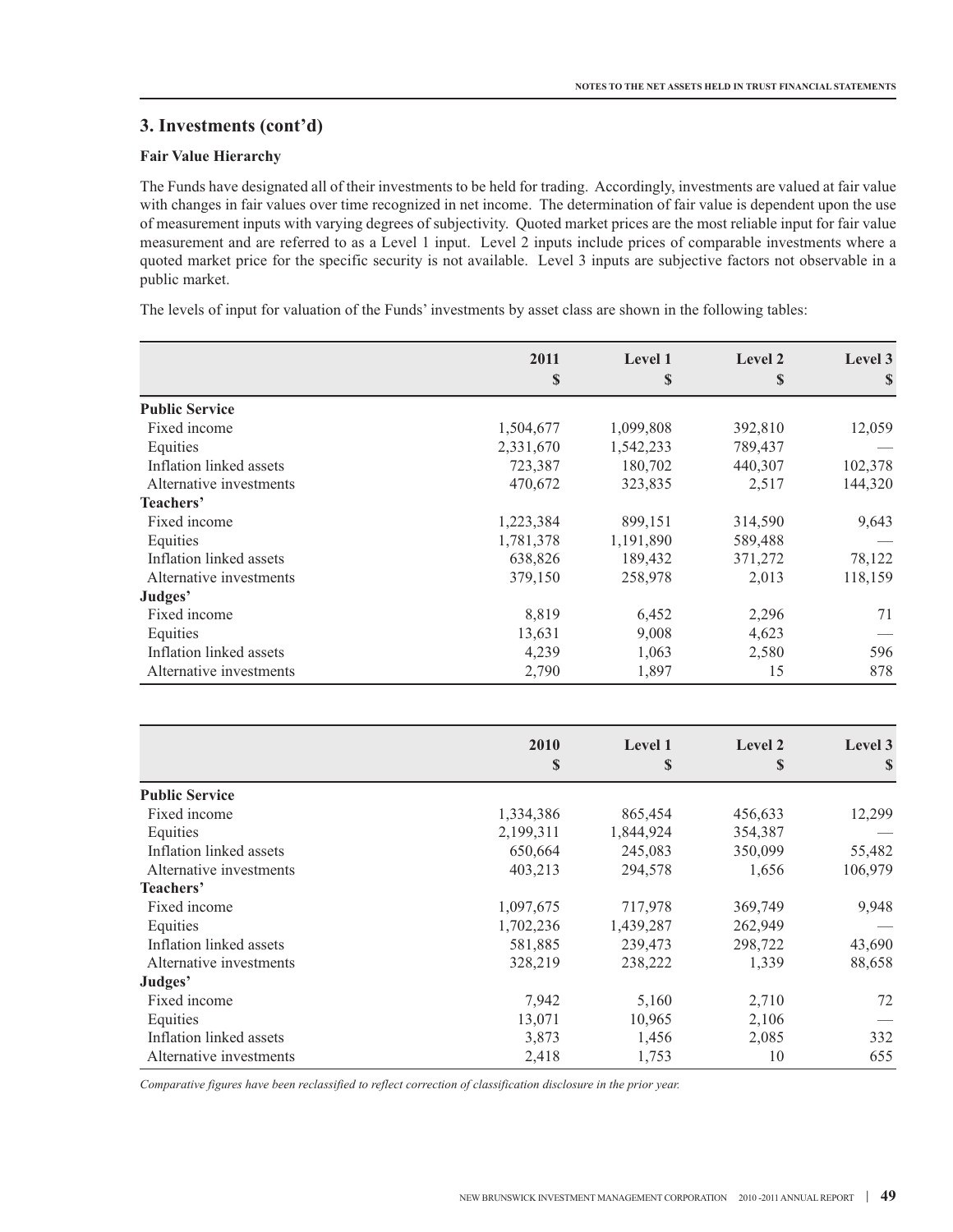A reconciliation of the changes during the year by asset class for those investments that are measured at fair value using Level 3 input is as follows:

| <b>Year ended</b><br><b>March 31, 2011</b> | Level 3<br>Investments,<br>beginning<br>of year<br>S | Gains<br>(losses) in<br>net income<br>\$ | <b>Purchases</b><br>S | <b>Settlements</b><br>S | <b>Transfers</b><br>out of<br>Level 3<br>S | Level 3<br>Investments,<br>end of year<br>S |
|--------------------------------------------|------------------------------------------------------|------------------------------------------|-----------------------|-------------------------|--------------------------------------------|---------------------------------------------|
| <b>Public Service</b>                      |                                                      |                                          |                       |                         |                                            |                                             |
| Fixed income                               | 12,299                                               | 88                                       |                       | 328                     |                                            | 12,059                                      |
| Inflation linked assets                    | 55,482                                               | 11,099                                   | 79,407                | 43,610                  |                                            | 102,378                                     |
| Alternative investments                    | 106,979                                              | 20,605                                   | 32,152                | 15,416                  |                                            | 144,320                                     |
| Teachers'                                  |                                                      |                                          |                       |                         |                                            |                                             |
| Fixed income                               | 9,948                                                | (40)                                     |                       | 265                     |                                            | 9,643                                       |
| Inflation linked assets                    | 43,690                                               | 8,002                                    | 62,774                | 36,344                  |                                            | 78,122                                      |
| Alternative investments                    | 88,658                                               | 15,810                                   | 26,296                | 12,605                  |                                            | 118,159                                     |
| Judges'                                    |                                                      |                                          |                       |                         |                                            |                                             |
| Fixed income                               | 72                                                   |                                          |                       |                         |                                            | 71                                          |
| Inflation linked assets                    | 332                                                  | 56                                       | 464                   | 256                     |                                            | 596                                         |
| Alternative investments                    | 655                                                  | 120                                      | 196                   | 93                      |                                            | 878                                         |

| <b>Year ended</b><br><b>March 31, 2010</b> | Level 3<br>Investments,<br>beginning<br>of year<br>S | Gains<br>(losses) in<br>net income<br>\$ | <b>Purchases</b><br>\$ | <b>Settlements</b><br>\$ | <b>Transfers</b><br>out of<br>Level 3<br>\$ | Level 3<br>Investments,<br>end of year<br>S |
|--------------------------------------------|------------------------------------------------------|------------------------------------------|------------------------|--------------------------|---------------------------------------------|---------------------------------------------|
| <b>Public Service</b>                      |                                                      |                                          |                        |                          |                                             |                                             |
| Fixed income                               | 17,954                                               | (859)                                    |                        | 4,798                    |                                             | 12,299                                      |
| Inflation linked assets                    | 49,149                                               | (3, 466)                                 | 13,468                 | 3,669                    |                                             | 55,482                                      |
| Alternative investments                    | 107,243                                              | (11,229)                                 | 17,454                 | 6,489                    |                                             | 106,979                                     |
| Teachers'                                  |                                                      |                                          |                        |                          |                                             |                                             |
| Fixed income                               | 9,631                                                | 4,195                                    |                        | 3,879                    |                                             | 9,948                                       |
| Inflation linked assets                    | 39,907                                               | (3,933)                                  | 10,606                 | 2,890                    |                                             | 43,690                                      |
| Alternative investments                    | 89,753                                               | (10, 176)                                | 14,456                 | 5,375                    |                                             | 88,658                                      |
| Judges'                                    |                                                      |                                          |                        |                          |                                             |                                             |
| Fixed income                               | 109                                                  | (9)                                      |                        | 28                       |                                             | 72                                          |
| Inflation linked assets                    | 302                                                  | (29)                                     | 81                     | 22                       |                                             | 332                                         |
| Alternative investments                    | 666                                                  | (77)                                     | 107                    | 41                       |                                             | 655                                         |

*Comparative figures have been reclassified to reflect correction of classification disclosure in the prior year.*

## **4. Financial Instrument Risk Management**

Financial instruments are exposed to risks such as market, credit and liquidity risk. Under its terms of reference, the Board of Directors has overall responsibility for understanding the principal risks facing the Funds and the systems that management has put in place to mitigate and manage those risks. Accordingly, the Board of Directors is responsible for the establishment of a Statement of Investment Policy for each of the Funds. Day-to-day investment activities and monitoring of risk controls are delegated to management, which actsin accordance with the Statements of Investment Policy. Management produces quarterly reporting of investment performance, policy compliance, and trends and changes in investment risks for the Board.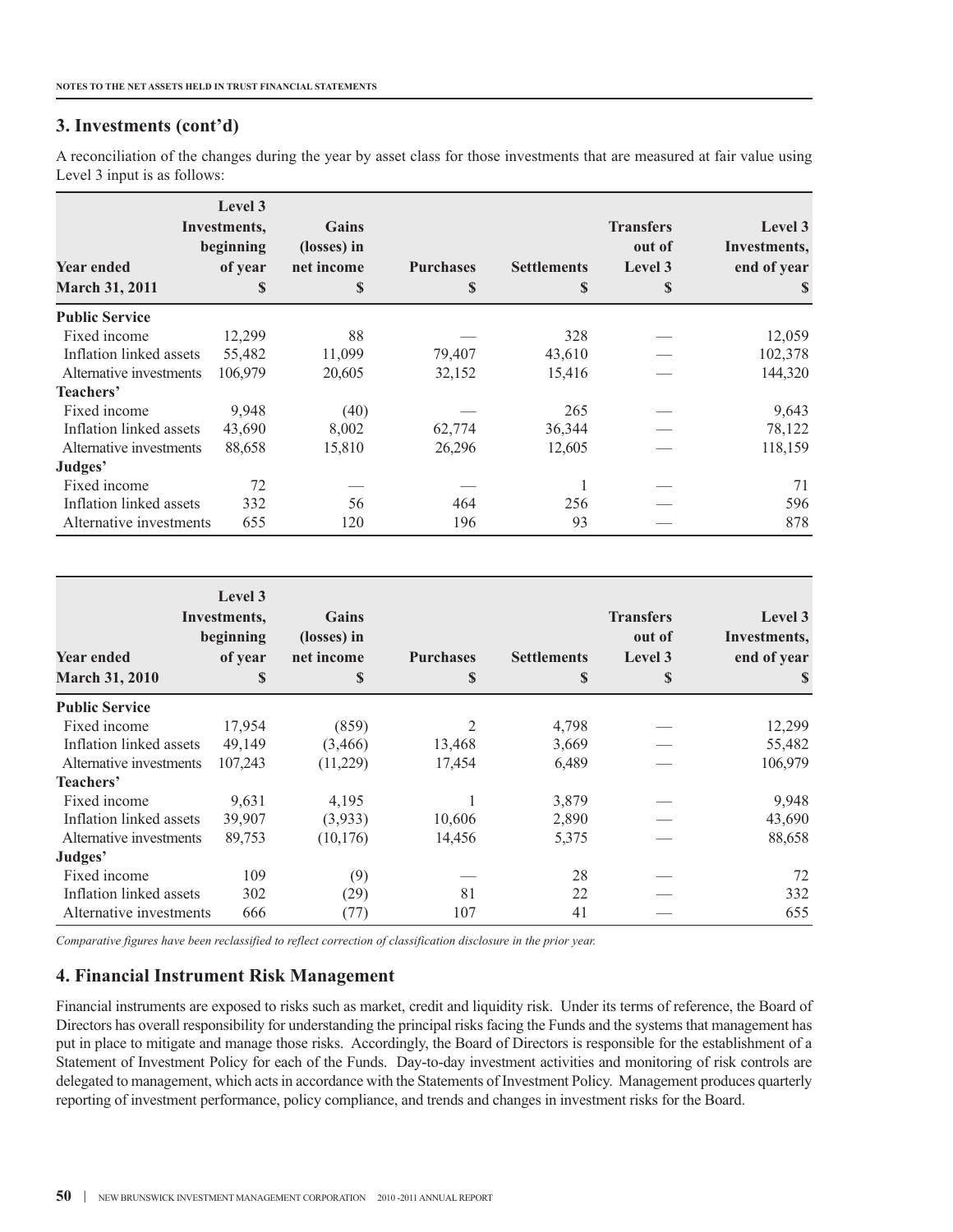Management, using information from independent actuarial valuations as well as expectations concerning financial markets, is responsible for the development of a recommended investment asset mix that seeks to deliver the long-term investment return required in the actuarial valuation of each pension plan. This process hasthe intent of constructing the most efficient investment portfolio to meet the actuarial requirements in a risk controlled fashion. This recommended strategic asset allocation is prepared on at least a triennial basis for consideration by the Board. Once approved, management is responsible for the implementation of the asset mix.

An Investment Risk Management Committee, consisting of a cross-functional team of investment, finance and administrative staff, review all proposed and modified investment strategies before implementation to ensure procedures are designed to measure and monitor expected risk exposures. Following implementation, the Compliance, Risk and Performance Measurement department provides independent regular oversight of all securities trading practices against management's approved investment procedures.

As part of the risk management function, and supplemental to the Statement of Investment Policy, NBIMC also uses a statistical modeling technique known as Value at Risk (VaR) to estimate the probability of loss on investment portfolios. Using return, volatility, and correlation figures, VaR models attempt to aggregate the risks involved in separate investments into one cohesive measure. This aggregation involves certain simplifying assumptions, most notably with respect to the shape of the return distribution for the assets being modeled, which can limit the ability of a VaR system to forecast risk in all market environments. Despite these modeling challenges, well constructed VaR systems provide a valuable way to aggregate separate investment risks into one cohesive measure, and therefore monitor and analyze these risks over time.

**(a) Market Risk:** Market risk is the risk that the value of an investment will fluctuate as a result of changes in market prices whether those changes are caused by factors specific to the individual investment or factors affecting all securities traded in the market. In addition to exposure to foreign currency risk, interest rate risk, credit risk and pricing risk as discussed below, the Funds are exposed to other market risks.

NBIMC conducts certain of its investment activities on behalf of the Funds by trading through broker channels on regulated exchanges and in the over-the-counter market. Investment strategies may involve the use of financial derivatives such as forward foreign exchange contracts or total return swaps. Investment strategies also include "market neutral" strategies whereby an investment in a long position in one stock is matched with a short position in another stock, typically within the same industry sector. The Statement of Investment Policy for each Fund precludes the use of leverage in the investment portfolio. Accordingly, to the extent that there is market exposure from derivative investments, the Funds will hold cash underlay equal to the amount of market exposure. Market neutral strategies mitigate market risk through adherence to maximum investment limits and stop loss constraints, and are also supported by cash underlay.

Brokers typically require that collateral be pledged against potential market fluctuations when trading in derivative financial instruments or when shorting security positions. As at March 31, 2011 the fair value of securities that have been deposited or pledged with various financial institutions as collateral or margin are as follows:

|                                    | 2011        | <b>2010</b> |
|------------------------------------|-------------|-------------|
|                                    | $\mathbf C$ |             |
| Public Service Superannuation Fund | 219,353     | 260,593     |
| Teachers' Pension Fund             | 175,155     | 212,376     |
| Judges' Superannuation Fund        | 1,285       | 1,550       |

**(b) Foreign Currency Risk:** Foreign currency exposure arises from a unit trust fund holding investments denominated in currencies other than the Canadian Dollar. Fluctuations in the relative value of the Canadian Dollar against these foreign currencies can result in a positive or a negative effect on the fair value of investments. NBIMC mitigates this risk through the use of foreign exchange forward contracts *(see also note 5).*

The Statement of Investment Policy ("SIP") for each Fund sets out the foreign currency hedging decision. Prior to July 29, 2009 the SIP required hedging of 50% of core (U.S. Dollar, Euro, Great Britain Pound Sterling and Japanese Yen) currency exposures. On July 29, 2009, the Board approved a change in the SIP to discontinue currency hedging for each Fund. Foreign currency hedging remains permitted within the investment policies of the underlying unit trust funds.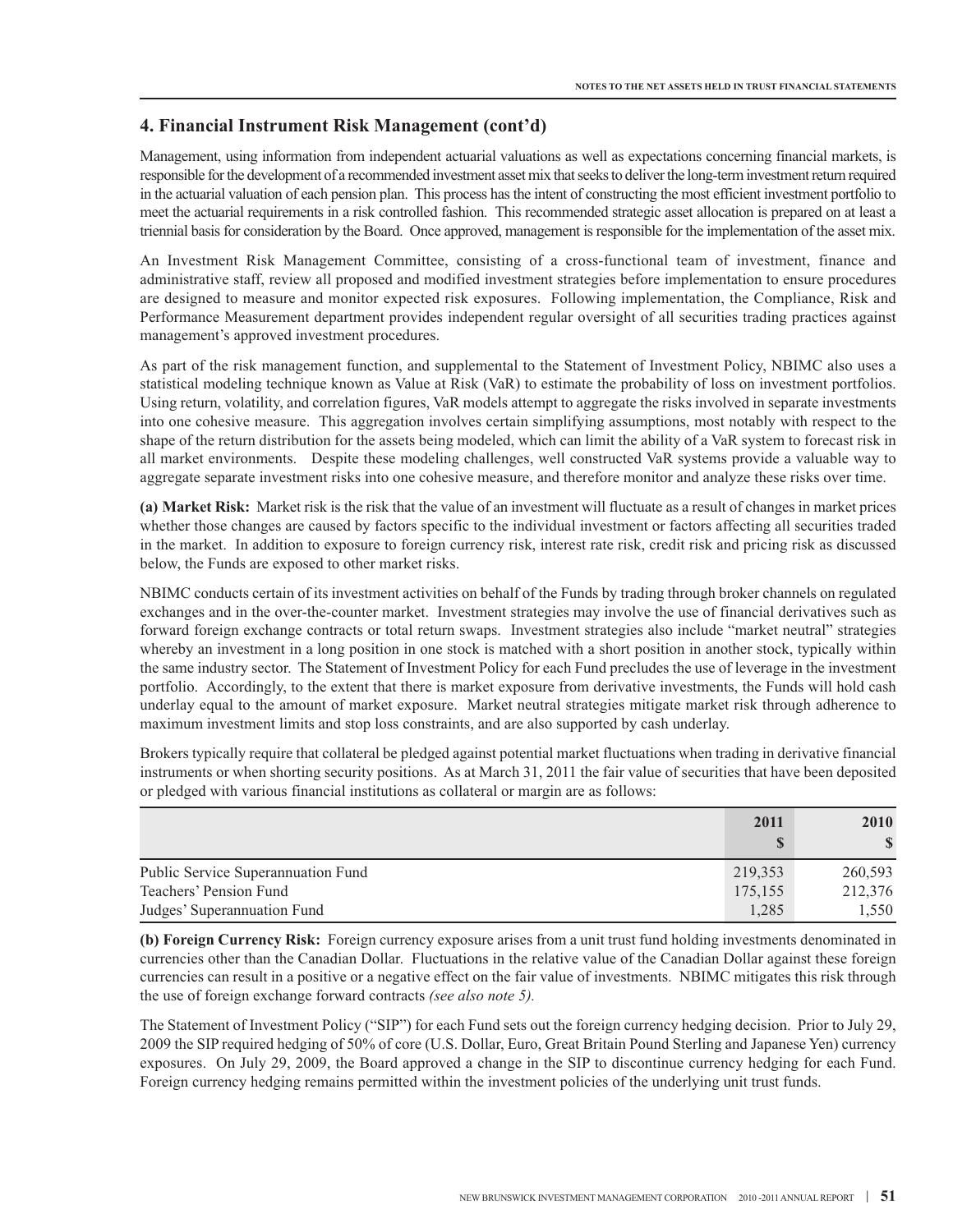The net underlying unhedged currency exposures, expressed in Canadian dollar equivalents, as at March 31, 2011 are as follows:

#### **Public Service**

|                               | 2011 Fair Value by Currency |                |                     |               |  |  |  |
|-------------------------------|-----------------------------|----------------|---------------------|---------------|--|--|--|
| Currency                      | <b>Total Exposure</b>       | <b>Hedging</b> | <b>Net Exposure</b> | <b>Total</b>  |  |  |  |
|                               | S                           |                |                     | $\frac{0}{0}$ |  |  |  |
| Canadian Dollar               | 3,441,649                   | 47,370         | 3,489,019           | 69.35         |  |  |  |
| United States Dollar          | 899,889                     | (40, 385)      | 859,504             | 17.08         |  |  |  |
| Euro                          | 245,606                     | (343)          | 245,263             | 4.88          |  |  |  |
| Japanese Yen                  | 126,800                     |                | 126,800             | 2.52          |  |  |  |
| <b>British Pound Sterling</b> | 143,408                     | (6,642)        | 136,766             | 2.72          |  |  |  |
| Swiss Frank                   | 48,114                      |                | 48,114              | 0.96          |  |  |  |
| Danish Kroner                 | 6,831                       |                | 6,831               | 0.14          |  |  |  |
| Norwegian Kroner              | 5,754                       |                | 5.754               | 0.11          |  |  |  |
| Swedish Kroner                | 19,886                      |                | 19,886              | 0.40          |  |  |  |
| Other                         | 92,469                      |                | 92,469              | 1.84          |  |  |  |
| <b>Investments</b>            | 5,030,406                   |                | 5.030.406           | 100.00        |  |  |  |

## **Teachers'**

|                               | 2011 Fair Value by Currency |                |                     |               |  |
|-------------------------------|-----------------------------|----------------|---------------------|---------------|--|
| Currency                      | <b>Total Exposure</b>       | <b>Hedging</b> | <b>Net Exposure</b> | <b>Total</b>  |  |
|                               | S                           |                |                     | $\frac{0}{0}$ |  |
| Canadian Dollar               | 2,748,379                   | 38,168         | 2,786,547           | 69.27         |  |
| United States Dollar          | 747,731                     | (32, 525)      | 715,206             | 17.78         |  |
| Euro                          | 189,503                     | (287)          | 189,216             | 4.70          |  |
| Japanese Yen                  | 96,180                      |                | 96,180              | 2.39          |  |
| <b>British Pound Sterling</b> | 109,449                     | (5,356)        | 104,093             | 2.59          |  |
| Swiss Frank                   | 36,495                      |                | 36,495              | 0.91          |  |
| Danish Kroner                 | 5,181                       |                | 5,181               | 0.13          |  |
| Norwegian Kroner              | 4,365                       |                | 4,365               | 0.11          |  |
| Swedish Kroner                | 15,084                      |                | 15,084              | 0.37          |  |
| Other                         | 70,371                      |                | 70,371              | 1.75          |  |
| <b>Investments</b>            | 4,022,738                   |                | 4,022,738           | 100.00        |  |

## **Judges'**

|                               | 2011 Fair Value by Currency |                |                     |               |
|-------------------------------|-----------------------------|----------------|---------------------|---------------|
| Currency                      | <b>Total Exposure</b>       | <b>Hedging</b> | <b>Net Exposure</b> | <b>Total</b>  |
|                               | S                           | S              | S                   | $\frac{0}{0}$ |
| Canadian Dollar               | 20,164                      | 278            | 20,442              | 69.34         |
| <b>United States Dollar</b>   | 5,281                       | (237)          | 5,044               | 17.11         |
| Euro                          | 1,447                       | (2)            | 1,445               | 4.90          |
| Japanese Yen                  | 739                         |                | 739                 | 2.51          |
| <b>British Pound Sterling</b> | 838                         | (39)           | 799                 | 2.71          |
| Swiss Frank                   | 281                         |                | 281                 | 0.95          |
| Danish Kroner                 | 40                          |                | 40                  | 0.14          |
| Norwegian Kroner              | 34                          |                | 34                  | 0.12          |
| Swedish Kroner                | 116                         |                | 116                 | 0.39          |
| Other                         | 539                         |                | 539                 | 1.83          |
| <b>Investments</b>            | 29,479                      |                | 29,479              | 100.00        |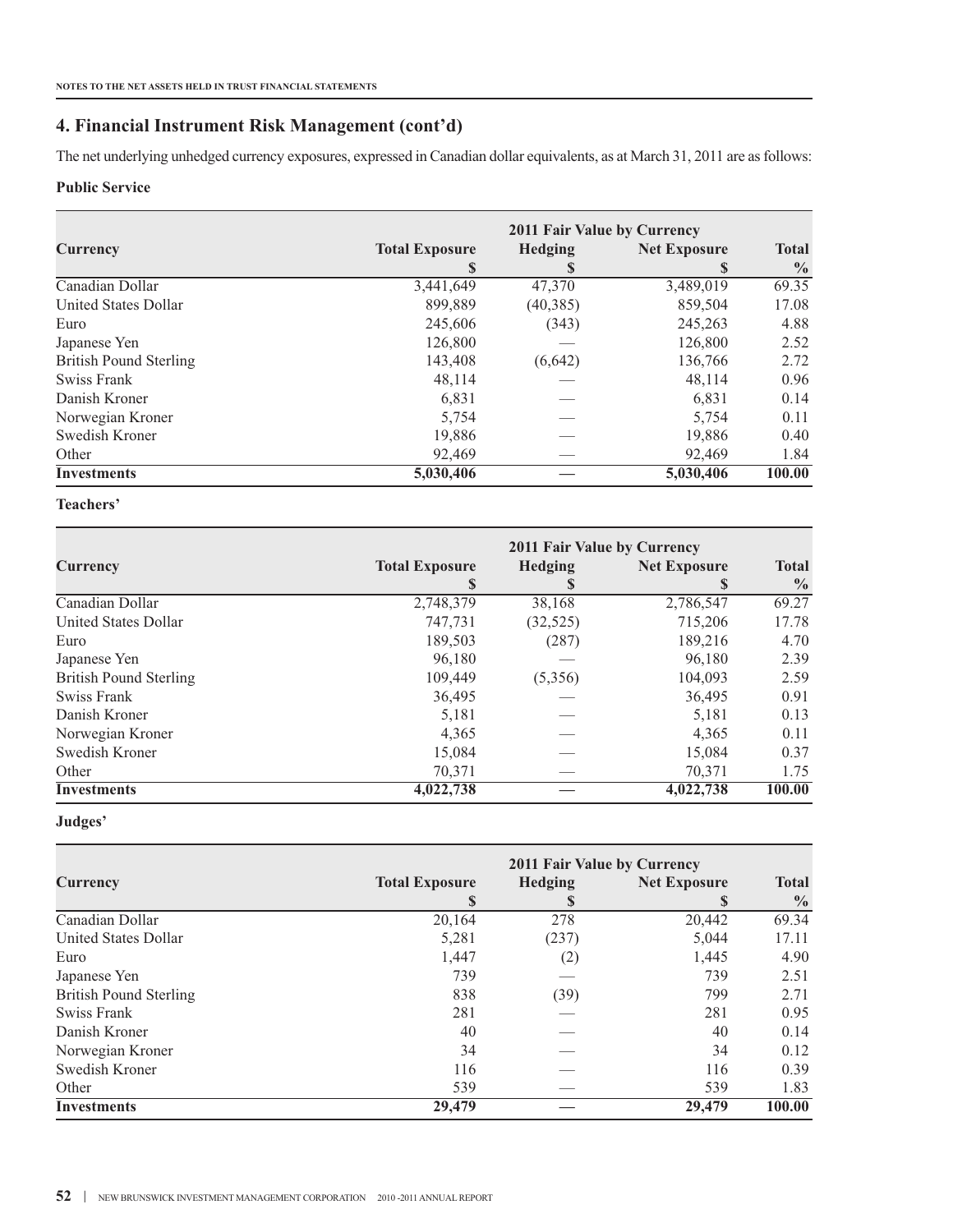The net underlying unhedged currency exposures, expressed in Canadian dollar equivalents, as at March 31, 2010 are as follows:

#### **Public Service**

|                               | 2010 Fair Value by Currency |                |                     |               |  |  |  |  |
|-------------------------------|-----------------------------|----------------|---------------------|---------------|--|--|--|--|
| <b>Currency</b>               | <b>Total Exposure</b>       | <b>Hedging</b> | <b>Net Exposure</b> | <b>Total</b>  |  |  |  |  |
|                               | S                           | S              | S                   | $\frac{0}{0}$ |  |  |  |  |
| Canadian Dollar               | 3,100,341                   | 3,025          | 3,103,366           | 67.65         |  |  |  |  |
| United States Dollar          | 855,288                     | (3,250)        | 852,038             | 18.57         |  |  |  |  |
| Euro                          | 223,985                     | 225            | 224,210             | 4.89          |  |  |  |  |
| Japanese Yen                  | 131,348                     |                | 131,348             | 2.86          |  |  |  |  |
| <b>British Pound Sterling</b> | 127,430                     |                | 127,430             | 2.78          |  |  |  |  |
| Swiss Frank                   | 47,225                      |                | 47,225              | 1.03          |  |  |  |  |
| Danish Kroner                 | 5,657                       |                | 5,657               | 0.12          |  |  |  |  |
| Norwegian Kroner              | 4,409                       |                | 4,409               | 0.10          |  |  |  |  |
| Swedish Kroner                | 16,575                      |                | 16,575              | 0.36          |  |  |  |  |
| Other                         | 75,316                      |                | 75,316              | 1.64          |  |  |  |  |
| <b>Investments</b>            | 4,587,574                   |                | 4,587,574           | 100.00        |  |  |  |  |

#### **Teachers'**

|                               | 2010 Fair Value by Currency |                |                     |               |  |  |  |
|-------------------------------|-----------------------------|----------------|---------------------|---------------|--|--|--|
| Currency                      | <b>Total Exposure</b>       | <b>Hedging</b> | <b>Net Exposure</b> | <b>Total</b>  |  |  |  |
|                               | S                           | S              | S                   | $\frac{0}{0}$ |  |  |  |
| Canadian Dollar               | 2,505,086                   | 3,413          | 2,508,499           | 67.61         |  |  |  |
| United States Dollar          | 716,265                     | (3,599)        | 712,466             | 19.21         |  |  |  |
| Euro                          | 174,508                     | 186            | 174,694             | 4.71          |  |  |  |
| Japanese Yen                  | 101,120                     |                | 101,120             | 2.73          |  |  |  |
| <b>British Pound Sterling</b> | 98.184                      |                | 98.184              | 2.65          |  |  |  |
| Swiss Frank                   | 36,357                      |                | 36,357              | 0.98          |  |  |  |
| Danish Kroner                 | 4,355                       |                | 4,355               | 0.12          |  |  |  |
| Norwegian Kroner              | 3,395                       |                | 3,395               | 0.09          |  |  |  |
| Swedish Kroner                | 12,761                      |                | 12,761              | 0.34          |  |  |  |
| Other                         | 57,984                      |                | 57,984              | 1.56          |  |  |  |
| <b>Investments</b>            | 3,710,015                   |                | 3,710,015           | 100.00        |  |  |  |

#### **Judges'**

|                               | 2010 Fair Value by Currency |                |                     |               |  |  |  |  |
|-------------------------------|-----------------------------|----------------|---------------------|---------------|--|--|--|--|
| Currency                      | <b>Total Exposure</b>       | <b>Hedging</b> | <b>Net Exposure</b> | <b>Total</b>  |  |  |  |  |
|                               | S                           | S              |                     | $\frac{0}{0}$ |  |  |  |  |
| Canadian Dollar               | 18,455                      | 19             | 18,474              | 67.65         |  |  |  |  |
| <b>United States Dollar</b>   | 5.090                       | (20)           | 5,070               | 18.57         |  |  |  |  |
| Euro                          | 1,337                       |                | 1,338               | 4.90          |  |  |  |  |
| Japanese Yen                  | 780                         |                | 780                 | 2.86          |  |  |  |  |
| <b>British Pound Sterling</b> | 757                         |                | 757                 | 2.77          |  |  |  |  |
| Swiss Frank                   | 280                         |                | 280                 | 1.03          |  |  |  |  |
| Danish Kroner                 | 34                          |                | 34                  | 0.12          |  |  |  |  |
| Norwegian Kroner              | 26                          |                | 26                  | 0.10          |  |  |  |  |
| Swedish Kroner                | 98                          |                | 98                  | 0.36          |  |  |  |  |
| Other                         | 447                         |                | 447                 | 1.64          |  |  |  |  |
| <b>Investments</b>            | 27,304                      |                | 27,304              | 100.00        |  |  |  |  |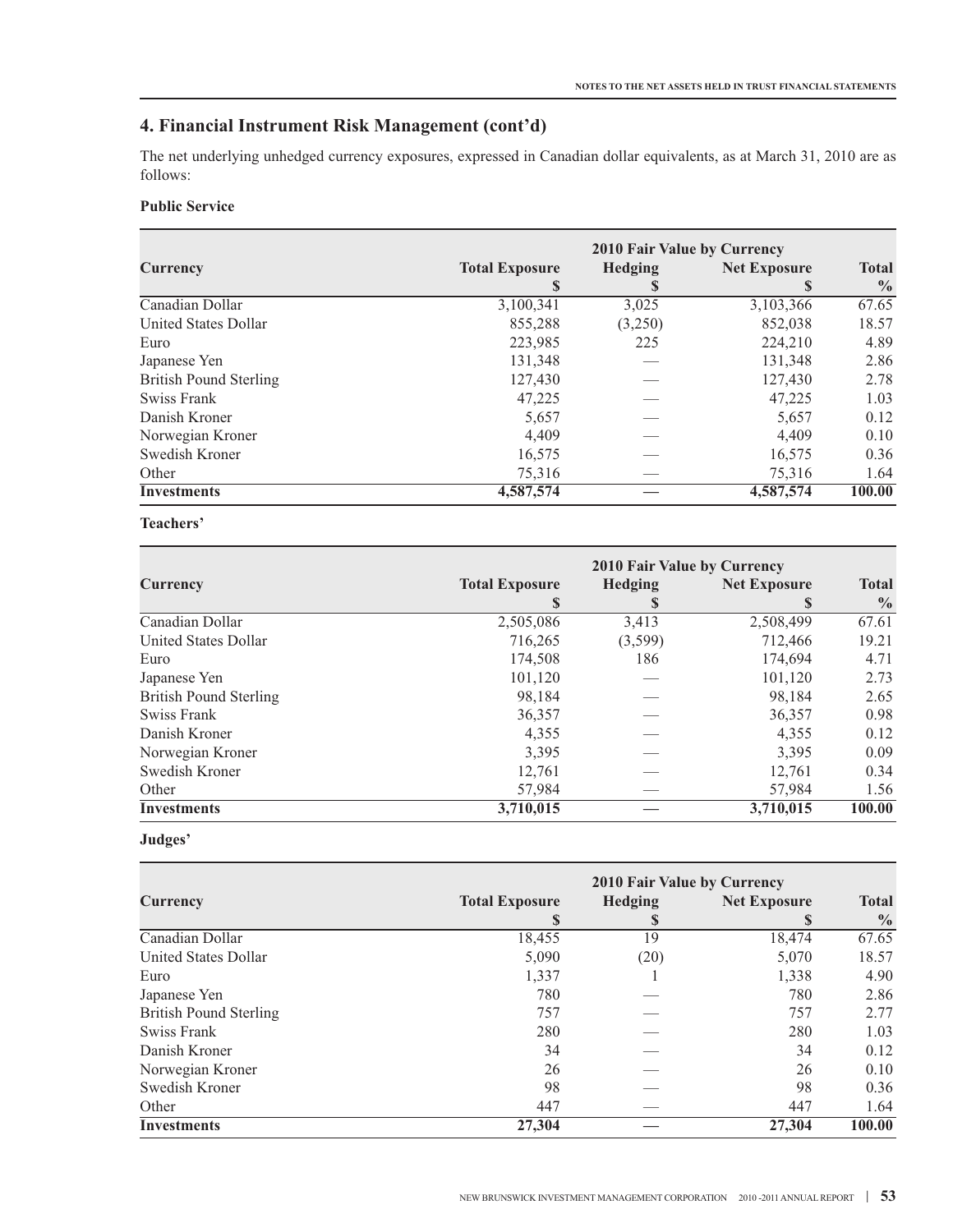A 1% increase or decrease in the value of the Canadian dollar against all currencies would result in an approximate increase or decrease in the value of the Funds' net investment assets of: Public Service - \$15,413 (2010 - \$13,900), Teachers' - \$12,362 (2010 - \$11,253) and Judges' - \$90 (2010 - \$83).

**(c) Interest Rate Risk:** Interest rate risk refers to the effect on the market value of investments due to fluctuation of interest rates. The fixed income, inflation linked and alternative asset classes have guidelines on duration and yield curve, which are designed to mitigate the risk of interest rate volatility for their fixed income securities. Duration is the present value, expressed in years, of the yield, coupon, final maturity and call features of fixed income instruments.

At March 31, the duration for the fixed income securities, by unit trust fund, and the sensitivity to an increase or decrease of 0.25% in interest rates, are as follows:

#### **Public Service**

|                                 | <b>Fixed</b><br>Income<br><b>Instruments</b><br><b>Fair Value</b><br>S | 2011<br><b>Duration</b><br>(vears) | <b>Sensitivity</b><br>to $0.25\%$<br>change<br>in rates<br>\$ | <b>Fixed</b><br>Income<br><b>Instruments</b><br><b>Fair Value</b><br>S | 2010<br><b>Duration</b><br>(years) | <b>Sensitivity</b><br>to $0.25\%$<br>change<br>in rates<br>S |
|---------------------------------|------------------------------------------------------------------------|------------------------------------|---------------------------------------------------------------|------------------------------------------------------------------------|------------------------------------|--------------------------------------------------------------|
| <b>NBIMC</b> Nominal Bond       | 1,372,062                                                              | 6.6                                | 21,960                                                        | 1,203,243                                                              | 6.5                                | 18,581                                                       |
| <b>NBIMC</b> New Brunswick      |                                                                        |                                    |                                                               |                                                                        |                                    |                                                              |
| <b>Fixed Income Opportunity</b> | 12,059                                                                 | 5.5                                | 143                                                           | 12,300                                                                 | 5.9                                | 155                                                          |
| <b>NBIMC Money Market</b>       | 11,458                                                                 | 0.5                                | 13                                                            | 5.871                                                                  | 0.2                                | 2                                                            |
| <b>NBIMC</b> Student Investment | 557                                                                    | 6.3                                | 9                                                             | 519                                                                    | 6.1                                | 8                                                            |
| <b>NBIMC</b> Inflation Linked   |                                                                        |                                    |                                                               |                                                                        |                                    |                                                              |
| <b>Securities</b>               | 455,610                                                                | 16.4                               | 18,083                                                        | 414,911                                                                | 16.5                               | 15,385                                                       |
|                                 | 1,851,746                                                              |                                    |                                                               | 1,636,844                                                              |                                    |                                                              |

#### **Teachers'**

|                                 | <b>Fixed</b><br>Income<br><b>Instruments</b><br><b>Fair Value</b><br>S | 2011<br><b>Duration</b><br>(years) | <b>Sensitivity</b><br>to $0.25%$<br>change<br>in rates<br>\$ | <b>Fixed</b><br>Income<br><b>Instruments</b><br><b>Fair Value</b><br>S | 2010<br><b>Duration</b><br>(years) | <b>Sensitivity</b><br>to $0.25\%$<br>change<br>in rates<br><sup>\$</sup> |
|---------------------------------|------------------------------------------------------------------------|------------------------------------|--------------------------------------------------------------|------------------------------------------------------------------------|------------------------------------|--------------------------------------------------------------------------|
| <b>NBIMC</b> Nominal Bond       | 1,116,989                                                              | 6.6                                | 17,878                                                       | 990,982                                                                | 6.5                                | 15,303                                                                   |
| <b>NBIMC</b> New Brunswick      |                                                                        |                                    |                                                              |                                                                        |                                    |                                                                          |
| Fixed Income Opportunity        | 9,643                                                                  | 5.5                                | 114                                                          | 9,947                                                                  | 5.9                                | 126                                                                      |
| <b>NBIMC Money Market</b>       | 9,118                                                                  | 0.5                                | 11                                                           | 4,722                                                                  | 0.2                                | 2                                                                        |
| <b>NBIMC</b> Student Investment | 607                                                                    | 6.3                                | 9                                                            | 565                                                                    | 6.1                                | 8                                                                        |
| <b>NBIMC</b> Inflation Linked   |                                                                        |                                    |                                                              |                                                                        |                                    |                                                                          |
| <b>Securities</b>               | 384,182                                                                | 16.4                               | 15,248                                                       | 354,025                                                                | 16.5                               | 13,127                                                                   |
|                                 | 1,520,539                                                              |                                    |                                                              | 1,360,241                                                              |                                    |                                                                          |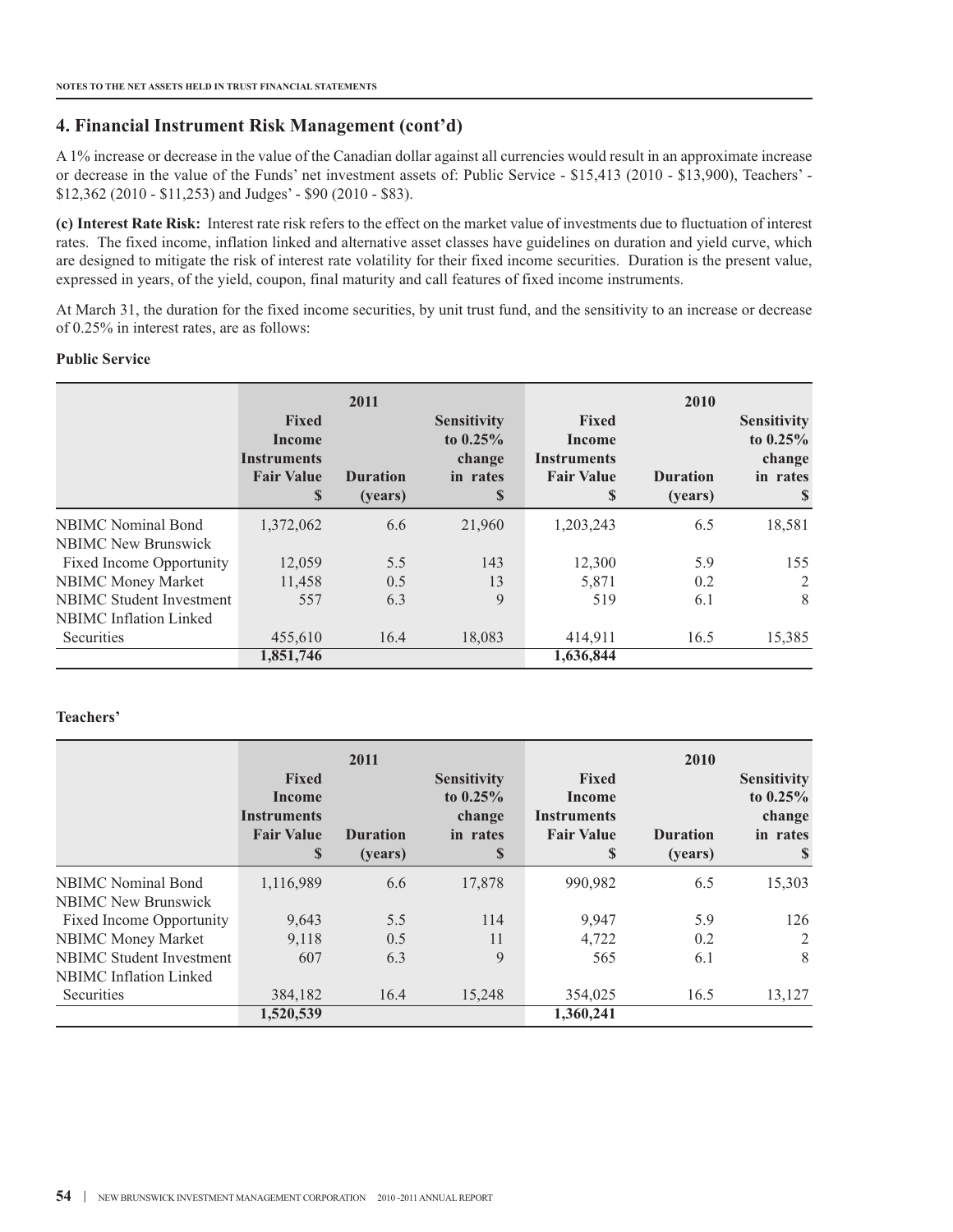## **Judges'**

|                                 | <b>Fixed</b><br>Income<br><b>Instruments</b><br><b>Fair Value</b><br>S | 2011<br><b>Duration</b><br>(years) | <b>Sensitivity</b><br>to $0.25\%$<br>change<br>in rates<br>$\boldsymbol{\mathsf{s}}$ | <b>Fixed</b><br>Income<br><b>Instruments</b><br><b>Fair Value</b><br><sup>\$</sup> | 2010<br><b>Duration</b><br>(years) | <b>Sensitivity</b><br>to $0.25\%$<br>change<br>in rates<br><sup>S</sup> |
|---------------------------------|------------------------------------------------------------------------|------------------------------------|--------------------------------------------------------------------------------------|------------------------------------------------------------------------------------|------------------------------------|-------------------------------------------------------------------------|
| <b>NBIMC</b> Nominal Bond       | 8.040                                                                  | 6.6                                | 129                                                                                  | 7,161                                                                              | 6.5                                | 111                                                                     |
| <b>NBIMC</b> New Brunswick      |                                                                        |                                    |                                                                                      |                                                                                    |                                    |                                                                         |
| Fixed Income Opportunity        | 71                                                                     | 5.5                                | $\mathbf{1}$                                                                         | 73                                                                                 | 5.9                                | 1                                                                       |
| <b>NBIMC Money Market</b>       | 67                                                                     | 0.5                                |                                                                                      | 35                                                                                 | 0.2                                |                                                                         |
| <b>NBIMC</b> Student Investment | 5                                                                      | 6.3                                |                                                                                      | 4                                                                                  | 6.1                                |                                                                         |
| <b>NBIMC</b> Inflation Linked   |                                                                        |                                    |                                                                                      |                                                                                    |                                    |                                                                         |
| Securities                      | 2,670                                                                  | 16.4                               | 106                                                                                  | 2,470                                                                              | 16.5                               | 92                                                                      |
|                                 | 10,853                                                                 |                                    |                                                                                      | 9,743                                                                              |                                    |                                                                         |

The terms to maturity of the financial instruments in the fixed income, inflation linked and alternative asset classes, as at March 31, are as follows:

## **Public Service**

|                  |                 | 2011<br><b>Term to Maturity</b> |                      |             |                             | Average                       | 2010<br>Average             |                               |
|------------------|-----------------|---------------------------------|----------------------|-------------|-----------------------------|-------------------------------|-----------------------------|-------------------------------|
|                  | Within<br>$1-5$ |                                 | $6 - 10$             | Over 10     |                             | <b>Effective</b>              |                             | <b>Effective</b>              |
|                  | 1 Year<br>S     | Years<br>$\mathbf S$            | Years<br>$\mathbf S$ | Years<br>\$ | <b>Total</b><br>$\mathbf S$ | <b>Yield</b><br>$\frac{0}{0}$ | <b>Total</b><br>$\mathbf S$ | <b>Yield</b><br>$\frac{0}{0}$ |
| Canadian         |                 |                                 |                      |             |                             |                               |                             |                               |
| Government of    |                 |                                 |                      |             |                             |                               |                             |                               |
| Canada bonds     | 35,472          | 401,143                         | 174,046              | 461,666     | 1,072,327                   | 3.0                           | 953,918                     | 3.0                           |
| Provincial bonds | 28,163          | 73,598                          | 130,897              | 339,872     | 572,530                     | 4.5                           | 382,079                     | 5.1                           |
| Municipal bonds  | 3,465           | 20,621                          | 63,512               | 7,586       | 95,184                      | 4.9                           | 115,129                     | 4.7                           |
| Corporate bonds  | 5,569           | 47,785                          | 7.304                | 36,184      | 96,842                      | 4.1                           | 87,616                      | 5.3                           |
| Other            |                 |                                 |                      | 9,330       | 9,330                       | 5.9                           | 87,601                      | 4.6                           |
| Foreign          |                 |                                 |                      |             |                             |                               |                             |                               |
| Treasury bonds   |                 |                                 |                      | 5,533       | 5,533                       | 2.0                           | 10,501                      | 3.3                           |
|                  | 72,669          | 543,147                         | 375,759              | 860,171     | 1,851,746                   |                               | 1,636,844                   |                               |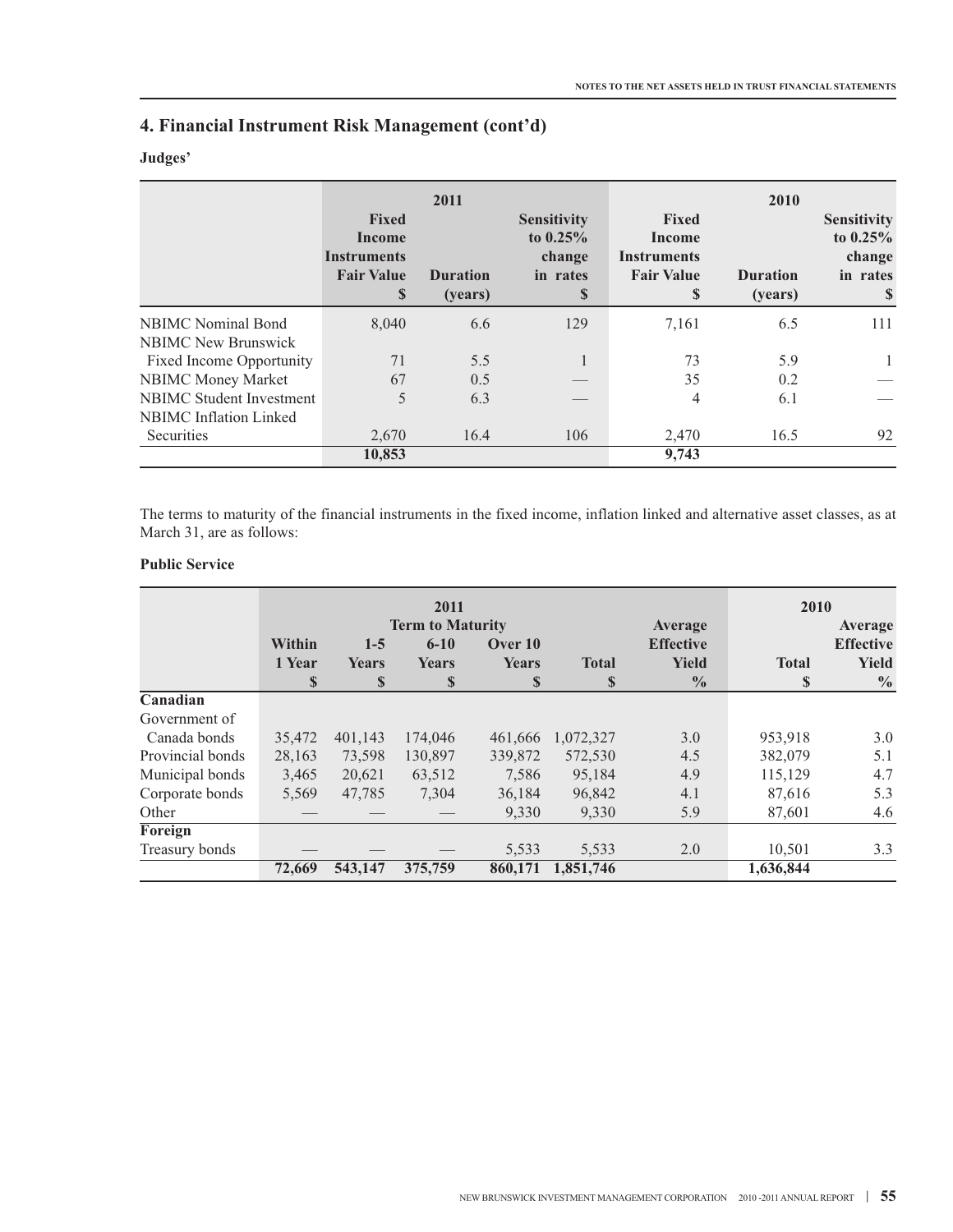#### **Teachers'**

|                  |                        | 2011<br><b>Term to Maturity</b> |                                         |                       |                    | Average                                           | 2010<br>Average    |                                                   |
|------------------|------------------------|---------------------------------|-----------------------------------------|-----------------------|--------------------|---------------------------------------------------|--------------------|---------------------------------------------------|
|                  | Within<br>1 Year<br>\$ | $1 - 5$<br><b>Years</b><br>\$   | $6 - 10$<br><b>Years</b><br>$\mathbf S$ | Over 10<br>Years<br>S | <b>Total</b><br>\$ | <b>Effective</b><br><b>Yield</b><br>$\frac{6}{9}$ | <b>Total</b><br>\$ | <b>Effective</b><br><b>Yield</b><br>$\frac{0}{0}$ |
| Canadian         |                        |                                 |                                         |                       |                    |                                                   |                    |                                                   |
| Government of    |                        |                                 |                                         |                       |                    |                                                   |                    |                                                   |
| Canada bonds     | 28,878                 | 326,624                         | 141,705                                 | 386,220               | 883,427            | 3.0                                               | 797,227            | 3.0                                               |
| Provincial bonds | 22,819                 | 59,936                          | 106,576                                 | 278,710               | 468,041            | 4.5                                               | 314,663            | 5.1                                               |
| Municipal bonds  | 2,821                  | 16,788                          | 51,711                                  | 6.176                 | 77,496             | 4.9                                               | 94,772             | 4.7                                               |
| Corporate bonds  | 4,431                  | 38,861                          | 5,947                                   | 30,209                | 79,448             | 4.1                                               | 72,178             | 5.3                                               |
| Other            |                        |                                 |                                         | 7,461                 | 7,461              | 5.9                                               | 72,591             | 4.6                                               |
| Foreign          |                        |                                 |                                         |                       |                    |                                                   |                    |                                                   |
| Treasury bonds   |                        |                                 |                                         | 4,666                 | 4,666              | 2.0                                               | 8,810              | 3.3                                               |
|                  | 58,949                 | 442,209                         | 305,939                                 | 713,442               | 1.520.539          |                                                   | 1,360,241          |                                                   |

#### **Judges'**

|                  |             | 2011<br><b>Term to Maturity</b> |              |                  |              | Average          | 2010<br>Average |               |
|------------------|-------------|---------------------------------|--------------|------------------|--------------|------------------|-----------------|---------------|
|                  | Within      | $6 - 10$<br>$1-5$<br>Over 10    |              | <b>Effective</b> |              | <b>Effective</b> |                 |               |
|                  | 1 Year      | Years                           | Years        | Years            | <b>Total</b> | <b>Yield</b>     | <b>Total</b>    | <b>Yield</b>  |
|                  | $\mathbf S$ | S                               | <sup>S</sup> | $\mathbf S$      | $\mathbf S$  | $\frac{0}{0}$    | \$              | $\frac{0}{0}$ |
| Canadian         |             |                                 |              |                  |              |                  |                 |               |
| Government of    |             |                                 |              |                  |              |                  |                 |               |
| Canada bonds     | 208         | 2,351                           | 1,020        | 2,708            | 6,287        | 3.0              | 5,679           | 3.0           |
| Provincial bonds | 165         | 431                             | 767          | 1,992            | 3,355        | 4.5              | 2,274           | 5.1           |
| Municipal bonds  | 20          | 121                             | 372          | 44               | 557          | 4.9              | 685             | 4.7           |
| Corporate bonds  | 33          | 280                             | 43           | 212              | 568          | 4.1              | 522             | 5.3           |
| Other            |             |                                 |              | 54               | 54           | 5.9              | 521             | 4.6           |
| Foreign          |             |                                 |              |                  |              |                  |                 |               |
| Treasury bonds   |             |                                 |              | 32               | 32           | 2.0              | 63              | 3.3           |
|                  | 426         | 3,183                           | 2,202        | 5.042            | 10,853       |                  | 9,744           |               |

**(d) Credit Risk:** The Funds are exposed to credit-related risk in the event that a derivative or debt security counterparty defaults or becomes insolvent. NBIMC has established investment criteria which are designed to manage credit risk by establishing limits by issuer type and credit rating for fixed income and derivative credit exposure. Management monitors these exposures monthly. Such derivative and short and long-term debt securities are restricted to those having investment grade ratings, as provided by a third party rating agency. In addition, each counterparty exposure is restricted to no more than 5% of total assets. Investment grade ratings are BBB and above for longer term debt securities and R-1 for short-term debt. Any credit downgrade below investment grade is subject to review by NBIMC's Board of Directors.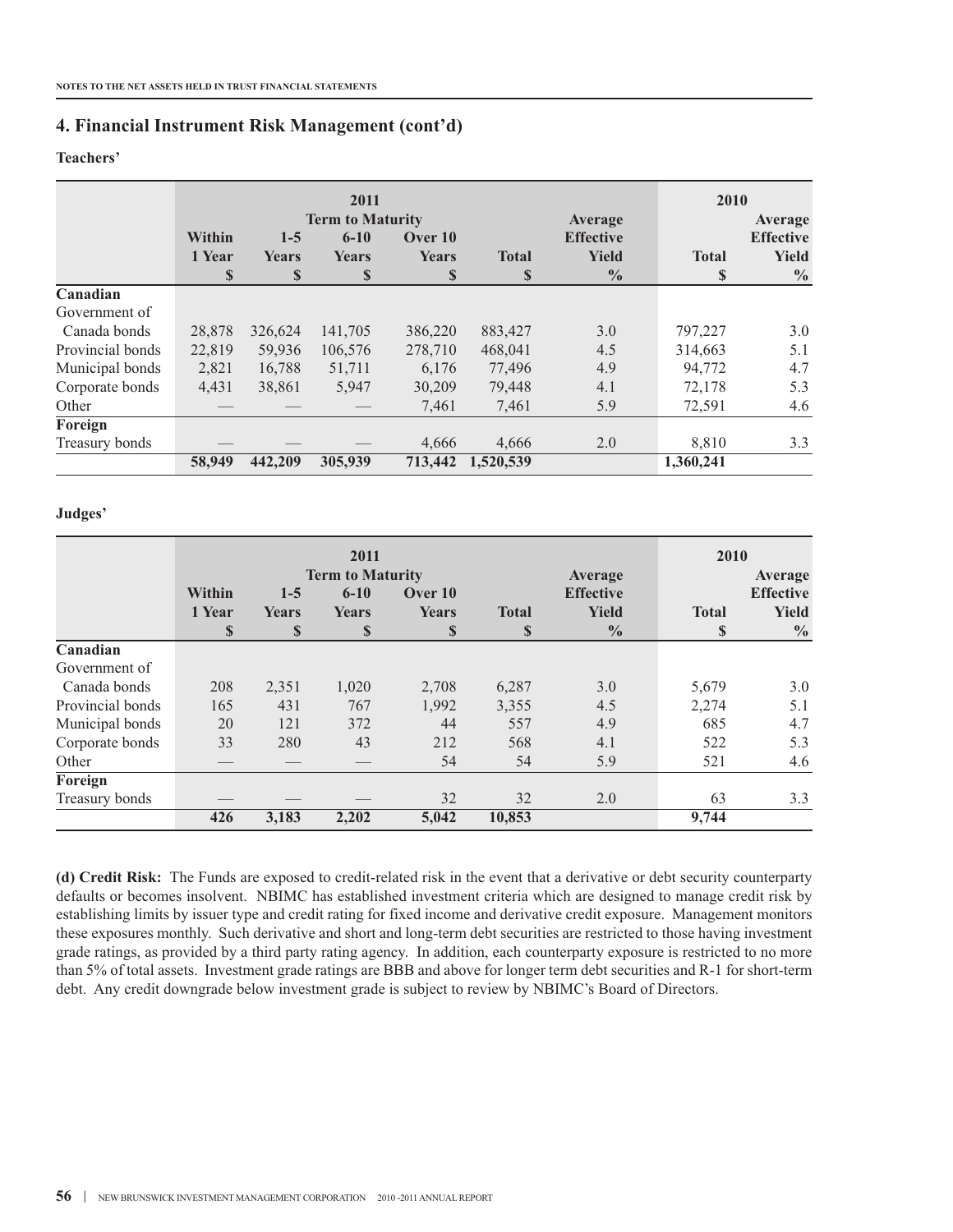|                   |              | <b>Public Service</b> |             | Teachers' | Judges' |        |  |
|-------------------|--------------|-----------------------|-------------|-----------|---------|--------|--|
|                   | 2011<br>2010 |                       | 2011        | 2010      | 2011    | 2010   |  |
|                   | \$           | \$                    | $\mathbf S$ | S         | \$      | S      |  |
| Investments       |              |                       |             |           |         |        |  |
| Fixed income      | 1,409,877    | 1,257,431             | 1,145,785   | 1,034,125 | 8,258   | 7,475  |  |
| Equities          | 581,870      | 502,440               | 423,492     | 373,825   | 3,405   | 2,989  |  |
| Inflation linked  |              |                       |             |           |         |        |  |
| assets            | 472,433      | 421,162               | 397,832     | 359,087   | 2,769   | 2,508  |  |
| Alternative       |              |                       |             |           |         |        |  |
| investments       | 249,455      | 264,712               | 199,572     | 214,137   | 1,463   | 1,575  |  |
| Contributions     |              |                       |             |           |         |        |  |
| receivable        | 12,858       | 15,113                | 4,530       | 4,005     |         | 11     |  |
| Other receivables | 135          | 126                   | 109         | 102       |         |        |  |
|                   | 2,726,628    | 2,460,990             | 2,171,320   | 1,985,281 | 15,896  | 14,558 |  |

The maximum credit exposure for each of the Funds as of March 31 is as follows.

The quality of the maximum credit exposure as at March 31 is as follows:

|              |              | <b>Public Service</b> |             | Teachers' |        | Judges' |  |  |
|--------------|--------------|-----------------------|-------------|-----------|--------|---------|--|--|
|              | 2011<br>2010 |                       | 2011        | 2010      | 2011   | 2010    |  |  |
|              | S            |                       | $\mathbf S$ |           | S      |         |  |  |
| AAA          | 1,196,854    | 1,031,756             | 984,805     | 859,565   | 7,014  | 6,143   |  |  |
| AA           | 784,257      | 735,787               | 602,106     | 574,256   | 4,517  | 4,294   |  |  |
| $\mathbf{A}$ | 467,619      | 401,917               | 370,820     | 324,676   | 2,739  | 2,391   |  |  |
| <b>BBB</b>   | 6,162        |                       | 5,116       |           | 36     |         |  |  |
| $R-1$        | 251,101      | 281,089               | 191,950     | 218,366   | 1,469  | 1,668   |  |  |
| Other        | 20,635       | 10.441                | 16,523      | 8,418     | 121    | 62      |  |  |
|              | 2,726,628    | 2,460,990             | 2,171,320   | 1,985,281 | 15,896 | 14,558  |  |  |

As at March 31, 2011, the highest concentration of credit risk is with Government of Canada bonds.

**(e) Other Pricing Risk:** Pricing risk is the risk that the fair value or future cash flows of an investment will fluctuate because of changes in market prices (other than those arising from foreign currency, interest rate or credit risks). Pricing risk can affect specific investments or broad market indices.

Each of the Funds holds a portion of its assets in unit trust funds that invest in active and passive equity strategies and commodities. Management's principal lever for managing equity and commodity pricing risk is to invest in widely diversified countries, sectors, issuers and types of commodities.

The Funds also employ absolute return strategies through investments in the NBIMC North American Market Neutral Fund and the NBIMC Quantitative Strategies Fund. These absolute return strategies have a low correlation to broad market indices and therefore are capable of generating positive returns regardless of market conditions.

**(f) Liquidity Risk:** Liquidity risk is the risk of not having sufficient funds available to meet cash demands. Sources of liquidity include pension contributions collected from the plan sponsor, cash and readily marketable assets such as government bonds and publicly traded securities. Uses of liquidity include payments to the plan sponsor for pension benefits, purchases of securities and settlement of prior commitments for private equity, real estate and infrastructure investments.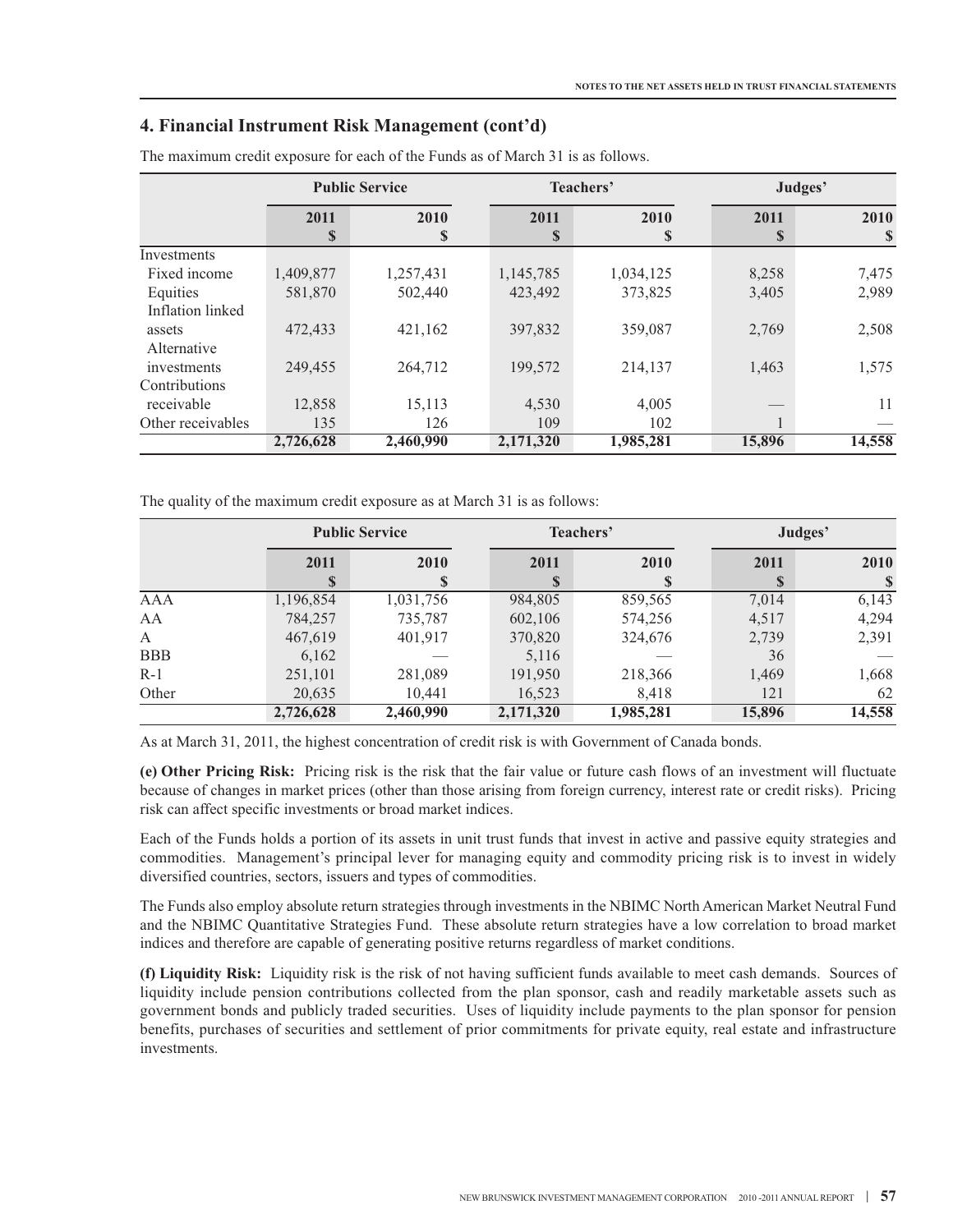The Funds' asset mix is specifically designed to ensure that sufficient liquid assets are available to meet pension benefit obligations as they are required. The asset mix is a combination of fixed income, equities and alternative investments. Other than cash, government bonds are considered the most liquid asset class whereas private equity investments held in the NBIMC Private Equity Fund, private real estate investments held in the NBIMC Canadian Real Estate Fund and infrastructure investments held in the NBIMC Infrastructure Fund are considered highly illiquid due to the longer term to maturity for these investments.

Net liquid assets are defined to include the fair value of all assets excluding private equity, private real estate and infrastructure, New Brunswick regional investments, the fair value of collateral pledged with brokers and counterparties and any unfunded investment commitments. The following table shows the determination of net liquid assets at March 31:

|                                              | <b>2011 Total Assets</b> |            |         |                | <b>2010 Total Assets</b> |         |  |  |
|----------------------------------------------|--------------------------|------------|---------|----------------|--------------------------|---------|--|--|
|                                              | <b>Public</b>            |            |         | <b>Public</b>  |                          |         |  |  |
|                                              | <b>Service</b>           | Teachers'  | Judges' | <b>Service</b> | Teachers'                | Judges' |  |  |
| Net assets                                   | 5,041,213                | 4,025,577  | 29,443  | 4,600,928      | 3,712,613                | 27,270  |  |  |
| Less: investment in NBIMC New                |                          |            |         |                |                          |         |  |  |
| <b>Brunswick Fixed Income Opportunity</b>    |                          |            |         |                |                          |         |  |  |
| (note 3)                                     | (12,059)                 | (9,643)    | (71)    | (12,299)       | (9,947)                  | (73)    |  |  |
| Less: investment in NBIMC Private            |                          |            |         |                |                          |         |  |  |
| Equity (note 3)                              | (123, 446)               | (100, 934) | (753)   | (92, 298)      | (76, 451)                | (567)   |  |  |
| Less: investment in NBIMC Canadian           |                          |            |         |                |                          |         |  |  |
| Real Estate <i>(note 3)</i>                  | (57, 141)                | (41, 645)  | (332)   | (55, 546)      | (43, 739)                | (333)   |  |  |
| Less: investment in NBIMC                    |                          |            |         |                |                          |         |  |  |
| Infrastructure <i>(note 3)</i>               | (45,361)                 | (36, 577)  | (265)   |                |                          |         |  |  |
| Less: investment in NBIMC New                |                          |            |         |                |                          |         |  |  |
| Brunswick and Atlantic Canada                |                          |            |         |                |                          |         |  |  |
| Equity Opportunity (note 3)                  | (21,600)                 | (17, 819)  | (129)   | (14,672)       | (12,200)                 | (88)    |  |  |
| Less: collateral pledged (note $4(a)$ )      | (219, 353)               | (175, 155) | (1,285) | (260, 593)     | (212,376)                | (1,550) |  |  |
| Less: investment commitments <i>(note 9)</i> | (91, 964)                | (73, 129)  | (554)   | (133,989)      | (109, 597)               | (818)   |  |  |
| Net liquid assets                            | 4,470,289                | 3,570,675  | 26,054  | 4,031,531      | 3,248,303                | 23,841  |  |  |

**(g) Securities Lending:** Certain of the unit trust funds in which the Funds have invested have entered into a securities lending arrangement with their securities custodian with the objective of enhancing portfolio returns. Under this program, the custodian may loan securities owned by the unit trust funds to other approved borrowers in exchange for collateral in the form of readily marketable government-backed securities equal to at least 105% of the value of securities on loan and a borrowing fee. NBIMC has restricted the approved borrowers under this program to minimize exposure to counterparty credit risk. Securities on loan remain recorded as investments on the Statement of Net Assets. As at March 31, 2011, the Funds had loaned securities with an estimated fair value by asset class as follows:

|                         | <b>Public Service</b> |         | Teachers'  |           | Judges'   |             |
|-------------------------|-----------------------|---------|------------|-----------|-----------|-------------|
|                         | 2011<br><sup>S</sup>  | 2010    | 2011<br>\$ | 2010<br>S | 2011<br>S | <b>2010</b> |
| Investments             |                       |         |            |           |           |             |
| Fixed income            | 240,033               | 195,441 | 195,197    | 160,780   | 1,407     | 1,163       |
| Equities                | 219,317               | 223,374 | 169,629    | 173,499   | 1,282     | 1,327       |
| Inflation linked assets | 74,328                | 61,612  | 62,681     | 52,571    | 436       | 367         |
| Alternative investments | 22,408                | 15,735  | 17,919     | 12,724    | 131       | 94          |
|                         | 556,086               | 496,162 | 445,426    | 399,574   | 3,256     | 2,951       |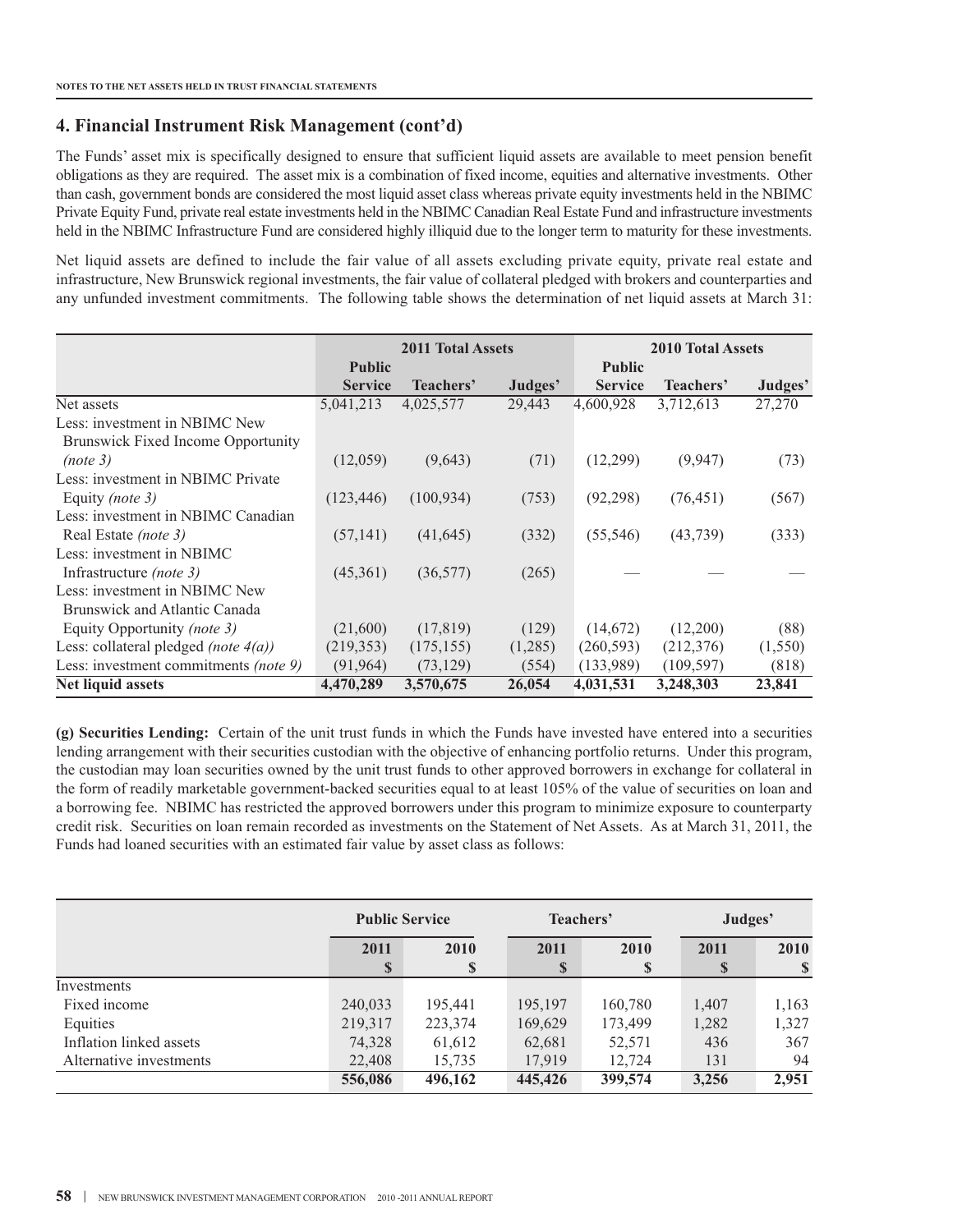# **5. Derivative Contracts**

A derivative is a financial contract, the value of which is derived from the notional value of underlying assets, indices, interest rates or currency exchange rates. The Funds, through their investments in the unit trust funds, may be party to certain derivatives, including futures contracts, interest rate swaps, forward foreign exchange contracts, cross currency swaps and total return equity swaps. Futures contracts are agreements between two parties to buy or sell a security or financial interest at a specified date, quantity and price. Futures contracts are standardized and traded on recognized exchanges. Interest rate swaps are agreements to exchange cash flows periodically based on a notional principal amount. Forward currency contracts are agreements between two parties, traded over the counter and not on an organized exchange, to purchase or sell currency against another currency at a future date and price. Total return equity swaps, traded in the over-the-counter market, are contractual agreements between two counterparties to exchange financial returns with predetermined conditions based on notional amounts.

Derivatives are used for various purposes, including: to invest in a particular stock market in an inexpensive and effective fashion (e.g. futures and swaps); to enhance returns (total return equity swaps); to convert a fixed interest rate payment into a floating interest rate payment (interest rate swaps); and to hedge against potential losses due to changes in foreign exchange rates or stock prices (forward foreign exchange contracts).

Derivative contracts create credit risk exposure should counterparties be unable to meet the terms of the contracts (see note 4(d)). NBIMC mitigates this risk exposure by only entering into derivatives with investment grade counterparties and restricting each counterparty exposure to no more than 5% of total assets. Derivative instruments are also subject to foreign currency, interest rate, pricing and liquidity risk *(see notes 4(b) (c), (e), and (f))*. Liquidity risk is the risk that the Funds would need to pay a premium to cancel or offset a derivative position prior to its maturity.

The Statements of Investment Policy do not permit leverage in the use of derivative instruments. Accordingly, short-term assets in an amount sufficient to cover potential derivative exposure are maintained as cash underlay.

The following tables summarize the derivative contracts of each Fund. Notional values represent the volume of outstanding positions of the derivative contracts. The notional value is the amount to which a rate or price is applied in the calculation of cash flows for swaps, foreign exchange contracts and futures.

#### **Public Service**

|                                        | <b>Notional</b><br><b>Value 2011</b> | <b>Fair Value</b><br>2011<br>\$ | <b>Notional</b><br><b>Value 2010</b> | <b>Fair Value</b><br>2010 |
|----------------------------------------|--------------------------------------|---------------------------------|--------------------------------------|---------------------------|
| Asset management:                      |                                      |                                 |                                      |                           |
| Equity futures                         | (108, 152)                           | 643                             | (67, 129)                            | 341                       |
| Equity swaps                           | 556,476                              | 25,140                          | 432,426                              | 38,042                    |
| Cross-currency swaps                   |                                      |                                 | 17,504                               | (17, 535)                 |
| Forward exchange contracts             | 48,184                               | 813                             | 3,783                                | 759                       |
| Net fair value of derivative contracts |                                      | 26,596                          |                                      | 21,607                    |

#### **Teachers'**

|                                        | <b>Notional</b><br><b>Value 2011</b> | <b>Fair Value</b><br>2011 | <b>Notional</b><br><b>Value 2010</b> | <b>Fair Value</b><br><b>2010</b> |
|----------------------------------------|--------------------------------------|---------------------------|--------------------------------------|----------------------------------|
|                                        |                                      | S                         |                                      |                                  |
| Asset management:                      |                                      |                           |                                      |                                  |
| Equity futures                         | (78, 321)                            | 498                       | (48, 723)                            | 279                              |
| Equity swaps                           | 405,110                              | 18,421                    | 321,278                              | 28,329                           |
| Cross-currency swaps                   |                                      |                           | 12,988                               | (13,010)                         |
| Forward exchange contracts             | 38,824                               | 655                       | 4,028                                | 614                              |
| Net fair value of derivative contracts |                                      | 19,574                    |                                      | 16,212                           |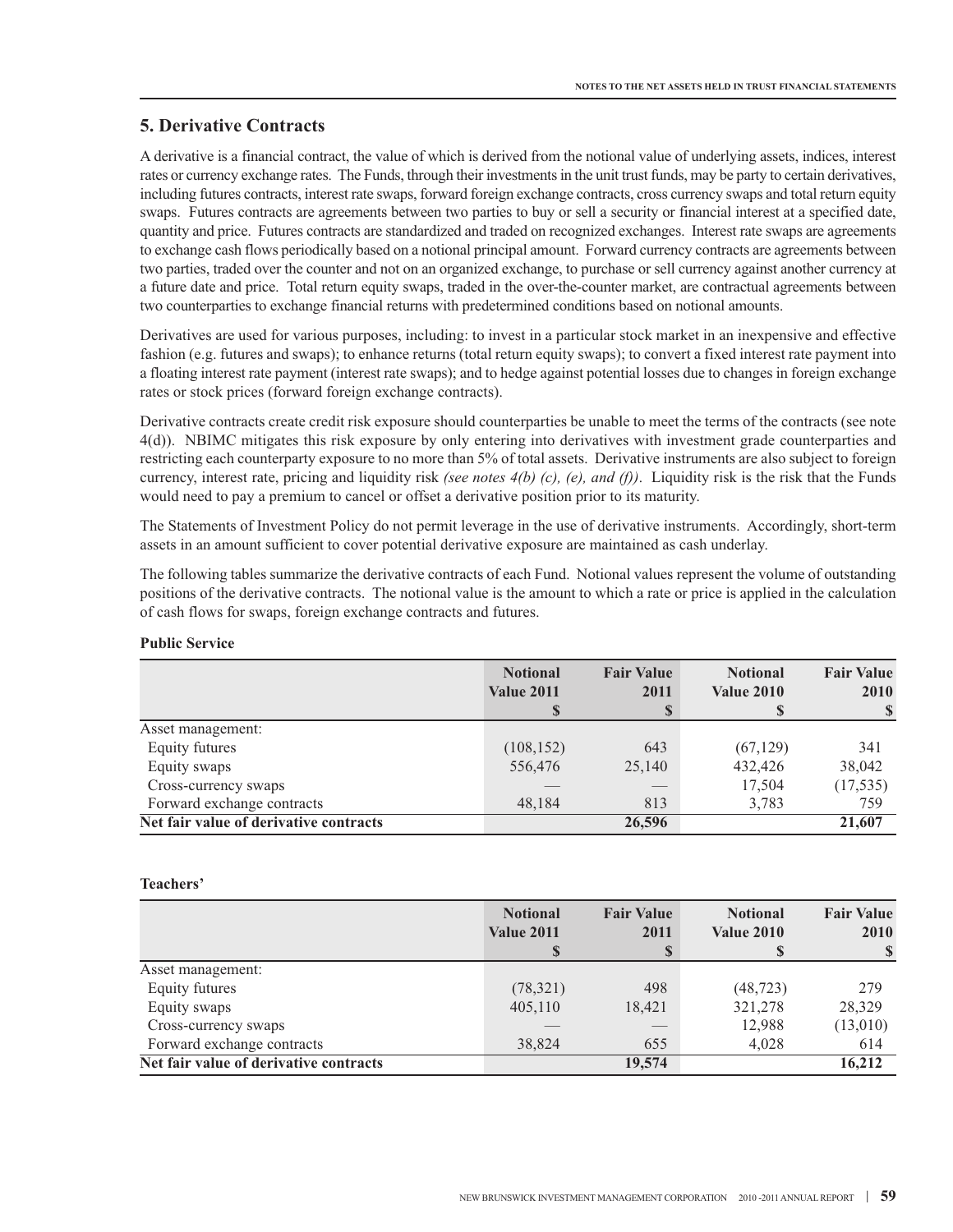# **5. Derivative Contracts (cont'd)**

## **Judges'**

|                                        | <b>Notional</b><br><b>Value 2011</b> | <b>Fair Value</b><br>2011<br>S | <b>Notional</b><br><b>Value 2010</b> | <b>Fair Value</b><br><b>2010</b> |
|----------------------------------------|--------------------------------------|--------------------------------|--------------------------------------|----------------------------------|
| Asset management:                      |                                      |                                |                                      |                                  |
| Equity futures                         | (633)                                | 3                              | (400)                                |                                  |
| Equity swaps                           | 3,258                                | 146                            | 2,573                                | 226                              |
| Cross-currency swaps                   |                                      | ___                            | 104                                  | (104)                            |
| Forward exchange contracts             | 283                                  |                                | 23                                   |                                  |
| Net fair value of derivative contracts |                                      | 154                            |                                      | 128                              |

The term to maturity based on the notional value for the derivatives as at March 31 is as follows:

|              | <b>Public Service</b> |         | Teachers' |         | Judges' |             |
|--------------|-----------------------|---------|-----------|---------|---------|-------------|
|              | 2011                  | 2010    | 2011      | 2010    | 2011    | 2010        |
|              |                       |         | S         | S       |         | $\mathbf S$ |
| Under 1 year | 491,308               | 381,410 | 361,381   | 285,312 | 2,878   | 2,269       |
| 1 to 5 years | 5,200                 | 5,173   | 4,233     | 4.260   | 30      | 31          |
|              | 496,508               | 386,583 | 365,614   | 289,572 | 2,908   | 2,300       |

## **6. Net Investment Income**

#### **(a) Net Investment Income**

Net investment income for the year ended March 31, including net gains (losses) on investments, is as follows:

|                                        | <b>Public Service</b> |           | Teachers' |          | Judges'     |       |
|----------------------------------------|-----------------------|-----------|-----------|----------|-------------|-------|
|                                        | 2011                  | 2010      | 2011      | 2010     | 2011        | 2010  |
|                                        | \$                    | S         | S         | S        | $\mathbf S$ | S     |
| Interest income                        | 86,446                | 60,078    | 72,777    | 53,635   | 526         | 395   |
| Dividend income                        | 54,572                | 51,743    | 43,503    | 41,887   | 318         | 308   |
| Income from Money Market Pool          | 2,291                 | 3,446     | 1,915     | 2,836    | 13          | 21    |
| Income from derivative products        | 64,884                | 166,370   | 47,350    | 130,767  | 381         | 1,001 |
| Securities lending income              | 545                   | 678       | 420       | 532      | 3           | 4     |
| <b>Transaction costs</b>               | (6,059)               | (6,391)   | (4,788)   | (5, 127) | (35)        | (38)  |
| Other                                  | (2,219)               | (2,206)   | (1,788)   | (1, 810) | (13)        | (13)  |
|                                        | 200,460               | 273,718   | 159,389   | 222,720  | 1,193       | 1,678 |
| Realized gains (losses) on investments | 69,780                | (18, 158) | 59,397    | (15,784) | 410         | (109) |
| Unrealized gains on investments        | 208,357               | 508,674   | 165,798   | 420,722  | 1,220       | 3,046 |
| Total gain on investments              | 278,137               | 490,516   | 225,195   | 404,938  | 1,630       | 2,937 |
| Net investment income                  | 478,597               | 764,234   | 384,584   | 627,658  | 2,823       | 4,615 |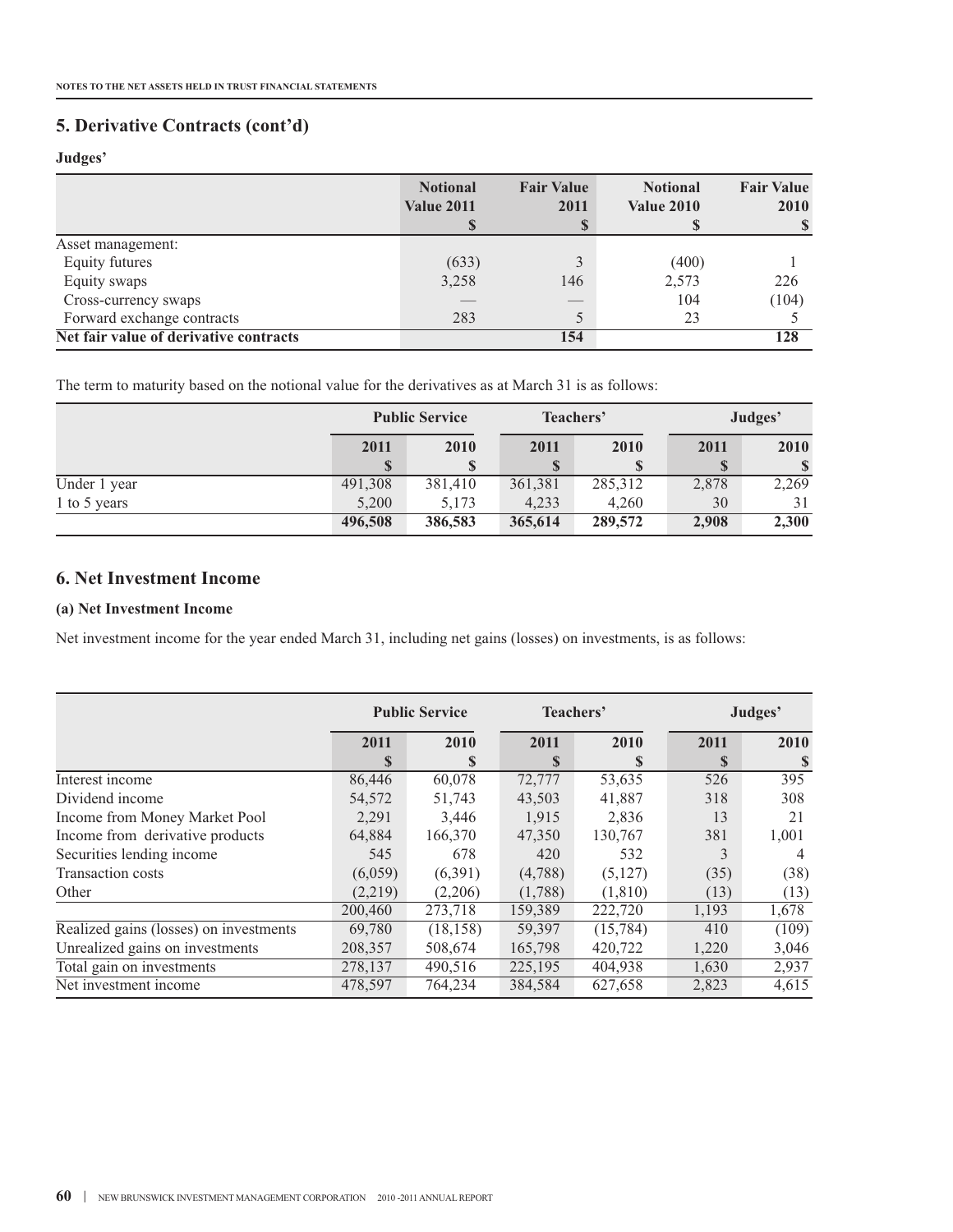# **6. Net Investment Income (cont'd)**

## **(b) Net Investment Income (Loss) by Asset Class**

Net investment income (loss) by asset class and unit trust fund for the year ended March 31, after allocating net gains (losses) on investments, is as follows:

|                                            | <b>Public Service</b><br>Teachers' |           |         | Judges'   |                  |                  |
|--------------------------------------------|------------------------------------|-----------|---------|-----------|------------------|------------------|
|                                            | 2011                               | 2010      | 2011    | 2010      | 2011             | 2010             |
|                                            | \$                                 | \$        | \$      | \$        | \$               | \$               |
| Fixed income:                              |                                    |           |         |           |                  |                  |
| <b>NBIMC</b> Nominal Bond                  | 67,330                             | 44,367    | 55,353  | 36,917    | 399              | 267              |
| NBIMC New Brunswick Fixed Income           |                                    |           |         |           |                  |                  |
| Opportunity                                | 778                                | 238       | 627     | 186       | 5                | 1                |
| <b>NBIMC Money Market</b>                  | 1,022                              | 1,547     | 819     | 1,062     | 6                | 9                |
| <b>NBIMC</b> Student Investment            | 136                                | 199       | 148     | 216       | 1                | 1                |
| NBIMC Foreign Exchange Hedging             |                                    | 68,153    |         | 57,598    |                  | 417              |
|                                            | 69,266                             | 114,504   | 56,947  | 95,979    | 411              | $\overline{695}$ |
| Equities:                                  |                                    |           |         |           |                  |                  |
| NBIMC Canadian Equity Index                | 99,964                             | 188,920   | 73,368  | 142,439   | 589              | 1,143            |
| NBIMC External Canadian Equity             | 34,572                             | 53,093    | 27,806  | 43,406    | 204              | 321              |
| NBIMC S&P/TSX Completion Index             | 24,657                             | 31,972    | 19,844  | 26,115    | 145              | 193              |
| NBIMC External International Equity        | 8,893                              | 17,820    | 7,143   | 14,598    | 52               | 108              |
| NBIMC Canadian Equity Active Long          |                                    |           |         |           |                  |                  |
| Strategy                                   | 29,069                             | 43,666    | 23,378  | 35,707    | 171              | 264              |
| NBIMC EAFE Equity Index                    | 46,361                             | 111,329   | 35,522  | 86,583    | 271              | 673              |
| NBIMC U.S. Equity Index                    | 56,371                             | 87,236    | 43,544  | 68,379    | 330              | 525              |
|                                            | 299,887                            | 534,036   | 230,605 | 417,227   | 1,762            | 3,227            |
| <b>Inflation Linked Assets</b>             |                                    |           |         |           |                  |                  |
| <b>NBIMC</b> Inflation Linked Securities   | 45,210                             | 45,354    | 38,431  | 39,023    | 267              | 273              |
| <b>NBIMC</b> Canadian Real Estate          | 13,623                             | (1,771)   | 10,361  | (1, 452)  | 80               | (11)             |
| NBIMC International Real Estate            | 29,269                             | 80,960    | 30,616  | 84,373    | 173              | 487              |
| <b>NBIMC</b> Infrastructure                | (25)                               |           | (21)    |           |                  |                  |
| <b>NBIMC Commodity</b>                     |                                    | 2,656     |         | 2,153     |                  | 16               |
|                                            | 88,077                             | 127,199   | 79,387  | 124,097   | $\overline{520}$ | 765              |
| Alternative Investments:                   |                                    |           |         |           |                  |                  |
| <b>NBIMC North American Market Neutral</b> | (3,313)                            | 460       | (2,685) | 371       | (20)             | 3                |
| <b>NBIMC</b> Quantitative Strategies       | 4,520                              | 2,984     | 3,652   | 2,446     | 27               | 18               |
| <b>NBIMC</b> New Brunswick and Atlantic    |                                    |           |         |           |                  |                  |
| Canada Equity Opportunity                  | 6,076                              | 1,109     | 5,087   | 931       | 37               | $\tau$           |
| <b>NBIMC</b> Private Equity                | 14,084                             | (16,058)  | 11,591  | (13, 393) | 86               | (100)            |
|                                            | 21,367                             | (11, 505) | 17,645  | (9,645)   | 130              | (72)             |
|                                            | 478,597                            | 764,234   | 384,584 | 627,658   | 2,823            | 4,615            |